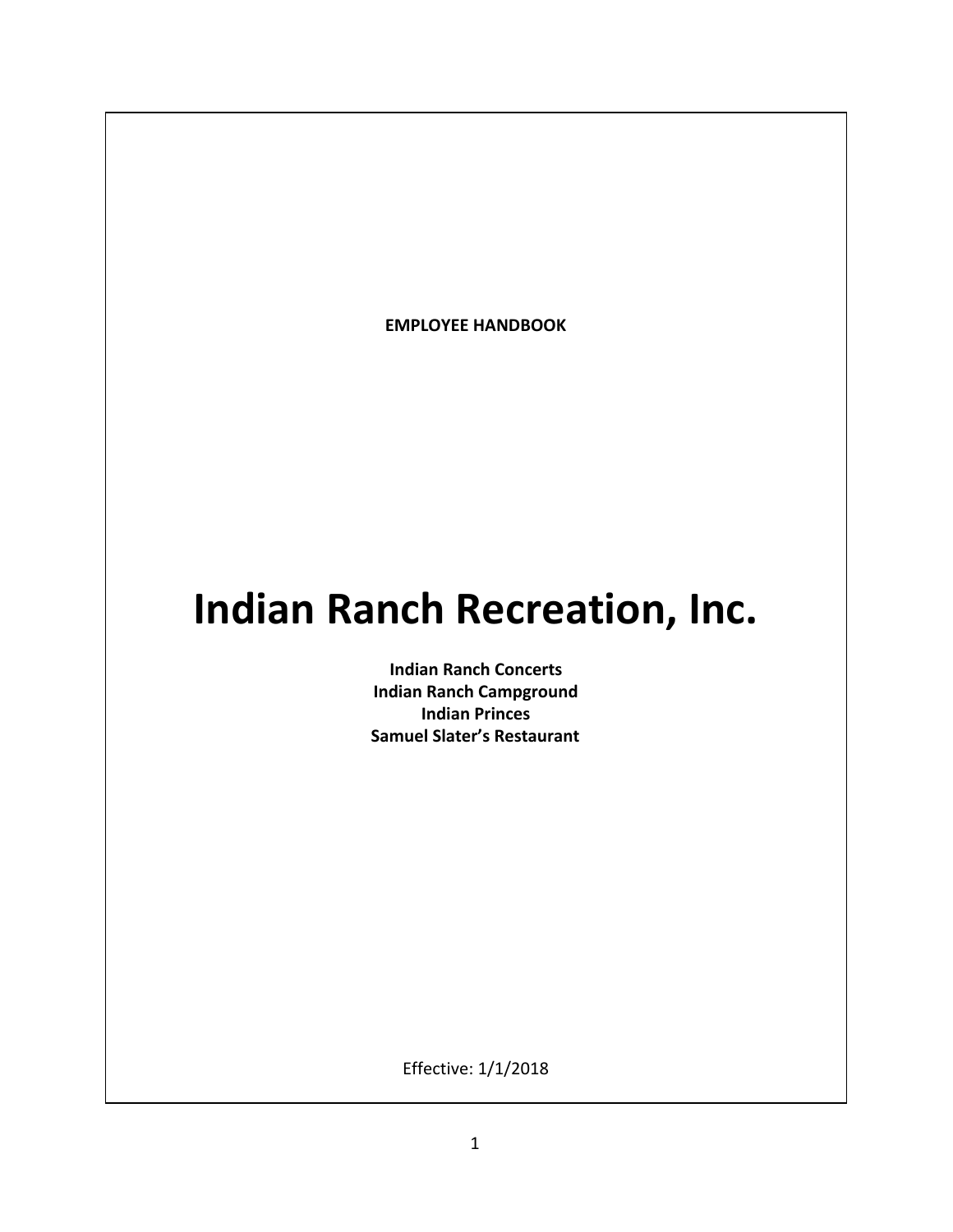# **TABLE OF CONTENTS**

| <b>INTRODUCTION</b>                     | 4                                                                                                 |
|-----------------------------------------|---------------------------------------------------------------------------------------------------|
| <b>Welcome to Our Company!</b>          | 4                                                                                                 |
| <b>Background &amp; History</b>         | 4                                                                                                 |
| Handbook Purpose                        | 4                                                                                                 |
| <b>EMPLOYMENT</b>                       | 6                                                                                                 |
| <b>Equal Employment</b>                 | $\overline{6}$                                                                                    |
| <b>Background Checks</b>                |                                                                                                   |
| <b>At-Will Notice</b>                   |                                                                                                   |
| <b>Anniversary Date &amp; Seniority</b> |                                                                                                   |
| <b>Immigration Law Compliance</b>       |                                                                                                   |
| <b>Introductory Period</b>              | $\frac{6}{2}$ $\frac{6}{2}$ $\frac{7}{2}$ $\frac{7}{2}$ $\frac{8}{8}$ $\frac{8}{9}$ $\frac{9}{9}$ |
| <b>Employment Classifications</b>       |                                                                                                   |
| Personnel Records                       |                                                                                                   |
| <b>Employee References</b>              |                                                                                                   |
| Job Transfers                           |                                                                                                   |
| <b>Employment of Relatives</b>          | 9                                                                                                 |
| <b>CONDUCT AND BEHAVIOR</b>             | <u>10</u>                                                                                         |
| <b>General Conduct Guidelines</b>       | 10                                                                                                |
| Sexual & Other Unlawful Harassment      | 11                                                                                                |
| <b>Abusive Conduct</b>                  | <u>13</u>                                                                                         |
| <b>Complaint Procedure</b>              | <u> 14</u>                                                                                        |
| <b>Corrective Action</b>                | 15                                                                                                |
| <b>COMPENSATION</b>                     | <u>16</u>                                                                                         |
| Pay Periods                             | <u>16</u>                                                                                         |
| <b>Timekeeping</b>                      | <u>16</u>                                                                                         |
| Overtime                                | <u>16</u>                                                                                         |
| <b>Payroll Deductions</b>               | 16                                                                                                |
| Pay Adjustments, Promotions & Demotions | <u>17</u>                                                                                         |
| <b>Performance Evaluation</b>           | <u>18</u>                                                                                         |
| <b>Work Assignments</b>                 | <u>18</u>                                                                                         |
| <b>Expense Reimbursement</b>            | <u>18</u>                                                                                         |
| Advances & Loans                        | 20                                                                                                |
| <b>BENEFITS</b>                         | 21                                                                                                |
| Holidays                                | 21                                                                                                |
| Vacation                                | 21                                                                                                |
| Sick Leave                              | 21                                                                                                |
| <b>Health &amp; Welfare Benefits</b>    | 22                                                                                                |
| <b>Continuation of Benefits</b>         | 22                                                                                                |
| <b>Family Medical Leave</b>             | 23                                                                                                |
| <b>Temporary Disability Leave</b>       | <u>24</u>                                                                                         |
| Military Leave                          | 25                                                                                                |
| <b>Jury Service Leave</b>               | 25                                                                                                |
| <b>Witness Leave</b>                    | 26                                                                                                |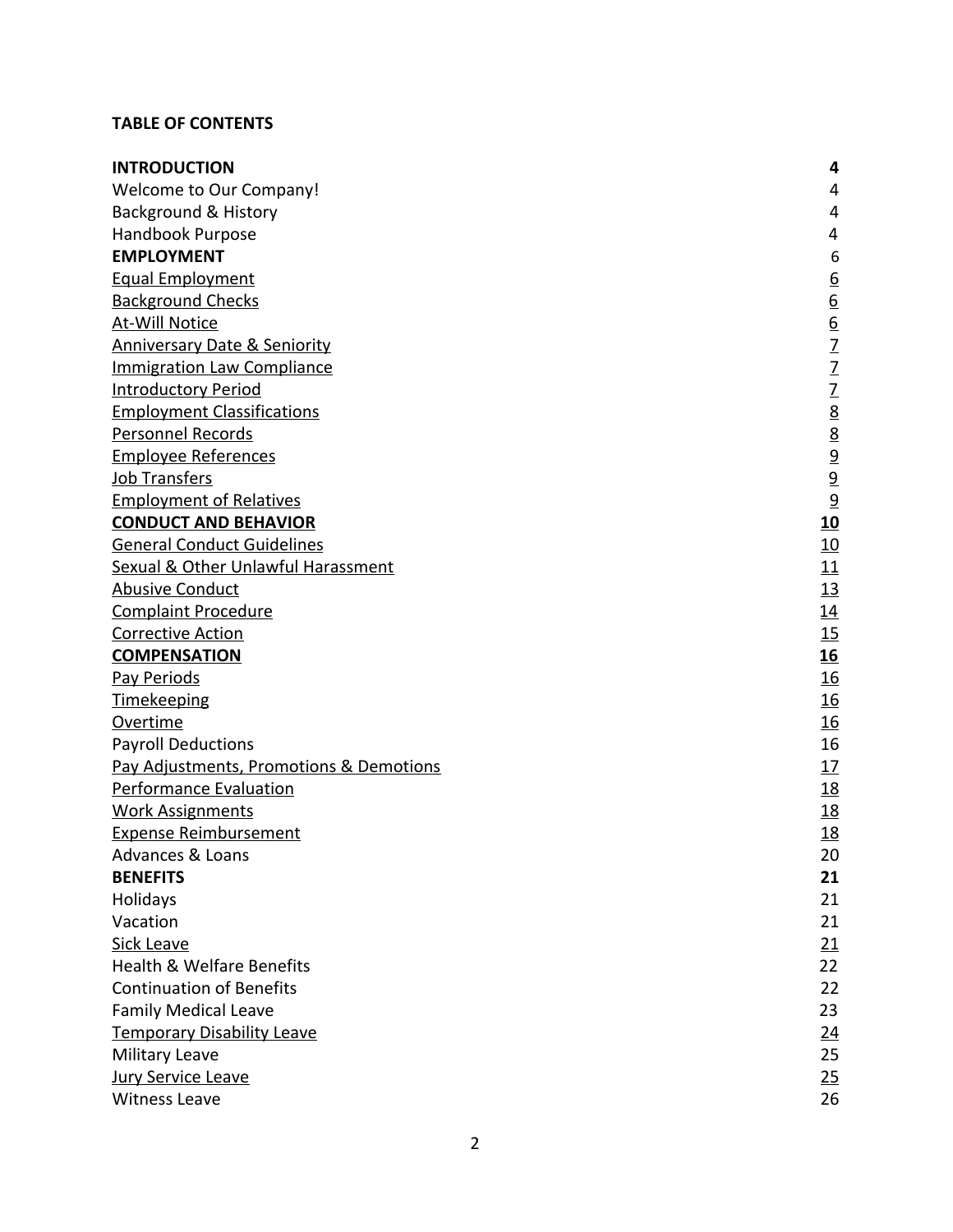<span id="page-2-0"></span>

| Personal Leave of Absence                         | 26        |
|---------------------------------------------------|-----------|
| <b>Bereavement Leave</b>                          | 26        |
| HEALTH, SAFETY, AND SECURITY                      | 27        |
| Smoking                                           | 27        |
| Drugs & Alcohol                                   | 27        |
| <b>Reasonable Accommodations</b>                  | 27        |
| Injury and Accident Response and Reporting        | 28        |
| <b>Workers' Compensation</b>                      | 29        |
| Workplace Violence & Security                     | 29        |
| <b>Driving Safety</b>                             | 29        |
| Automobile Accident                               | 30        |
| Inclement Weather                                 | 31        |
| <b>WORKPLACE GUIDELINES</b>                       | 32        |
| Hours of Work                                     | 32        |
| Off-the-Clock Work                                | 32        |
| <b>Meal Periods</b>                               | 32        |
| <b>Rest Periods</b>                               | 32        |
| <b>Lactation Accommodation</b>                    | 32        |
| <b>Attendance &amp; Tardiness</b>                 | 32        |
| Personal Appearance & Hygiene                     | 33        |
| Confidentiality                                   | 34        |
| <b>Conflict of Interest</b>                       | <u>34</u> |
| <b>Business Gifts</b>                             | 35        |
| <b>Outside Activities</b>                         | 35        |
| <b>Reporting Irregularities</b>                   | 36        |
| Inspections & Searches                            | 36        |
| <b>Electronic Assets Usage</b>                    | 36        |
| <b>Bring Your Own Device</b>                      | 38        |
| Social Media                                      | 39        |
| Company Phone Usage & Personal Cell Phones        | 41        |
| Personal Property                                 | 41        |
| Parking                                           | 41        |
| <b>EMPLOYMENT SEPARATION</b>                      | 42        |
| Resignation                                       | 42        |
| Termination                                       | 42        |
| Personal Possessions & Return of Company Property | 42        |
| Addendum A                                        | 43        |
| <b>ACKNOWLEDGEMENT</b>                            | 48        |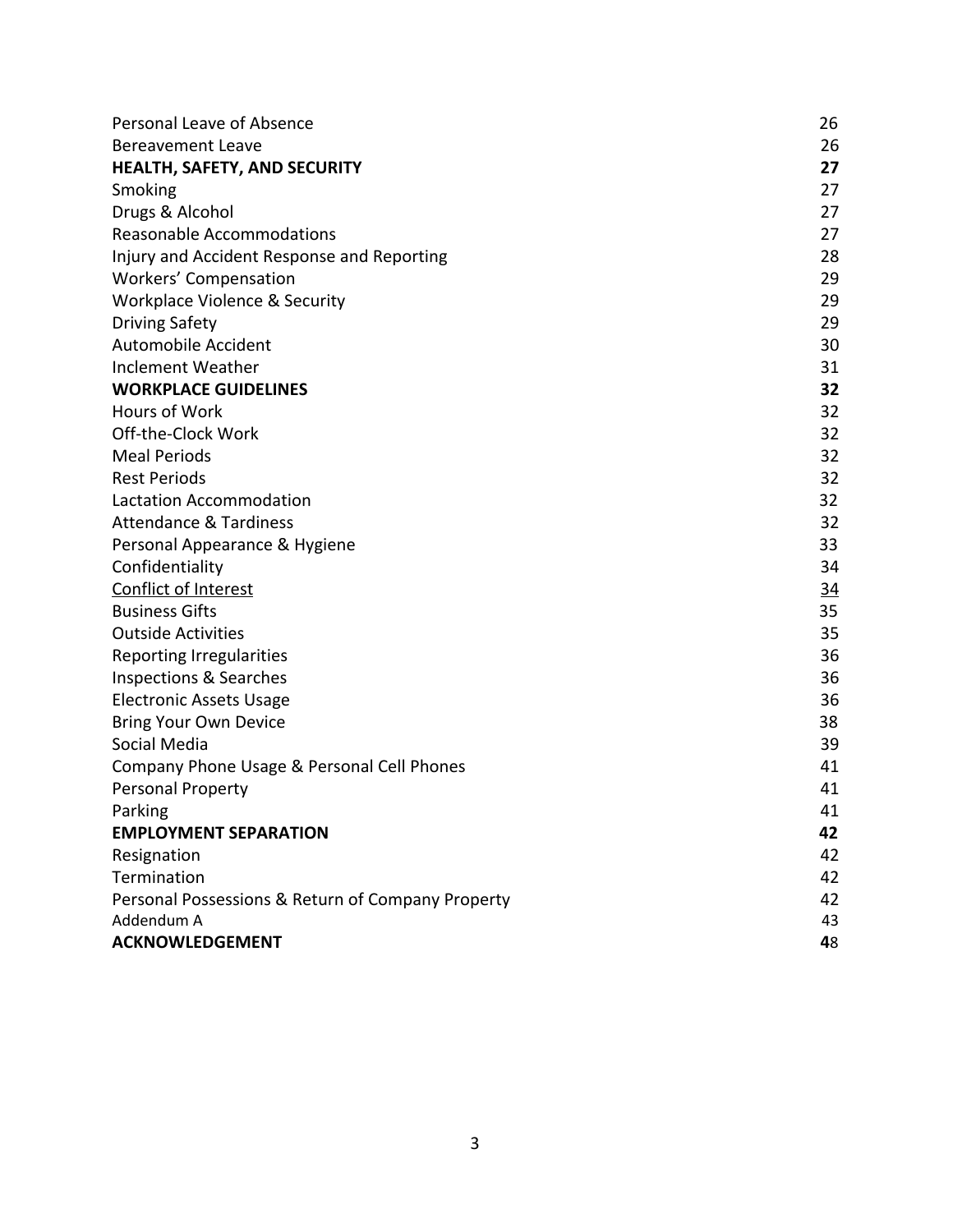## <span id="page-3-0"></span>**INTRODUCTION**

#### **WELCOME TO OUR COMPANY!**

We're very happy to welcome you to Indian Ranch, Indian Princess and Samuel Slater's Restaurant. To make this employee handbook easier to read, the use of the word Company will refer to any of the areas you were hired to work including Indian Ranch Concerts, Indian Ranch Campground, the Indian Princess and Samuel Slater's Restaurant. Thanks for joining us! The Company would like you to feel that your employment with us will be mutually beneficial and enjoyable.

You are joining an organization that has established an outstanding reputation for quality customer service. Credit for this goes to every one of our employees and we hope that you will find satisfaction and take pride in your work here. We look forward to expanding this customer service to include our restaurant which will produce quality food and provide a customer friendly dining experience.

#### <span id="page-3-1"></span>**BACKGROUND & HISTORY**

Indian Ranch has been hosting live outdoor entertainment since 1946, making it one of the oldest concert venues in the country. It is an outdoor amphitheater situated on the shores of lake *Lake Chargoggagoggmanchauggagoggchaubunagungamaugg!* The folklore translation of the name is "You fish on your side of the lake, I fish on my side of the lake, nobody fishes in the middle".

Our venue is the most intimate live concert venue in New England. The Summer Concert Series at Indian Ranch offers our music audience an opportunity to see their favorite artist in an intimate setting. Every seat nestled between the scent of pine trees has a premier view of the stunning amphitheatre stage with the backdrop of the portrait cove of scenic Webster Lake.

In 2015 the Indian Princess was launched and began offering lake tours to the general public. The boat offers public tours and specialty events and can also be privately rented. It has two levels an indoor air conditioned boot floor and an open air deck on the top. The boat capacity is 125.

Attached to the venue is a 200+ campground that is open seasonally from May  $1<sup>st</sup>$  to October 15. The banquet room at Indian Ranch is rented for banquets, weddings and corporate outings and hosts many events including dance parties, live music, trade shows and more. In 2018 the expansion of the hall will be completed along with the addition of Samuel Slater's Restaurant. The new facility will be open year round.

#### **HANDBOOK PURPOSE**

This employee handbook is presented as a matter of information and has been prepared to inform employees about the Company's philosophy, employment practices, policies, and the benefits provided to our valued employees, as well as the conduct expected from them. While this handbook is not intended to be a book of rules and regulations or a contract, it does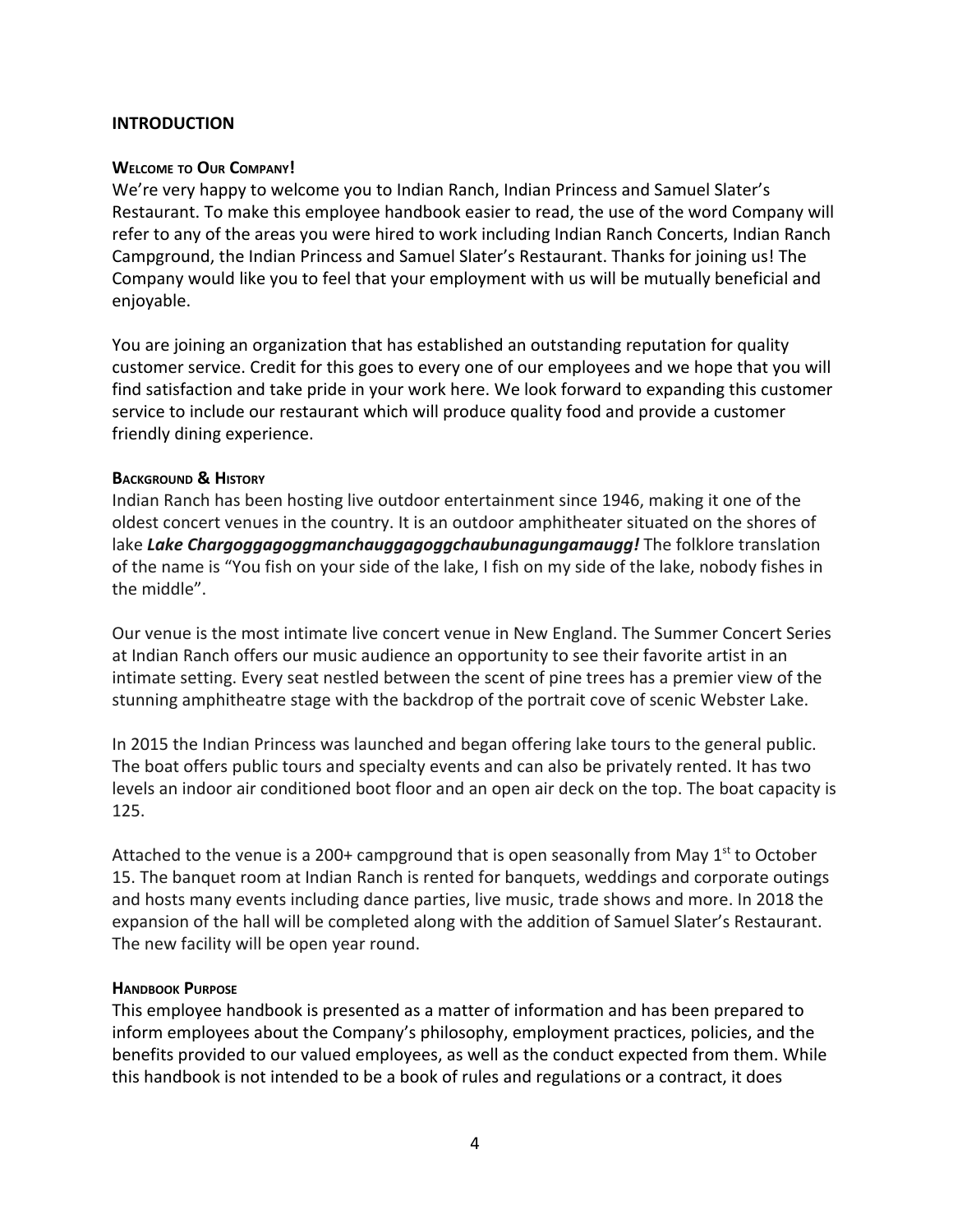include some important guidelines which employees should know. Except for the at-will employment provisions, the handbook can be amended at any time.

This employee handbook will not answer every question employees may have, nor would the Company want to restrict the normal question and answer interchange among us. It is in our person-to-person conversations that we can better know each other, express our views, and work together in a harmonious relationship.

We hope this guide will help employees feel comfortable with us. The Company depends on its employees; their success is our success. Please don't hesitate to ask questions. Every manager will gladly answer them. We believe employees will enjoy their work and their fellow employees here. We also believe that employees will find the Company a good place to work.

No one other than authorized management may alter or modify any of the policies in this employee handbook. No statement or promise by a supervisor, manager, or designee is to be interpreted as a change in policy, nor will it constitute an agreement with an employee.

Should any provision in this employee handbook be found to be unenforceable and invalid, such a finding does not invalidate the entire employee handbook, but only the subject provision. Nothing in this handbook is intended to infringe upon employee rights under Section Seven of the National Labor Relations Act (NLRA) or be incompatible with the NLRA.

<span id="page-4-0"></span>We ask that employees read this guide carefully, become familiar with the Company and our policies, and refer to it whenever questions arise.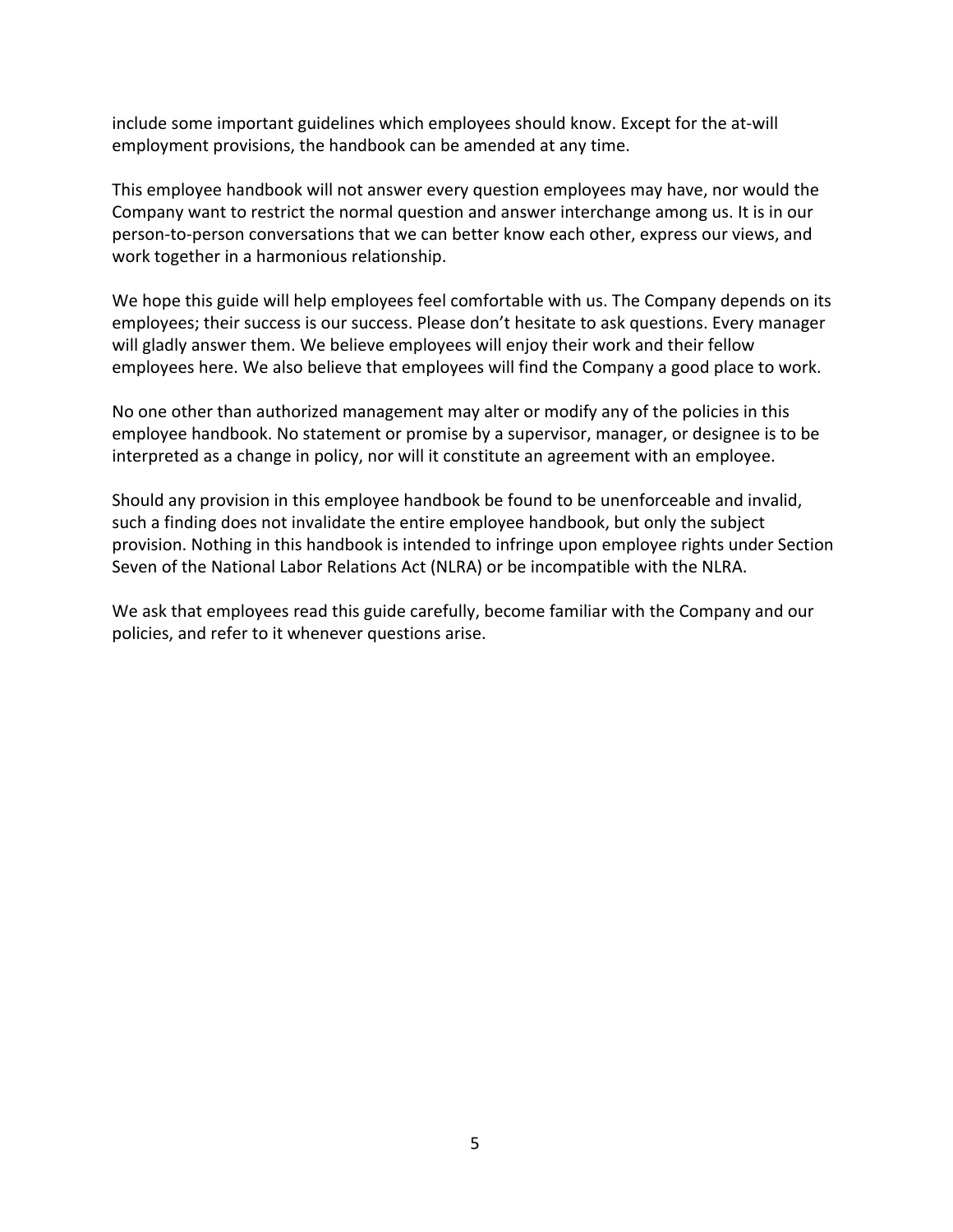## <span id="page-5-0"></span>**EMPLOYMENT**

## **EQUAL EMPLOYMENT**

It is the policy of the Company to provide equal employment opportunities to all qualified individuals and to administer all aspects and conditions of employment without regard to the following:

- Race
- Color
- Age
- Sex
- Sexual orientation
- Gender
- Gender identity
- Religion
- National origin
- Pregnancy
- Genetic information, including family medical history
- Physical or mental disability
- Military or veteran status
- Child or spousal support withholding
- Citizenship and/or immigration status
- Any other protected class, in accordance with applicable federal, state, and local laws

Discriminatory, harassing, or retaliatory behavior is prohibited from coworkers, supervisors, managers, owners, and third parties, including clientele. The Company takes allegations of discrimination, intimidation, harassment and retaliation very seriously and will promptly conduct an investigation when warranted.

Equal employment opportunity includes, but is not limited to, employment, training, promotion, demotion, transfer, leaves of absence and termination.

## <span id="page-5-1"></span>**BACKGROUND CHECKS**

Prior to making an offer of employment, or after making a conditional offer, the Company may conduct a job-related background check. The background check may consist of prior employment verification, professional reference checks, education confirmation, criminal background, and/or credit checks, as permitted by law. Third-party services may be hired to perform these checks. All offers of employment and continued employment are contingent upon a satisfactory background check.

## <span id="page-5-2"></span>**AT-WILL NOTICE**

Employees are not hired for any definite or specified period of time even though employee wages are paid regularly. Employees are at-will with the Company and their employment can be terminated at any time, with or without cause and with or without prior notice. Company policy requires all employees to be hired at-will and this policy cannot be changed by any oral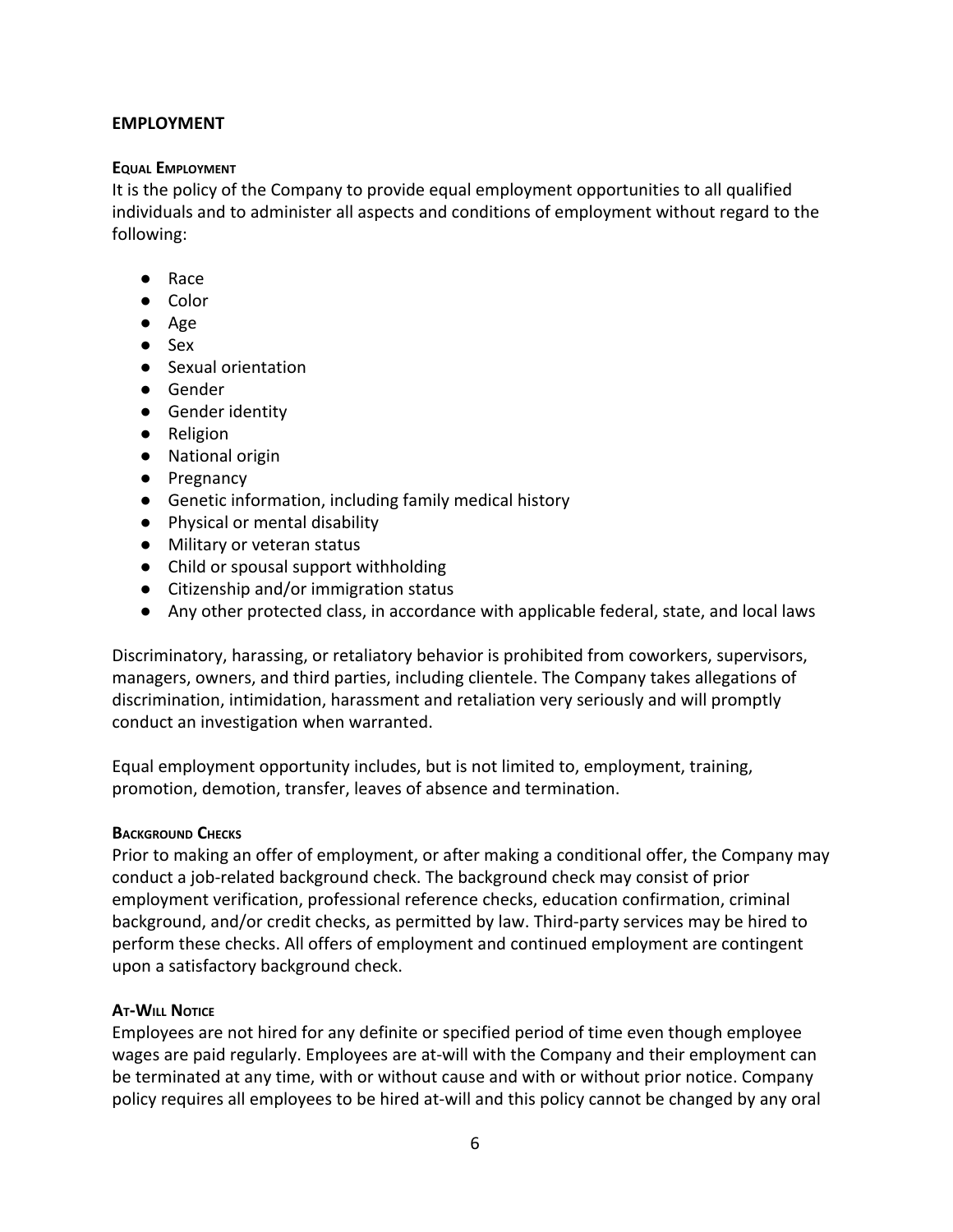modifications. There have been no implied or verbal agreements or promises to an employee that they will be discharged only under certain circumstances or after certain procedures are followed. There is no implied employment contract created by this handbook or any other Company document or written or verbal statement or policy.

#### <span id="page-6-0"></span>**ANNIVERSARY DATE & SENIORITY**

The employee's date of hire is their official employment anniversary date. Seniority is the length of continuous service commencing on the date of hire at the Company. Should employees leave the Company's employment and then be rehired, previously accrued seniority will be forfeited and seniority will begin to accrue again on the date of rehire. With the exception of certain protected leaves and paid time off, seniority does not accrue during leaves of absence without pay or leaves of absence that exceed 30 calendar days.

#### <span id="page-6-1"></span>**IMMIGRATION LAW COMPLIANCE**

All individuals hired by the Company will be required to establish and certify their identity and right to work in the United States. Each individual employed by the Company will be required to complete Section 1 of Form I-9 on their first day of employment, and produce, within three business days, proof of their identity and eligibility to work in the United States.

#### <span id="page-6-2"></span>**INTRODUCTORY PERIOD**

The employee's first 90 days of employment with the Company are considered an introductory period. This introductory period will be a time for getting to know fellow employees, managers and the tasks involved in the position, as well as becoming familiar with the Company's products and services. The supervisor or manager will work closely with each employee to help them understand the needs and processes of their job.

This introductory period is a try-out time for the employee and the Company. During this introductory period, the Company will evaluate employees' suitability for employment and employees can evaluate the Company as well. At any time during this first 90 days, employees may resign. If, during this period, employee work habits, attitude, attendance, performance or other relevant factors do not measure up to our standards, the Company may terminate employment.

At the end of the introductory period, the supervisor or manager will discuss each employee's job performance with them. During the course of the discussion, employees are encouraged to give their comments and ideas as well.

Completion of the introductory period does not guarantee continued employment for any specified period of time, nor does it require that an employee be discharged only for cause. Completion of the introductory period also does not imply that employees now have a contract of employment with the Company, other than at-will. Successful completion of the introductory period does not alter the at-will employment relationship.

A former employee who has been rehired after a separation from the Company of more than one year is considered an introductory employee during their first 90 days following rehire.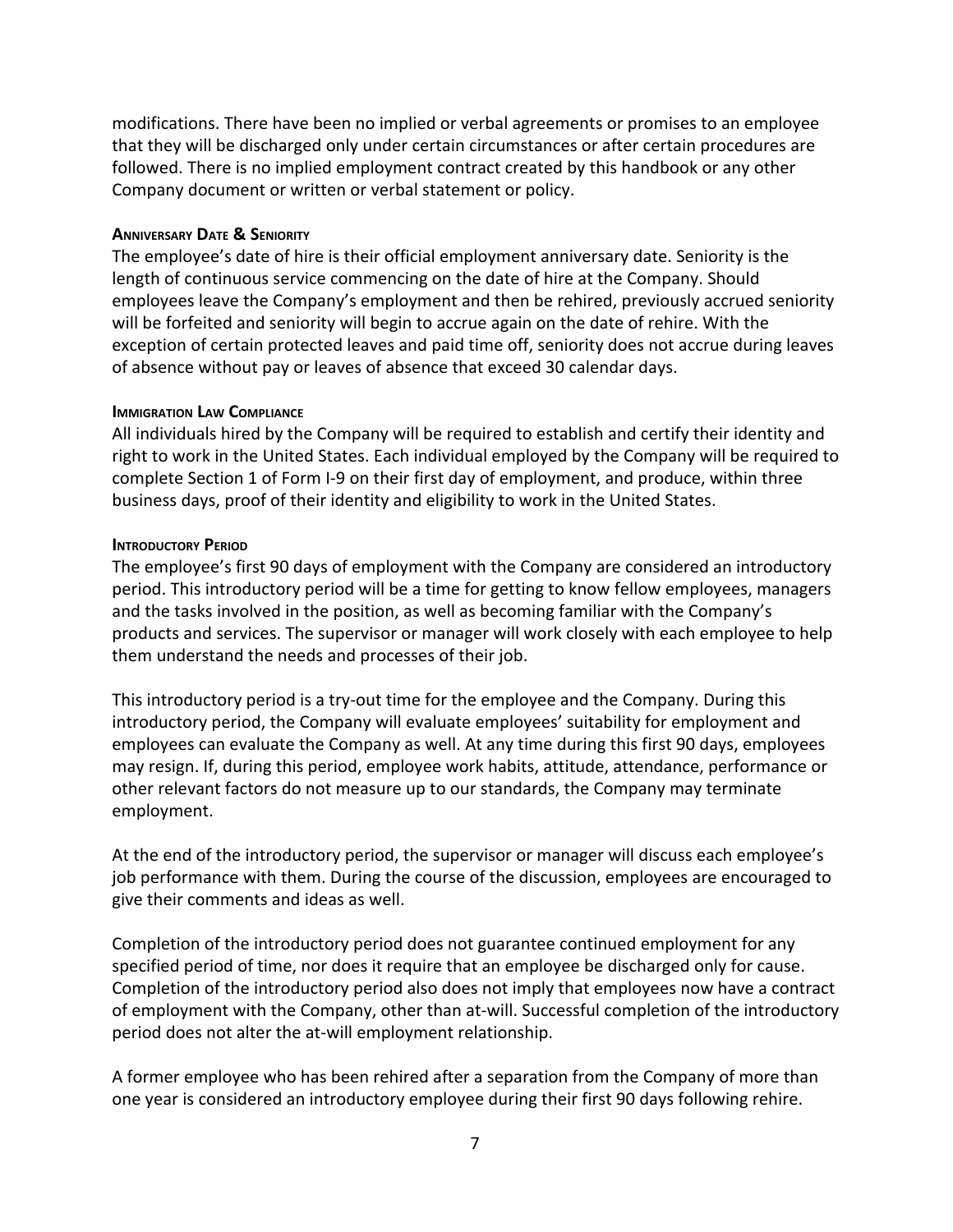#### <span id="page-7-0"></span>**EMPLOYMENT CLASSIFICATIONS**

The Company has established the following employee classifications for compensation and benefit purposes only. An employee's supervisor or manager will inform the employee of their classification, status, and responsibilities at the time of hire, rehire, promotion or at any time a change in status occurs. These classifications do not alter the employment at-will status.

## Regular Full-Time Employee

An employee who is scheduled to work no less than 100% of the scheduled work hours in a workweek on a fixed work schedule (not less than 40 hours). The employee may be exempt or non-exempt and is generally eligible for all employment benefits offered by the Company.

#### Regular Part-Time Employee

An employee who is scheduled to work less than 40 hours in a workweek and may be eligible for some benefits.

## Temporary Employee

An employee who is scheduled to work on a specific need of the Company. The employee will not receive any benefits unless specifically authorized in writing.

#### Exempt

Employees whose positions meet specific tests established by the Fair Labor Standards Act (FLSA) and applicable state law and who are exempt from overtime pay requirements. The basic premise of exempt status is that the exempt employee is to work the hours required to meet their work responsibilities.

#### Non-Exempt

Employees whose positions do not meet FLSA and state exemption tests and who are paid a multiple of their regular rate of pay for overtime hours worked. Unless notified otherwise in writing by management, all employees of the Company are non-exempt.

#### **PERSONNEL RECORDS**

The Company will maintain various employment files while individuals remain an employee of the Company. Examples of these files are employee personnel files, attendance files, I-9 files and files for medical purposes. If any changes with respect to personal information, such as a change in home address and telephone number or a change of name occur, employees are required to notify their supervisor or manager so the appropriate updates can be made to the files. The Company will take reasonable precautions to protect employee files and employee personally identifiable information in its records.

Employee files have restricted access. Employees, their supervisor or manager, or their designated agents, may have access to those personnel files. In the event that an employee wishes to review their personnel file, they must do so in the presence of a supervisor or manager. Employees may review their personnel file by making a written request to their supervisor or manager. The written request will become a permanent part of the personnel file.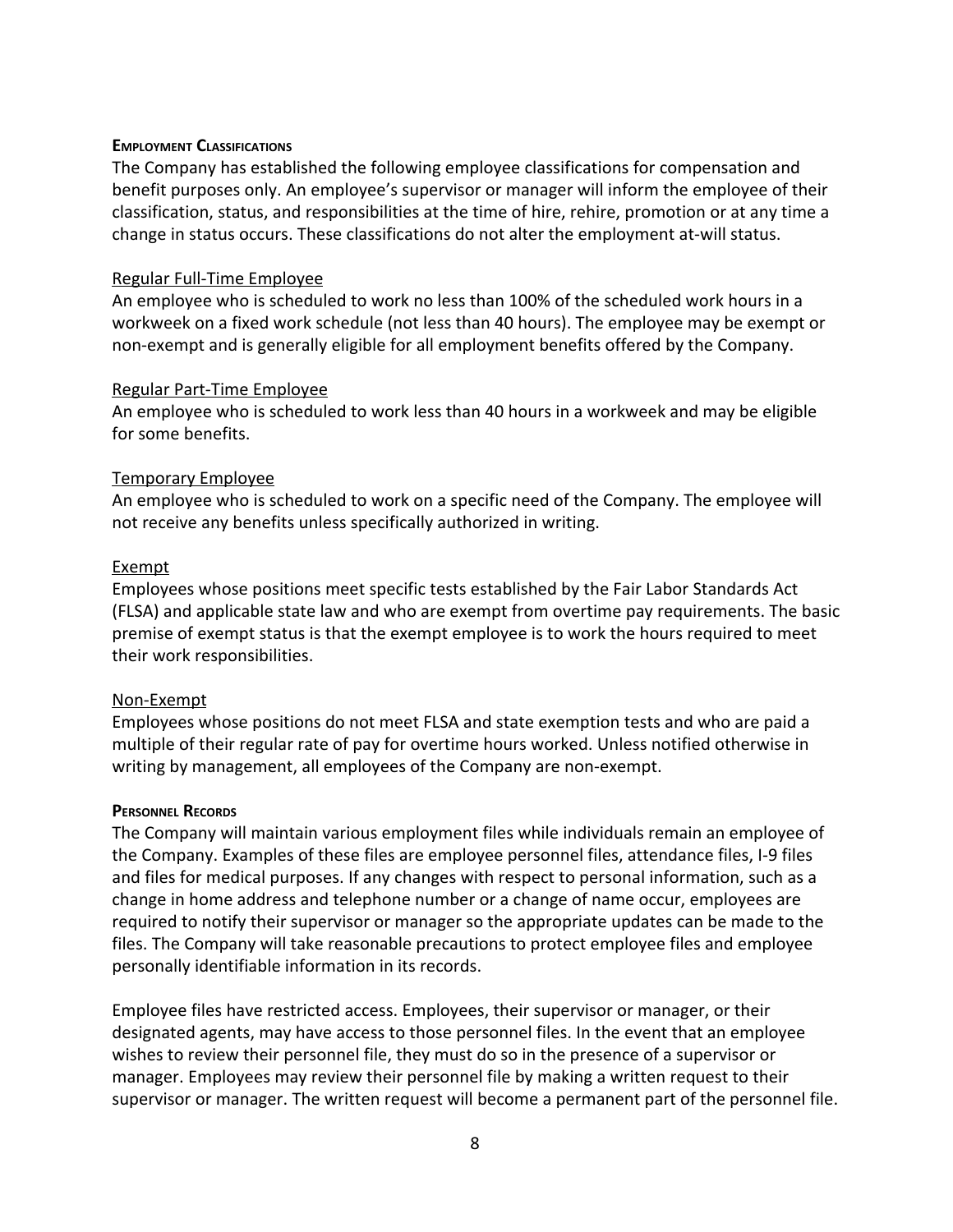#### <span id="page-8-0"></span>**EMPLOYEE REFERENCES**

The Company makes strict provisions regarding information provided to people outside the Company for current and former employees. This information is restricted to the employment dates and positions held in the Company for that person. This is done to protect the Company and its employees. This information will only be released by authorized management.

## <span id="page-8-1"></span>**JOB TRANSFERS**

Management reserves the right to place employees where, and in whatever jobs it deems necessary. All job transfers, job changes, reassignments, promotions or lateral transfers are solely decided by the Company.

#### <span id="page-8-2"></span>**EMPLOYMENT OF RELATIVES**

The Company does not have a general prohibition against hiring relatives. However, a few restrictions have been established to help prevent problems of harassment, safety, security, supervision and morale.

Close family members generally may not be hired or transferred into positions where they have access to sensitive information regarding a close family member, or if there is an actual or apparent conflict of interest (including but not limited to establishing an immediate supervisor/employee relationship).

These restrictions apply to the following degrees of relationships, whether established by blood, marriage, or other legal action: spouse, domestic partner (including parties to a civil union), child, step-child, parent, step-parent, sibling, grandparent, grandchild, parent-in-law, son-in-law, daughter-in-law, sister-in-law, brother-in-law, aunt, uncle, nephew, niece, cousin, or relations of the same degree of a domestic partner. This policy also applies to romantic relationships.

<span id="page-8-3"></span>If marriage or other action creates these kinds of relationships, the company will review the situation on a case by case basis. If a conflict of interest is determined one of the employees affected must give up that position by the end of the fiscal year or within six months from the date the relationship was established (whichever is the greater period). The employees will be permitted to determine which of them will resign. If the employees cannot make a decision, the Company will decide who will remain in the position.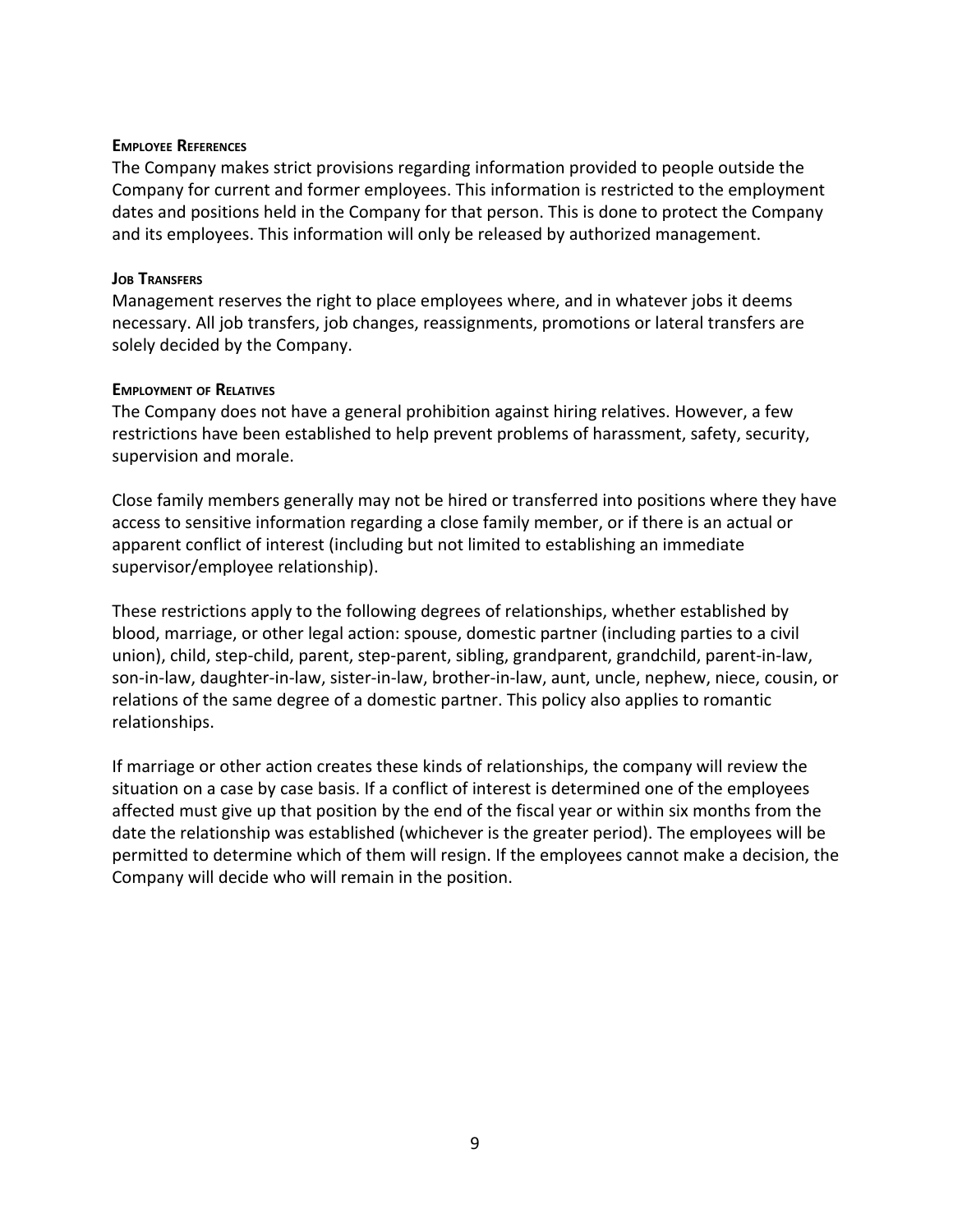## <span id="page-9-0"></span>**CONDUCT AND BEHAVIOR**

## **GENERAL CONDUCT GUIDELINES**

Orderly and efficient operation of the Company requires that employees maintain proper standards of conduct and observe certain procedures. These guidelines are provided for informational purposes only and are not intended to be all-inclusive. Nothing here is intended or will be construed to change or replace, in any manner, the "at-will" employment relationship between the Company and the employee. Nothing here is intended to infringe upon employee rights under Section 7 of the National Labor Relations Act (NLRA). The Company views the following as inappropriate behavior:

- 1. Failure to follow the policies outlined in this handbook.
- 2. Negligence, carelessness or inconsiderate treatment of Company clients and/or their matters/files.
- 3. Theft, misappropriation or unauthorized possession or use of property, documents, records or funds belonging to the Company, or any client or employee; removal of same from Company premises without authorization.
- 4. Divulging trade secrets or other confidential business information to any unauthorized person(s) or to others without an official need to know. This includes any information pertaining to artists and artist management.
- 5. Obtaining unauthorized confidential information pertaining to clients or employees.
- 6. Changing or falsifying client records, Company records, personnel or pay records, including time sheets without authorization.
- 7. Willfully or carelessly damaging, defacing or mishandling property of a client, the Company or other employees.
- 8. Taking or giving bribes of any nature, or anything of value, as an inducement to obtain special treatment, to provide confidential information or to obtain a position. Acceptance of any gratuities or gifts must be reported to a supervisor or manager. This includes concert tickets, wrist bands, and allowing unauthorized access to the venue.
- 9. Entering Company premises without authorization.
- 10. Willfully or carelessly violating security, safety, or fire prevention equipment or regulations.
- 11. Unauthorized use of a personal vehicle for Company business.
- 12. Conduct that is illegal under federal, state, or local law.
- 13. Creating a disturbance on Company premises.
- 14. Use of abusive language.
- 15. Any rude, discourteous or un-businesslike behavior, on or off Company premises, which is not protected by Section Seven of the National Labor Relations Act (NLRA) and which adversely affects the Company services, operations, property, reputation or goodwill in the community or interferes with work.
- 16. Insubordination or refusing to follow instructions from a supervisor or manager; refusal or unwillingness to accept a job assignment or to perform job requirements.
- 17. Failure to observe scheduled work hours, failure to contact a supervisor or manager in the event of illness or any absence within 2 hours of the scheduled start of work; failure to report to work when scheduled; abuse of sick leave or any other leave of absence.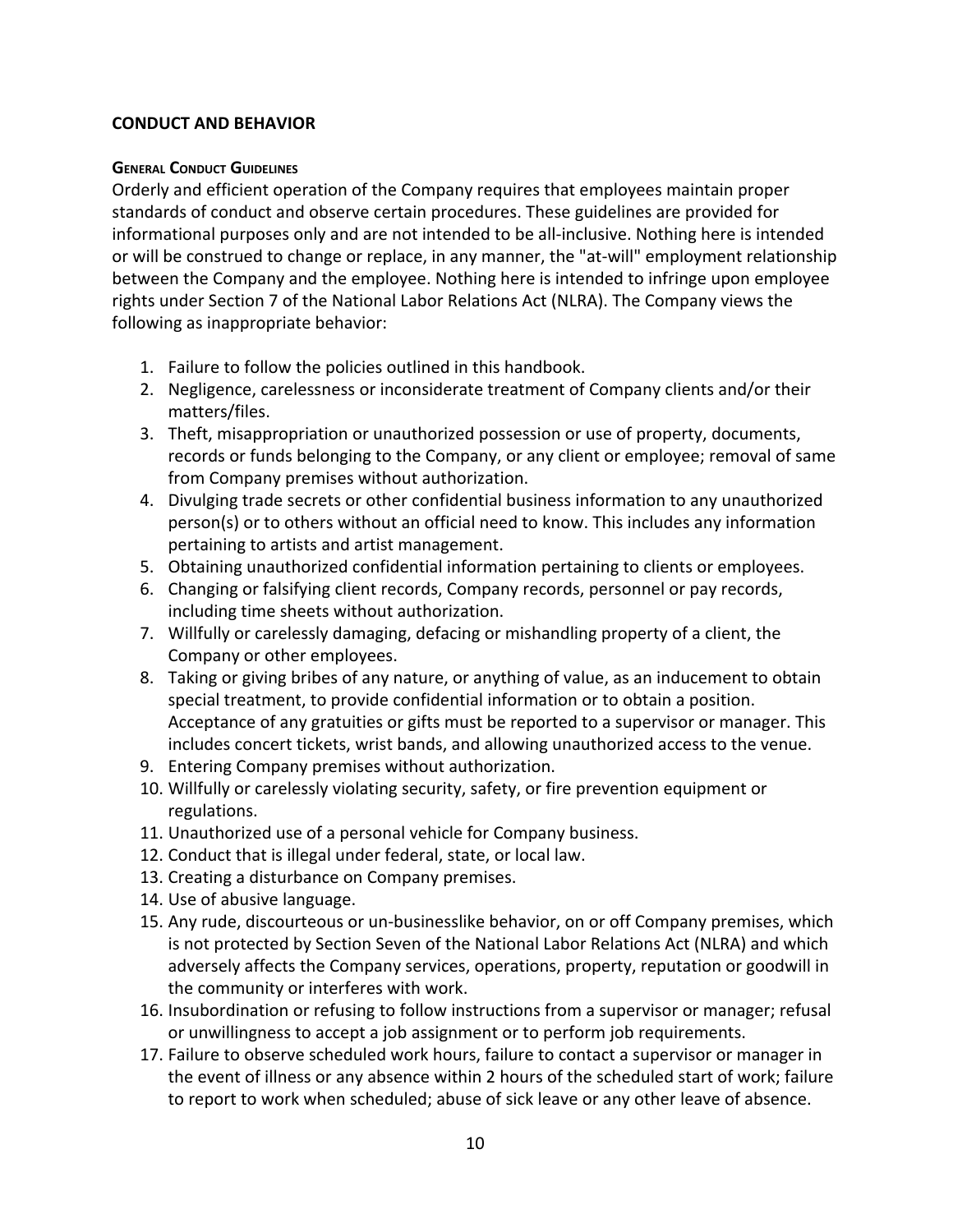- 18. Leaving the office/venue during scheduled work hours without permission; unauthorized absence from assigned work area during regularly scheduled work hours.
- 19. Sleeping during regular working hours.
- 20. Recording time for another employee or having time recorded to or by another employee.
- 21. Use or possession of intoxicating beverages or illegal use or possession of narcotics, marijuana or drugs (under state, federal or local laws), on Company premises during working hours or reporting to work under the influence of intoxicants or drugs so as to interfere with job performance, or having any detectable amount of illegal drugs in an employee's system.
- 22. Unauthorized possession of a weapon on Company premises.
- 23. Illegal gambling on Company premises.
- 24. Soliciting, collecting money, vending, and posting or distributing bills or pamphlets during working hours in work areas. These activities are closely controlled in order to prevent disruption of Company services and to avoid unauthorized implication of Company sponsorship or approval. However, this general rule is not intended to hinder or in any way curtail the rights of free speech or free expression of ideas. Therefore, such activity by employees during non-working time, including meal and rest periods, is not restricted so long as such activity does not interfere with the orderly and regular conduct of the Company business, is lawful, in good taste, conducted in an orderly manner, and does not create safety hazards or violate general good housekeeping practices. Any person who is not an employee of the Company is prohibited from any and all forms of solicitation, collecting money, vending, and posting or distributing bills or pamphlets on Company property at all times.
- 25. Falsification of one's employment application, medical or employment history.

## <span id="page-10-0"></span>**SEXUAL & OTHER UNLAWFUL HARASSMENT**

Sexual harassment and unlawful harassment are prohibited behavior and against Company policy. The Company is committed to providing a work environment free of inappropriate and disrespectful behavior, intimidation, communications and other conduct directed at an individual because of their sex, including conduct that may be defined as sexual harassment.

Applicable federal and state law defines sexual harassment as unwanted sexual advances, requests for sexual favors, or visual, verbal, or physical conduct of a sexual nature when: (1) submission of the conduct is made a term or condition of employment; or (2) submission to or rejection of the conduct is used as basis for employment decisions affecting the individual; or (3) the conduct has the purpose or effect of unreasonably interfering with the employees work performance or creating an intimidating, hostile, or offensive working environment. The following list contains examples of prohibited conduct. They include, but are not limited to:

- Unwanted sexual advances;
- Offering employment benefits in exchange for sexual favors;
- Making or threatening reprisals after a negative response to sexual advances;
- Visual conduct such as leering, making sexual gestures, or displaying sexually suggestive objects, pictures, cartoons, or posters;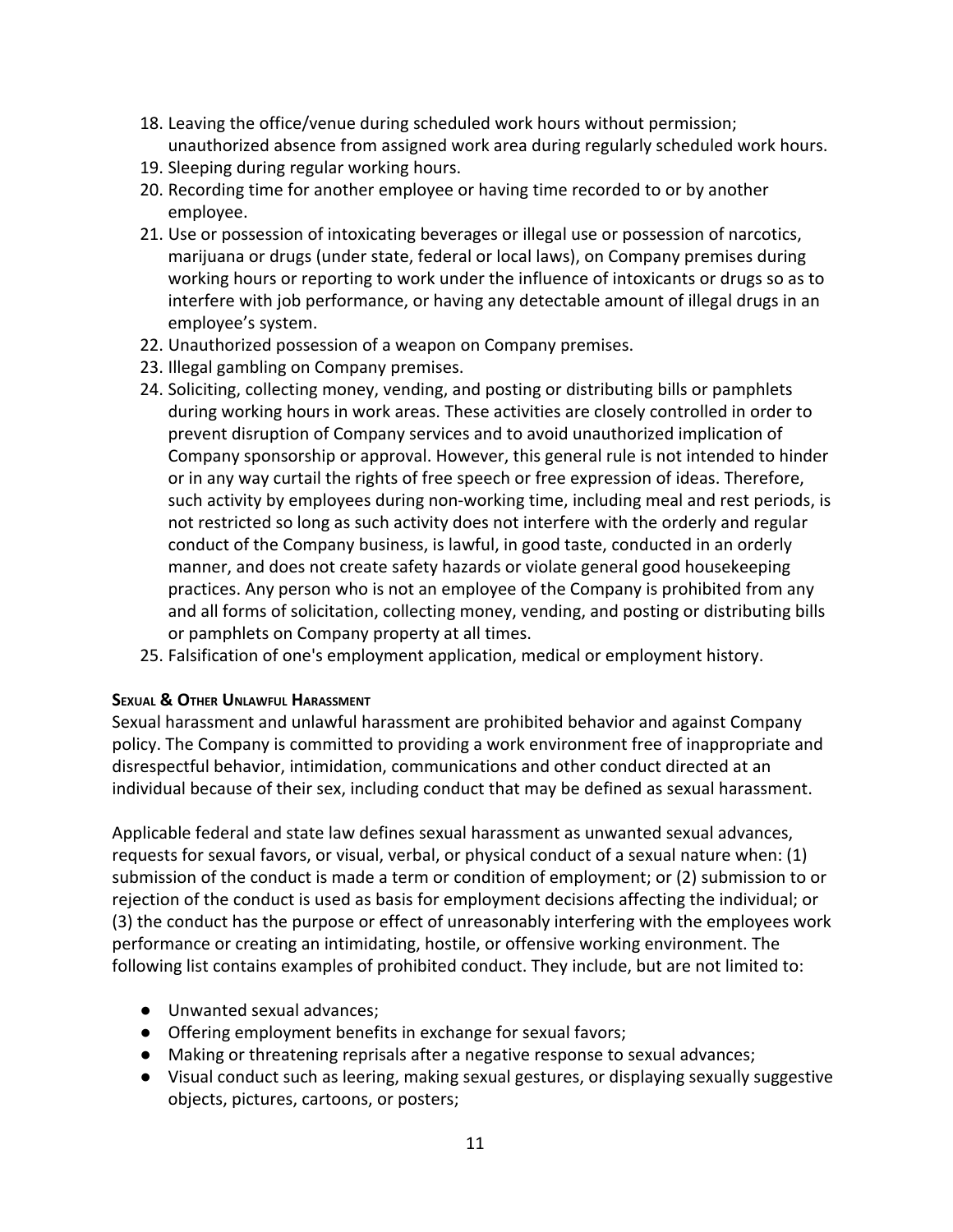- Verbal conduct such as making or using derogatory comments, epithets, slurs, sexually explicit jokes, or comments about any employee's body or dress;
- Verbal abuse of a sexual nature, graphic verbal commentary about an individual's body, sexually degrading words to describe an individual, or suggestive or obscene letters, notes, or invitations;
- Physical conduct such as touching, assault, or impeding and/or blocking movements;
- Retaliation for reporting harassment or threatening to report harassment.

Sexual harassment on the job is unlawful whether it involves coworker harassment, harassment by a manager, or harassment by persons doing business with or for the Company, such as clients, customers or vendors.

# Other Types of Harassment

Prohibited harassment on the basis of race, color, religion, national origin, ancestry, physical or mental disability, veteran status, age, or any other basis protected under local, state or federal law, includes behavior similar to sexual harassment, such as:

- Verbal conduct such as threats, epithets, derogatory comments, or slurs;
- Visual conduct such as derogatory posters, photographs, cartoons, drawings, or gestures;
- Physical conduct such as assault, unwanted touching, or blocking normal movement;
- Retaliation for reporting harassment or threatening to report harassment.

# Retaliation

It is against Company policy and unlawful to retaliate in any way against anyone who has lodged a harassment complaint, has expressed a concern about harassment, including sexual harassment, or has cooperated in a harassment investigation. Therefore, the initiation of a complaint, in good faith, will not under any circumstances be grounds for disciplinary action.

# Enforcement

All managers and supervisors are responsible for:

- Implementing the Company policy on harassment, which includes, but is not limited to, sexual harassment and retaliation;
- Ensuring that all employees they supervise have knowledge of and understand the Company policy;
- Reporting any complaints of misconduct to the designated company representative so they may be investigated and resolved internally;
- Taking and/or assisting in prompt and appropriate corrective action when necessary to ensure compliance with the policy; and;
- Conducting themselves in a manner consistent with the policy.

## Harassment Complaint Procedure

The Company's complaint procedure provides for an immediate, thorough and objective investigation of any claim of unlawful or prohibited harassment, appropriate disciplinary action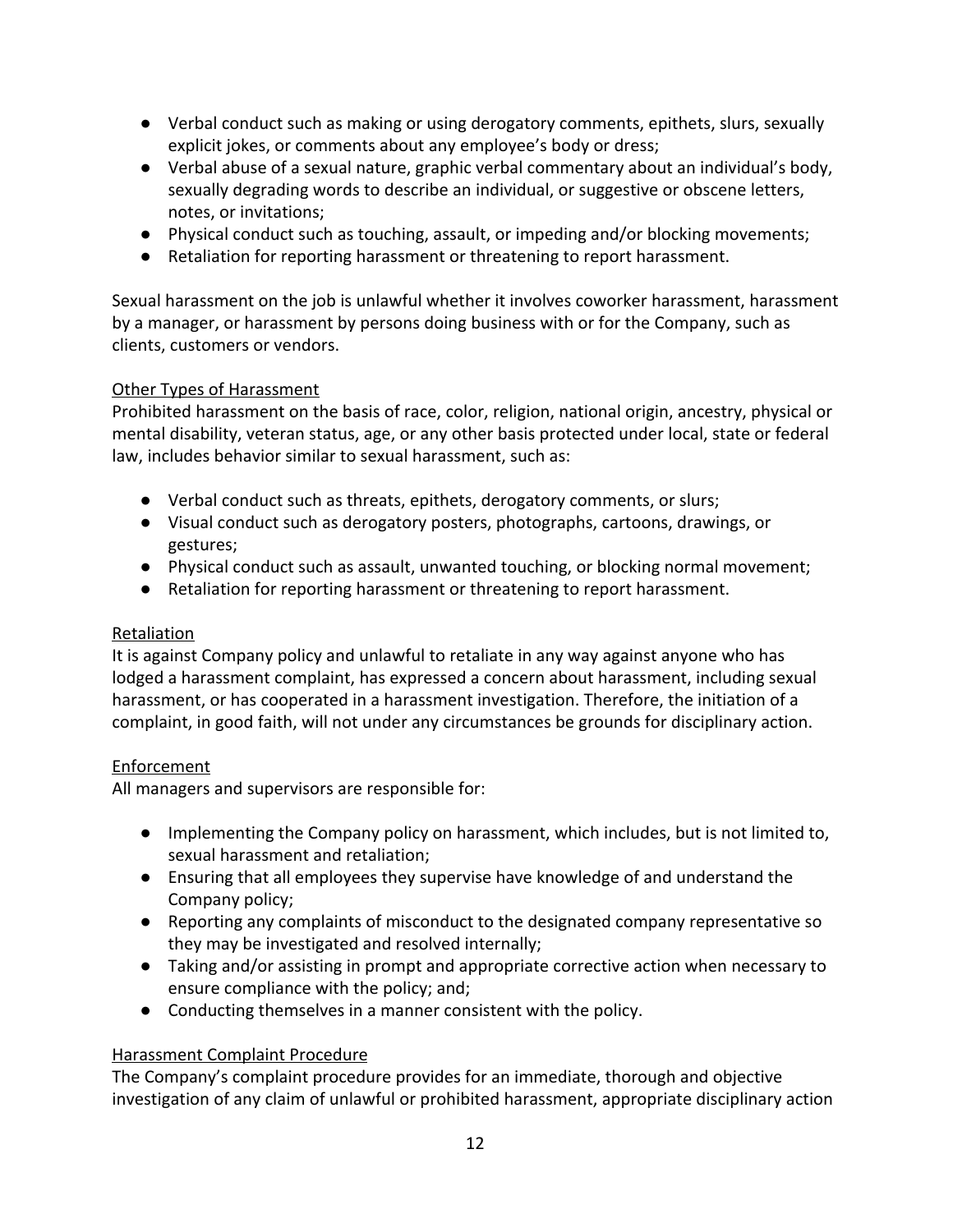against one found to have engaged in prohibited harassment, and appropriate remedies for any victim of harassment. A claim of harassment may exist even if the employee has not lost a job or some economic benefit.

Anyone who has been subjected to the conduct prohibited under this policy, or who has knowledge of such conduct, should report this information following the normal Complaint Procedure as soon as possible. However, employees are not required to report any prohibited conduct to a supervisor who may be hostile, who has engaged in such conduct, who is a close associate of the person who has engaged in the conduct in question or with whom the employee is uncomfortable discussing such matters. Complaints regarding harassment or retaliation may be oral or in writing. Any individual who makes a complaint that is demonstrated to be intentionally false may be subject to discipline, up to and including termination.

All reported incidents of prohibited harassment will be promptly investigated. When the investigation is complete, a determination regarding the reported harassment will be made and communicated to the employee who complained and to the accused harasser. During the investigation, confidentiality will be preserved to the fullest extent possible without compromising the Company's ability to conduct a good faith and thorough investigation.

If the Company determines that prohibited harassment has occurred, the Company will take effective remedial action commensurate with the circumstances. Appropriate action will also be taken to deter any future harassment. If a complaint of prohibited harassment is substantiated, appropriate disciplinary action, up to and including discharge, will be taken.

The Company recognizes that actions that were not intended to be offensive may be taken as such. An employee who believes that they have been subjected to sexual harassment by anyone is encouraged, but not required, to promptly tell the person that the conduct is unwelcome and ask the person to immediately stop the conduct. A person who receives such a request must summarily comply with it and must not retaliate against the employee for rejecting the conduct. The Company encourages, but does not require, individuals to take this step before utilizing the above Complaint Procedure.

## <span id="page-12-0"></span>**ABUSIVE CONDUCT**

Abusive conduct means malicious conduct of an employer or employee in the workplace that a reasonable person would find hostile, offensive, and unrelated to an employer's legitimate business interests. Abusive conduct may include repeated infliction of verbal abuse, such as the use of derogatory remarks, insults, and epithets, verbal or physical conduct that a reasonable person would find threatening, intimidating, or humiliating, or the gratuitous sabotage or undermining of a person's work performance. A single act will generally not constitute abusive conduct, unless especially severe and egregious.

The Company considers abusive conduct in the workplace unacceptable and will not tolerate it under any circumstances. Employees should report any abusive conduct to a supervisor or manager with whom employees are comfortable speaking. Supervisors and managers are to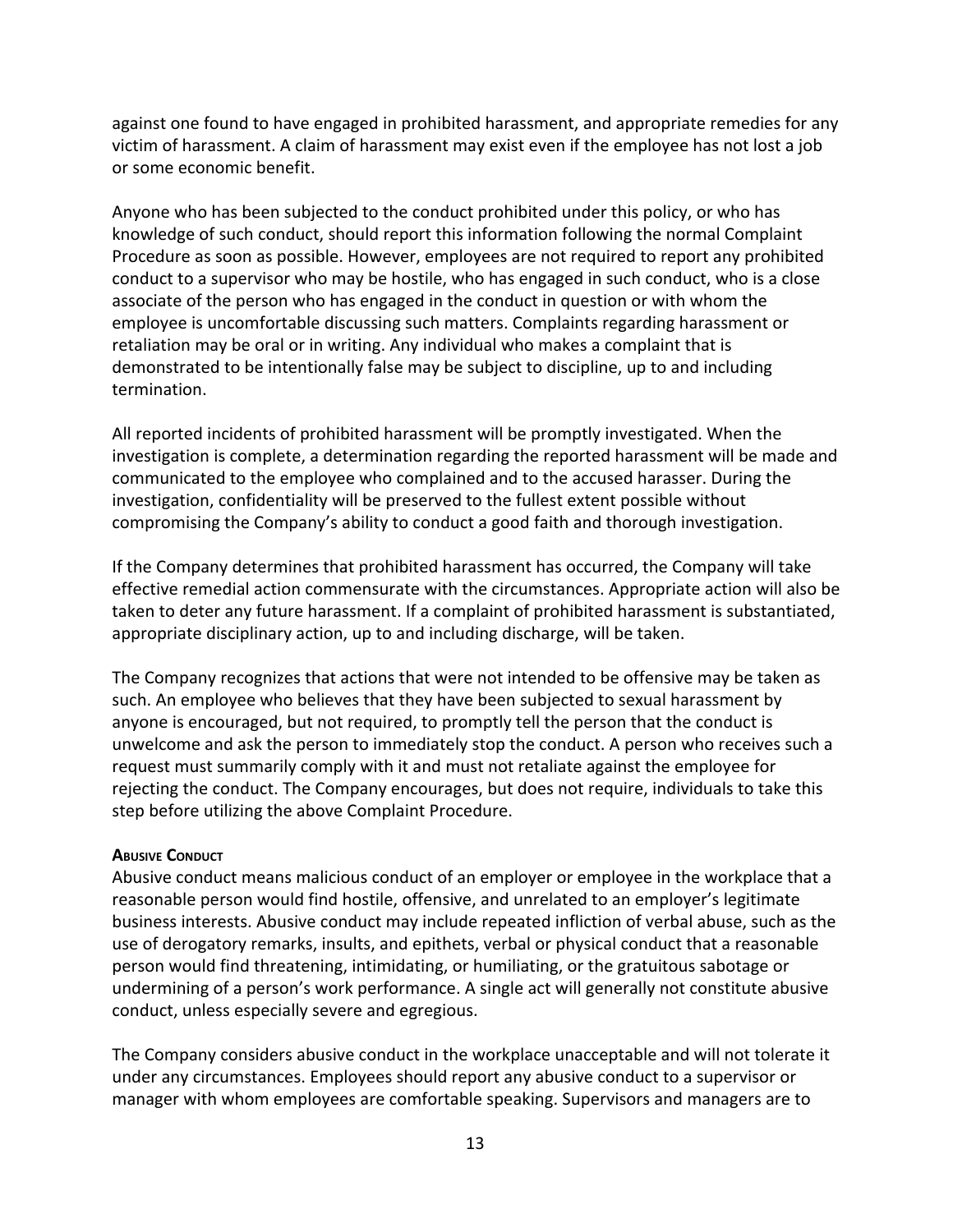assume the responsibility to ensure employees are not subjected to abusive conduct. All complaints will be treated seriously and investigated promptly. During the investigation process the Company will attempt to maintain confidentiality to the fullest extent possible.

It is a violation of Company policy to retaliate or otherwise victimize an employee who makes a complaint or a witness who serves in the investigation of the abusive conduct allegation.

## <span id="page-13-0"></span>**COMPLAINT PROCEDURE**

The Company subscribes to the open door policy. Employees may bring a particular complaint to their supervisor or manager for resolution. When matters cannot be handled on an informal basis, the Company has established a formal procedure for a fair review of any work related controversy, dispute or misunderstanding. A complaint may be brought by one or more employees concerning any work-related problem where the complaint has not been satisfactorily resolved in an informal manner. Employees may skip to Step 2 if the complaint is related to their supervisor or manager or if the employee feels they would not provide an impartial resolution to the problem.

## Step 1

The complaint should be submitted in writing to a supervisor, manager or designee within three working days of the incident. A written request for a meeting must be submitted simultaneously. Generally, a meeting will be held within three working days of the employee's request depending upon scheduling availability. Witnesses will be allowed as necessary. If the problem is not resolved during this meeting the supervisor, manager or designee will give the employee a written resolution within three working days. If the employee is not satisfied, the employee may proceed to Step 2.

## Step 2

<span id="page-13-1"></span>If the employee is not satisfied after Step 1, the employee may submit a written request for review of the complaint and Step 1 solution to their supervisor's manager. Such a request should be made within three working days following the receipt of the Step 1 resolution. The manager or appointed representative will review the complaint and proposed solution and may call a further meeting to explore the problem. This meeting is to be attended by the employee concerned, the employee's supervisor or manager (if appropriate), and any other employee of the Company whom the aggrieved employee chooses. The manager or appointed representative will render the final decision within 10 working days after receiving the Step 2 request, assuming scheduling availability. The decision will be given to the employee in writing and will become part of the employee's personnel file.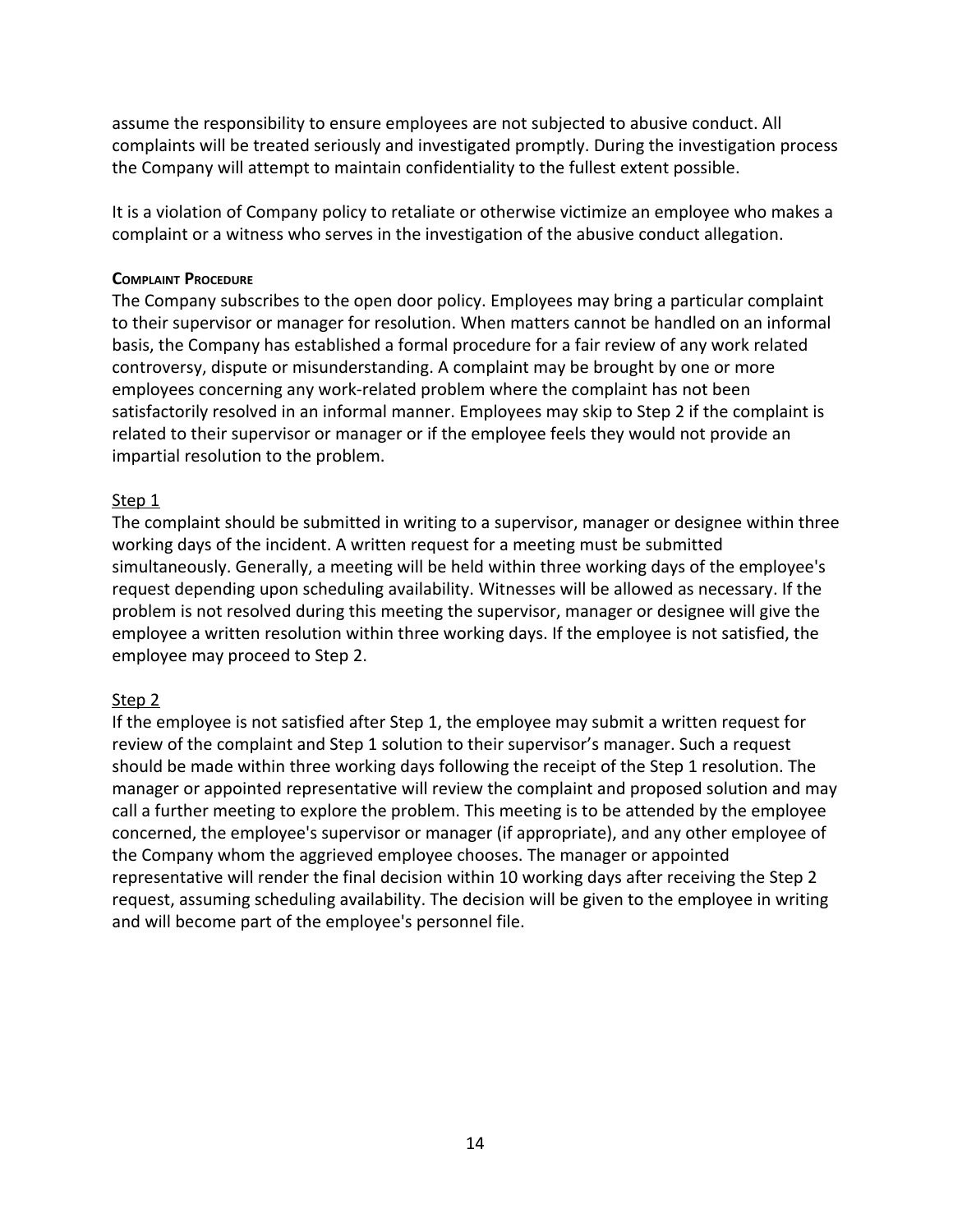#### **CORRECTIVE ACTION**

A high level of job performance is expected of each and every employee. In the event that an employee's job performance does not meet the standards established for the position, employees should seek assistance from their supervisor or manager to attain an acceptable level of performance. If employees fail to respond to or fail to make positive efforts toward improvement, corrective action may ensue, including termination of employment.

It is the policy of the Company to regard discipline as an instrument for developing total job performance rather than as punishment. Corrective action is one tool the Company may select to enhance job performance. The Company is not required to take any disciplinary action before making an adverse employment decision, including discharge. Corrective action may be in the form of a written or oral reprimand, notice of inadequate job performance, suspension, discharge or in any combination of the above, if the Company so elects. The Company reserves its prerogative to discipline, and the manner and form of discipline, at its sole discretion.

<span id="page-14-0"></span>If employees violate established Company procedures, guidelines, or exhibit behavior that violates commonly accepted standards of honesty and integrity or creates an appearance of impropriety, the Company may elect to administer disciplinary action.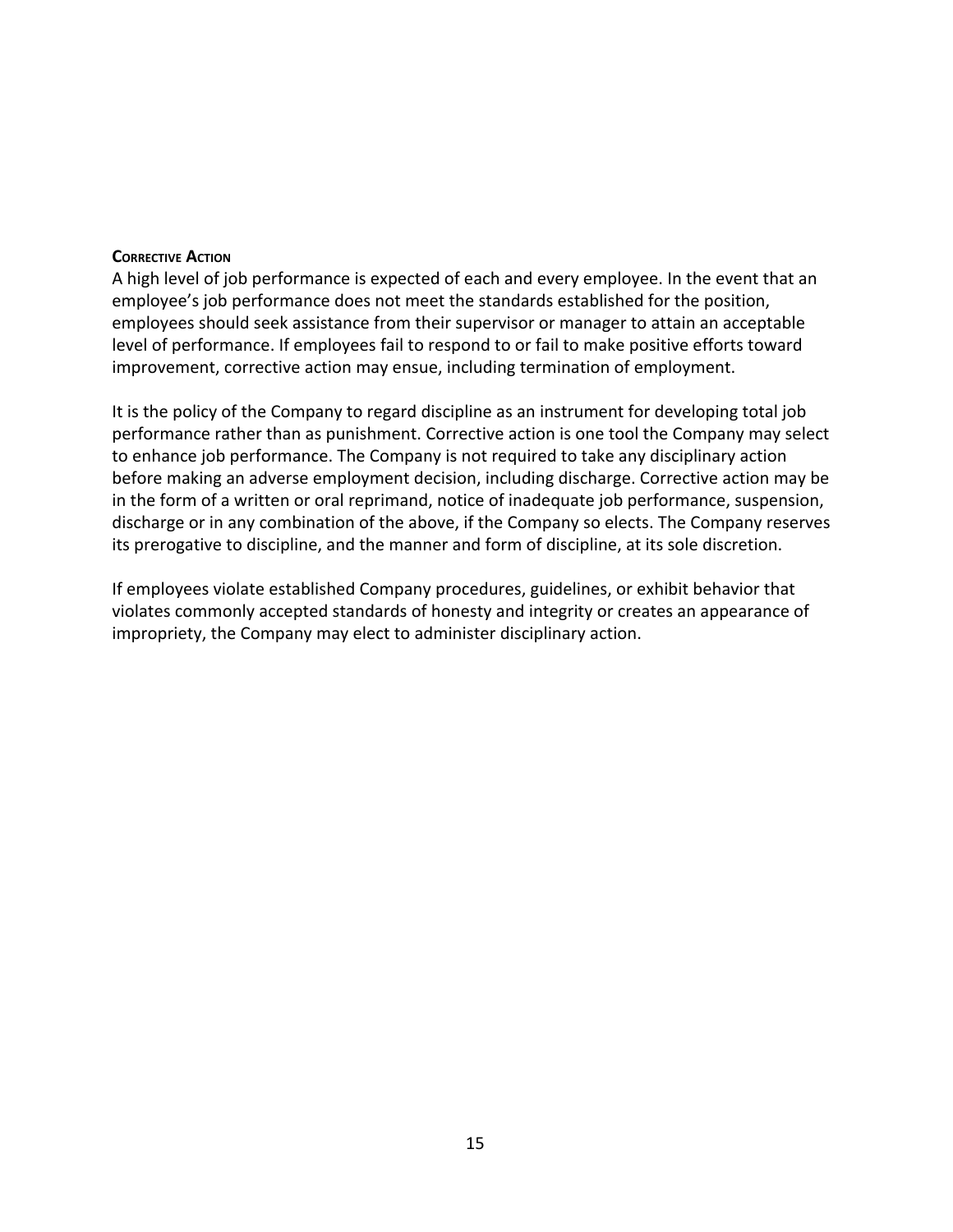## <span id="page-15-0"></span>**COMPENSATION**

#### **PAY PERIODS**

The standard workweek for the Company will begin at 12:00 a.m. Monday and end at midnight the following Sunday.

The designated pay period for all employees is weekly and paydays are on Thursdays. Except as otherwise provided, if any date of paycheck distribution falls on a holiday, employees will be paid on the preceding scheduled workday.

#### <span id="page-15-1"></span>**TIMEKEEPING**

All non-exempt employees are required to use the time clock system to record their hours worked. Should an employee miss an entry into the timekeeping system, the employee will notify their manager as soon possible for correction. Employees may not ask another employee to clock in or out for them.

Employees should clock in no sooner than five minutes before their scheduled shift and clock out no later than five minutes after their scheduled shift. Additionally, employees are required to clock in and out for their designated lunch periods, which are unpaid time when employees are relieved of all duties. The length of an employee's lunch period should be approved by their manager. Waiver of the lunch period requires prior approval of the employee's manager.

Non-exempt employees are not permitted to work overtime or unscheduled time without prior authorization from their manager. This includes clocking in early, clocking out late, and working through the scheduled lunch period.

Accurate time reporting is a federal and state wage and hour requirement, and employees are required to comply. Failing to enter time into the timekeeping system in an accurate and timely manner is unacceptable job performance.

#### <span id="page-15-2"></span>**OVERTIME**

The Company complies with all applicable federal and state laws with regard to payment of overtime work.

Non-exempt employees are paid overtime at the rate of one and one-half times the regular rate of pay for all hours worked over 40 in a workweek.

Employees are required to work overtime when assigned. Any overtime worked must be authorized by a supervisor or manager, in advance. Working unauthorized overtime or the refusal or unavailability to work overtime is not acceptable work performance, and is subject to discipline, including but not limited to termination.

#### **PAYROLL DEDUCTIONS**

The Company is required by law to make certain deductions from all employees' paychecks. Such deductions include federal, state, and local taxes and court-ordered wage garnishments.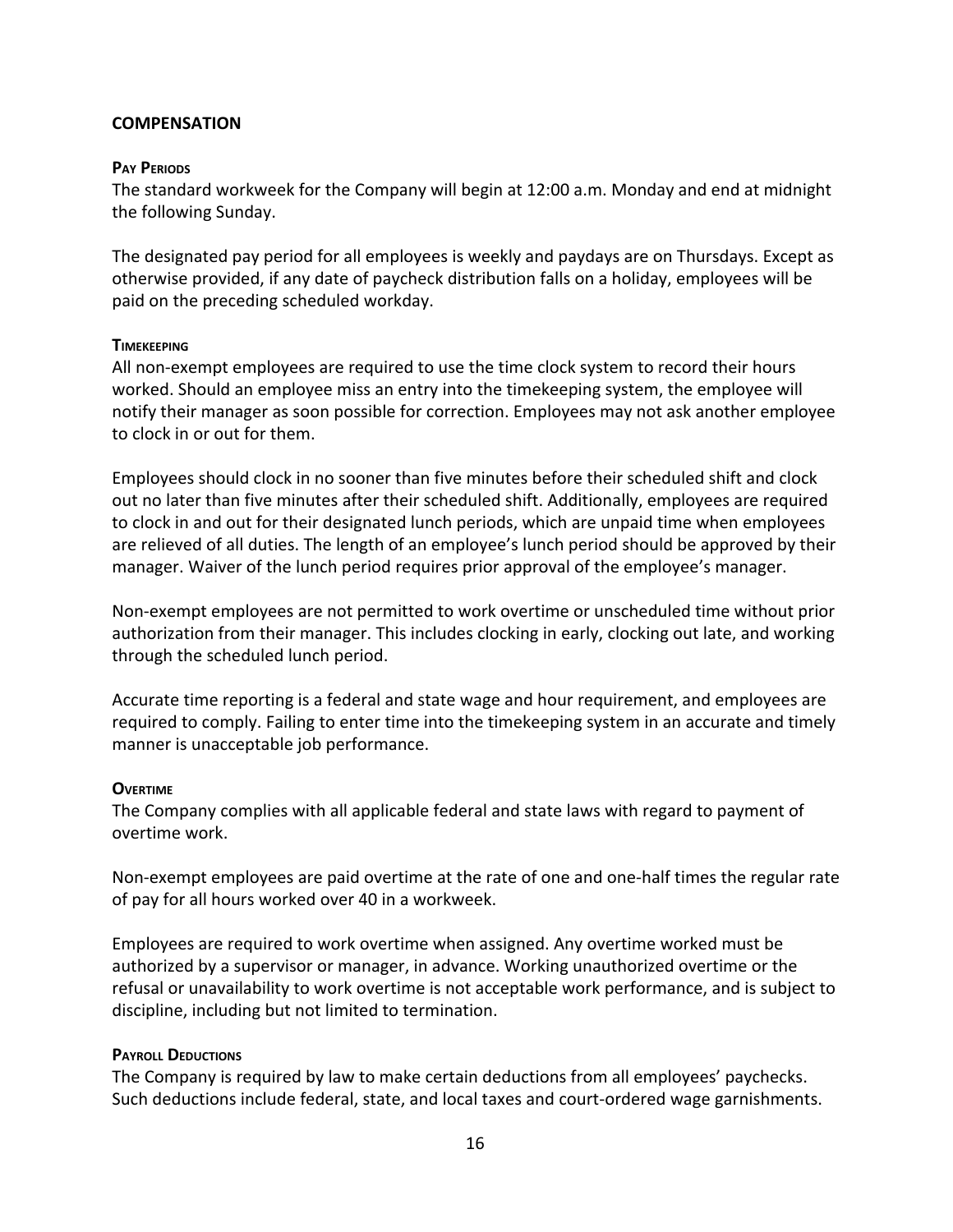Voluntary deductions might include premiums for benefits, retirement plan contributions, and disability insurance.

# Exempt Employee Payroll Deductions

The Company complies with the salary basis requirements of the Fair Labor Standards Act (FLSA) and does not make improper deductions from the salaries of exempt employees. Exempt employees are those employed in a *bona fide* executive, administrative or professional capacity and who are exempt from the FLSA's overtime pay requirements.

There are certain circumstances where deductions from the salaries of exempt employees are permissible. Such circumstances include:

- When an exempt employee is absent from work for one or more full days for personal reasons other than sickness or disability;
- When an exempt employee is absent for one or more full days due to sickness or disability if the deduction is made in accordance with a bona fide plan, policy or practice of providing compensation for salary lost due to illness;
- To offset amounts received as witness or jury fees, or for military pay;
- For unpaid disciplinary suspensions of one or more full days imposed in good faith for workplace conduct rule infractions

The Company is not required to pay the full salary in the initial or terminal week of employment; for weeks in which an exempt employee takes unpaid leave under the Family and Medical Leave Act, if applicable; or for penalties imposed in good faith for infraction of safety rules of major significance. In these circumstances, either partial day or full day deductions may be made.

# What to Do if an Improper Deduction Occurs

If you believe that an improper deduction has been made, you should immediately report this information to your direct supervisor, or to the person responsible for payroll processing.

Reports of improper deductions will be promptly investigated. If it is determined that an improper deduction has occurred, you will be promptly reimbursed for any improper deduction made.

# <span id="page-16-0"></span>**PAY ADJUSTMENTS, PROMOTIONS & DEMOTIONS**

The Company is most interested in providing maximum opportunity for employee advancement within the Company, if advancement opportunities are available. Accordingly, present employees of the Company may be considered for promotions and may be preferred for promotion before any new employees are hired to fill vacancies that may arise. Of course, the Company retains sole discretion to determine the factors to be applied in any promotion decision, and the relative weight of the factors.

All pay increases are based upon merit, market factors, and the profitability of the Company. There may not be an automatic annual cost of living or salary adjustment.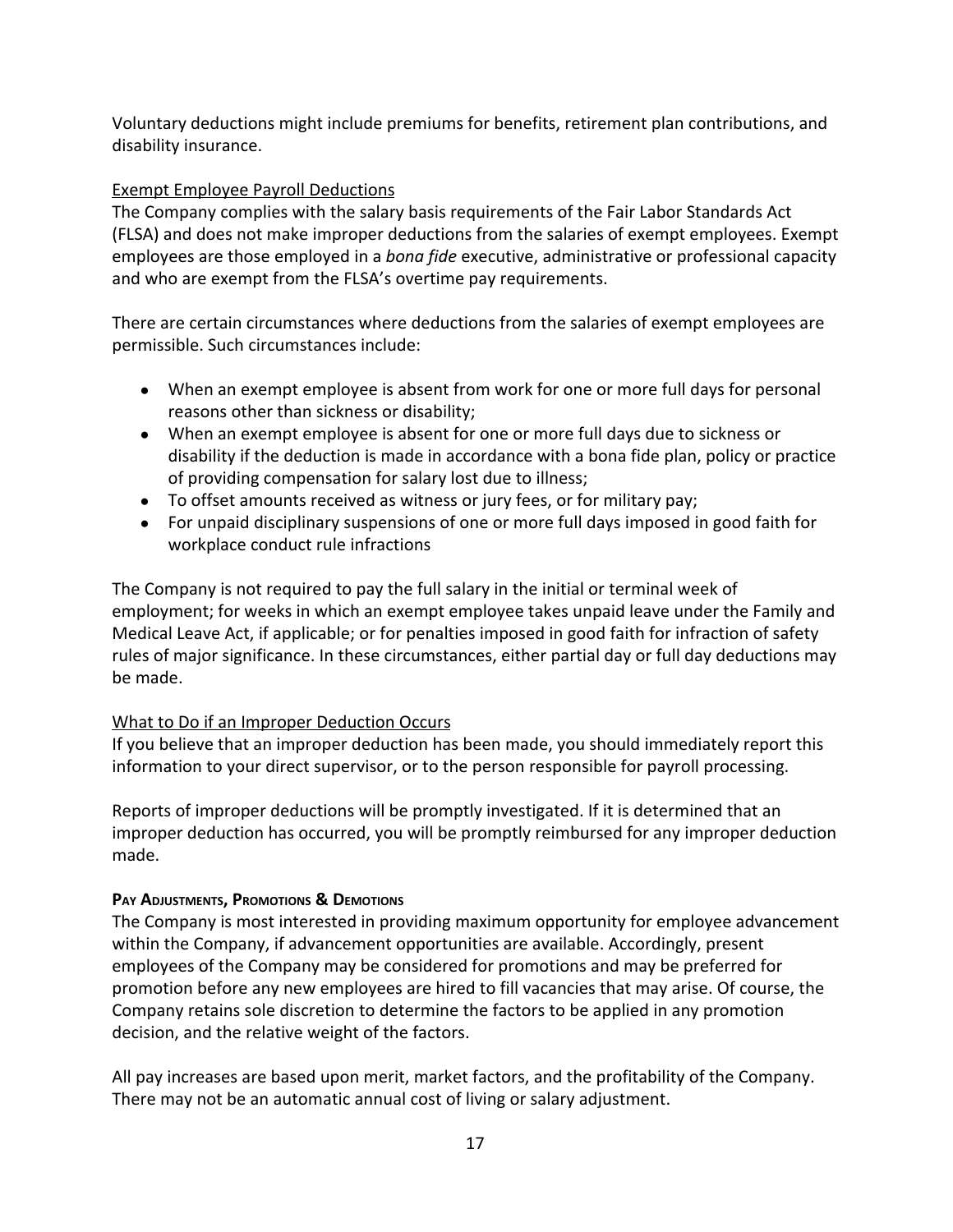Employees pay also may be adjusted downward. Salary decreases may take place when there is job restructuring, job duty changes, job transfers or adverse business economic conditions.

Demotion is a reduction in responsibility, usually accompanied by a reduction in salary. If and when a demotion occurs, employees may maintain their seniority with the Company.

## <span id="page-17-0"></span>**PERFORMANCE EVALUATION**

Full time employees will generally receive an appraisal of their job performance annually. This evaluation may be either written or oral. Such evaluation may not occur at exactly the same time each year, but thereabout, at the discretion of the supervisor or manager.

If in this appraisal employees are given an evaluation sheet or other written document, employees will be required to sign it. An employee's signature does not necessarily indicate that the employee agrees with all the comments, but merely that the employee has been given the opportunity to examine the evaluation and fully discuss the contents of it with their supervisor or manager. The completed and signed evaluation form will be placed in the employee's personnel file and the employee will receive a copy of the performance evaluation.

In addition to any formal review, informal counseling sessions may be conducted from time to time.

# <span id="page-17-1"></span>**WORK ASSIGNMENTS**

In addition to specific duties that come with an individual's job responsibilities, each job also includes "other duties as assigned." From time to time, employees may be required to perform duties or tasks of a fellow employee who is absent or for a position that is temporarily vacant. Employees will be compensated at their regular rate of pay while performing other assigned duties on a temporary basis.

## <span id="page-17-2"></span>**EXPENSE REIMBURSEMENT**

This policy establishes the reimbursement procedures for travel, entertainment, and other business expenses ("business expenses") incurred during the conduct of Company business. It is Company policy to reimburse employees for ordinary, necessary, and reasonable expenses when directly related to the transaction of Company business. Directly related means:

- There is the expectation of deriving some current or future benefit for the Company
- The employee is actively engaged in a business meeting or activity necessary to the performance of the employee's job duties, or
- There is a clear business purpose for entertainment

Employees are expected to exercise prudent business judgment regarding expenses covered by this policy. Reimbursement for expenses that are outside the scope of this policy requires the prior written approval of management.

The following expenses may be reimbursable under this policy: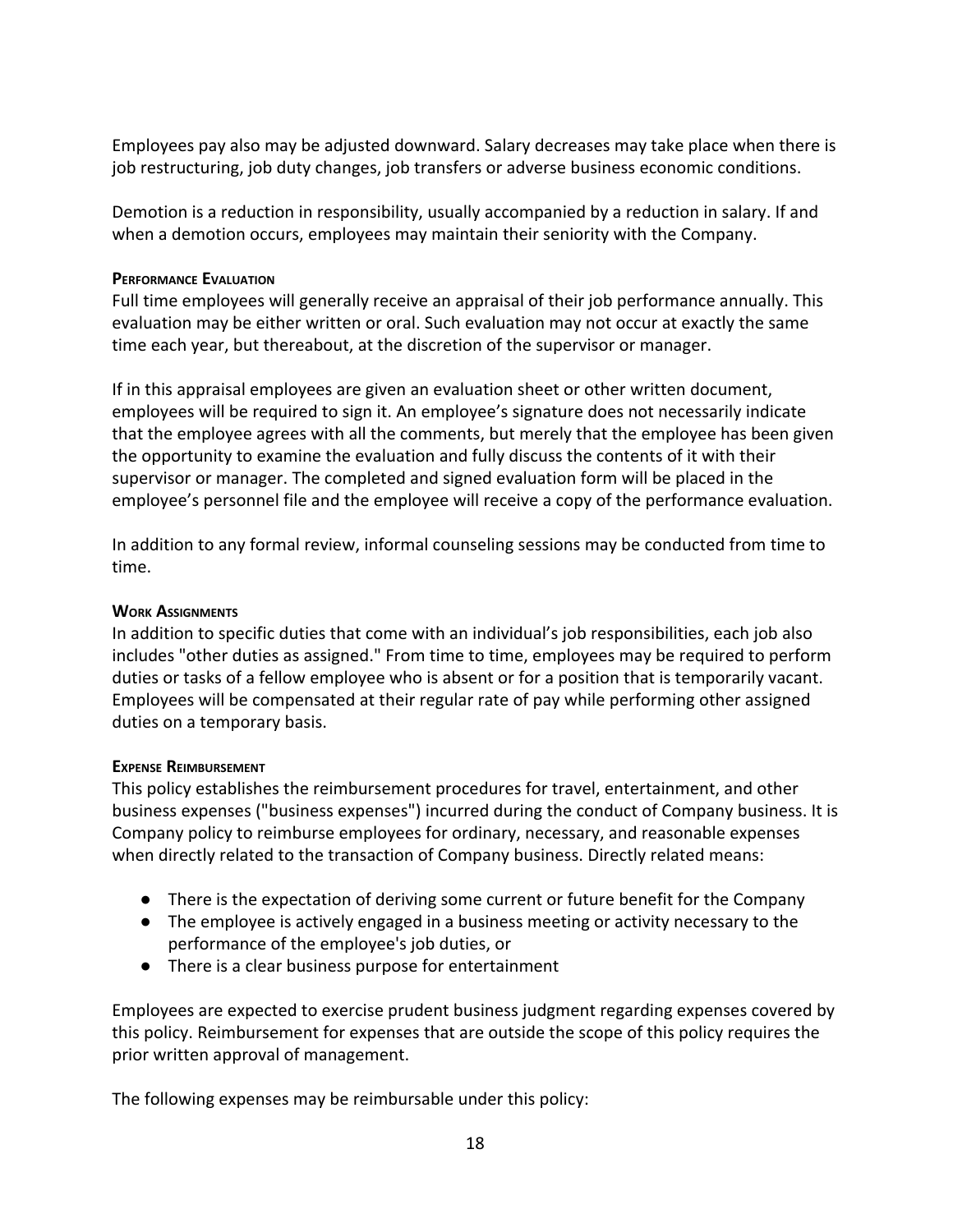- Lodging
- Travel expenses including airfare, reasonable airline luggage fees, train fare, bus, taxi, and related tips
- Meals, including tips between 15-20%
- Business telephone calls
- Laundry and/or dry cleaning expenses during trips in excess of five days
- Car rental
- Personal mileage
- Tolls
- Conference and convention fees
- Business entertainment expenses
- Parking
- Other reasonable and necessary business expenses, not specifically excluded by this policy, and with prior approval

Employees who utilize personal cars for business travel will be reimbursed at the per mile rate established annually by the Company.

The following expenses are not reimbursable under this policy:

- Child care costs
- Airline club dues
- Barber/hairstylist
- Toiletries
- Traffic fines
- Tips in excess of 20%
- In-flight movies or refreshments
- Hotel room movies and other forms of personal entertainment
- Luggage, briefcases
- Alcohol
- First class airfare

No policy can anticipate every situation that might give rise to legitimate business expenses. Reasonable and necessary expenses not listed above may be incurred. When prior approval is required, managers are responsible for using professional judgment to determine if an unlisted expense is reimbursable under this policy.

# Credit Cards

The Company-issued credit cards are to be used for purchases on behalf of the Company and for any travel expenses incurred while traveling on Company business only. At no time may an employee who is in possession of a Company issued credit card use this card for purchases intended for personal use.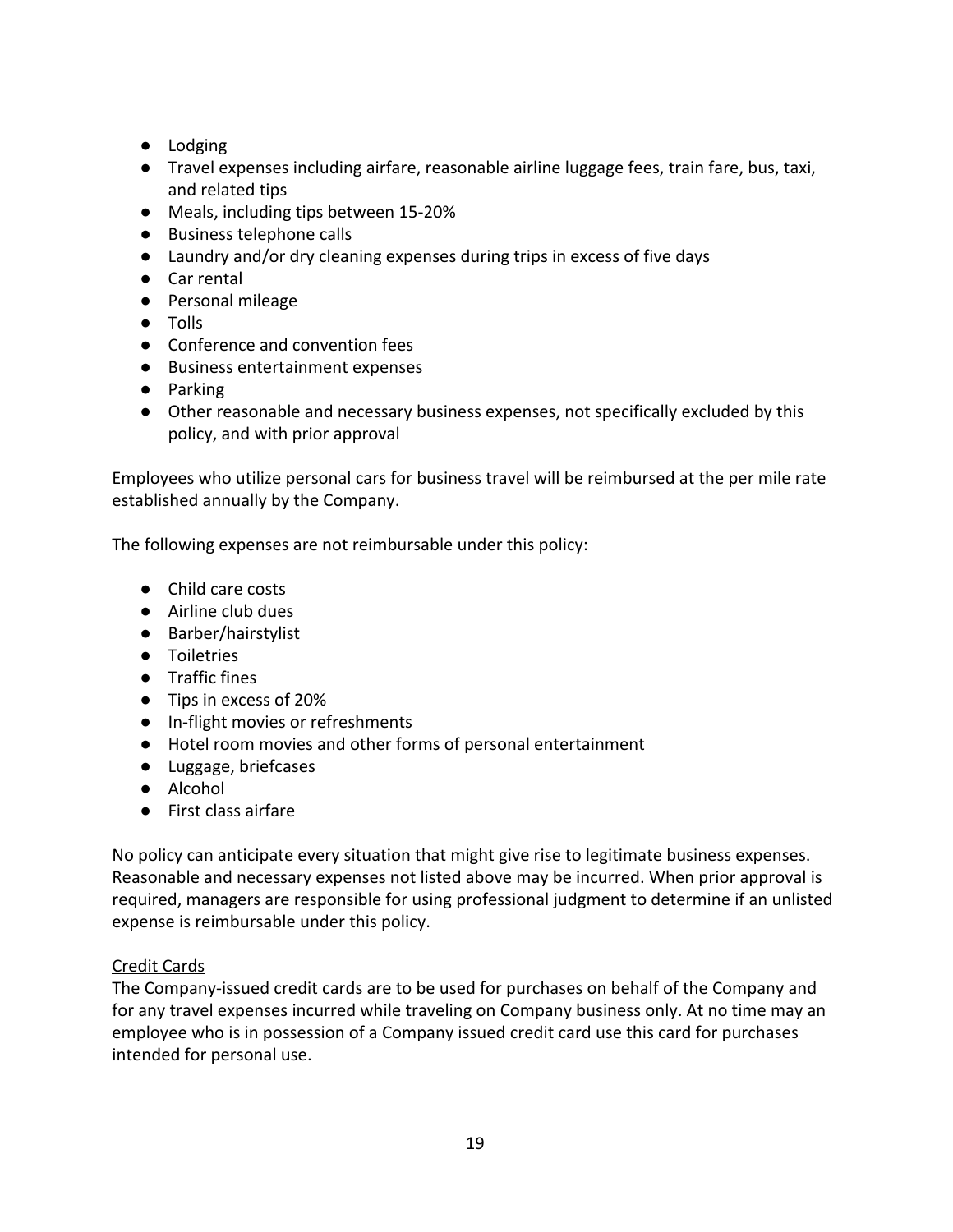All expense reporting guidelines are to be followed for submitting expenses charged to the Company issued credit card.

# Documentation

Requests for reimbursement of business expenses and requests for payment of credit card bills must be submitted on the appropriate form.

While original receipts are recommended for all expenses submitted for reimbursement, they are required for all expenses greater than \$25.00. Requests for exceptions to this policy should document extenuating circumstances and be approved by management.

The Company complies with IRS regulations which require that all business expenses be substantiated with adequate records. This substantiation must include information relating to:

- The amount of the expenditure
- The time and place of the expenditure
- The business purpose of the expenditure
- The names and the business relationships of individuals for whom the expenditures were made

Requests for reimbursement lacking this information will not be processed and will be returned to the originator.

# Approvals

Expense reimbursement forms, together with required documentation, must be submitted to the employee's immediate supervisor for review and signature approval. In the absence of the immediate supervisor, approval from the next higher level of supervision is required. Upper management may approve expense reimbursement if the above mentioned supervisory approvals cannot be obtained due to the supervisors' absences.

Once the expense reimbursement has been approved by the employee's manager it should be submitted for processing no later than 30 days after the expenses incurred. Supervisors approving expense reports are responsible to ensure the following:

- Expenses reported are proper and reimbursable under this policy
- The expense report has been filled out accurately and with the required documentation
- The expenses are reasonable and necessary

# <span id="page-19-0"></span>**ADVANCES & LOANS**

<span id="page-19-1"></span>The Company does not give salary advances or loans to its employees.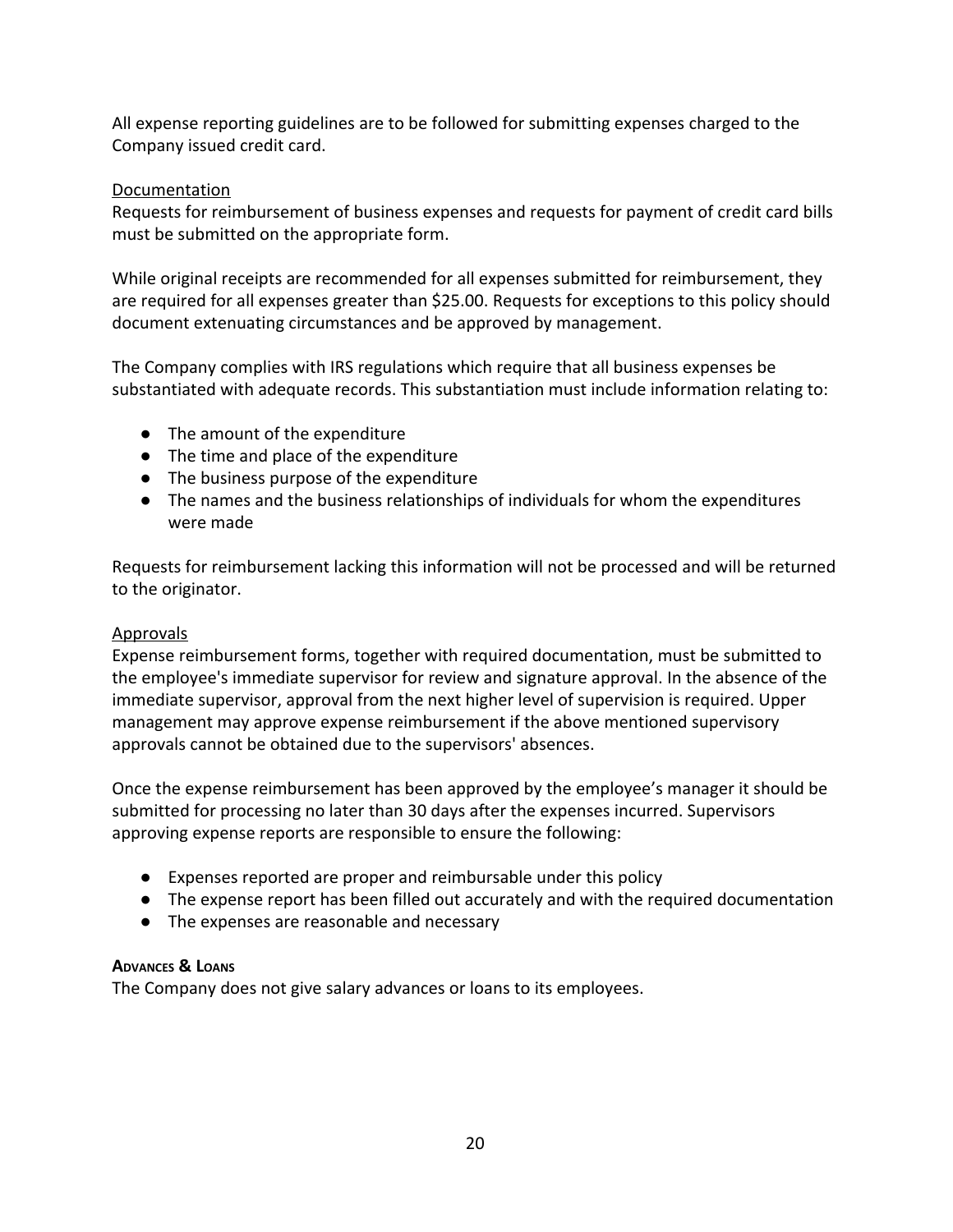## <span id="page-20-0"></span>**BENEFITS**

## **HOLIDAYS**

Regular full-time employees are entitled to the following paid holidays observed by the Company plus 5 floating holidays:

| Holiday        | Date(s)                                |
|----------------|----------------------------------------|
| New Year's Day | January 1st                            |
| Christmas      | <sup>1</sup> December 25 <sup>th</sup> |

Other days or parts of days may be designated as holidays with or without pay. No holiday pay will be paid to an employee who is on an unpaid status, on any leave or absent due to workers' compensation. Holiday time cannot be carried over to the following year.

#### <span id="page-20-1"></span>**VACATION**

Vacations provide a break beneficial to both the Company and the employee. Therefore, employees are encouraged to take vacations annually. All full-time regular employees will accrue paid vacations according to the following schedule.

| <b>Employment Years</b> | <b>Vacation Earned</b> |
|-------------------------|------------------------|
| l Years $1 - 3$         | 2 weeks                |
| l Years 4 – 8           | 3 weeks                |
| Years $9+$              | 4 weeks                |

Vacation begins to accrue immediately on a pay period basis and may be used following completion of the employee's introductory period. Vacation time no longer accrues once that employee's accrual reaches a level of 5 days over the annual amount they are eligible to accrue at that time. When that point is reached the employee must take vacation to begin accruing again. Employees may carryover all unused vacation up to the accrual cap (5 days) each year.

Employees are not paid wages in lieu of unused vacation time. All accrued vacation not taken at the time an employee leaves employment will be forfeit upon departure unless payout is required by state law.

Vacations need to be scheduled with the appropriate manager with sufficient notice so as to not disrupt the workplace.

#### <span id="page-20-2"></span>**SICK LEAVE**

Sick leave may be used for illnesses, doctor or dental appointments. All full-time regular employees are eligible to receive a maximum of five days of paid sick leave per calendar year.

To be eligible for paid sick leave, employees must provide proper notification of absence as discussed under the Attendance & Tardiness policy. Employees must give this notification for each day they are absent. Employees may be required to submit, in writing, the reason or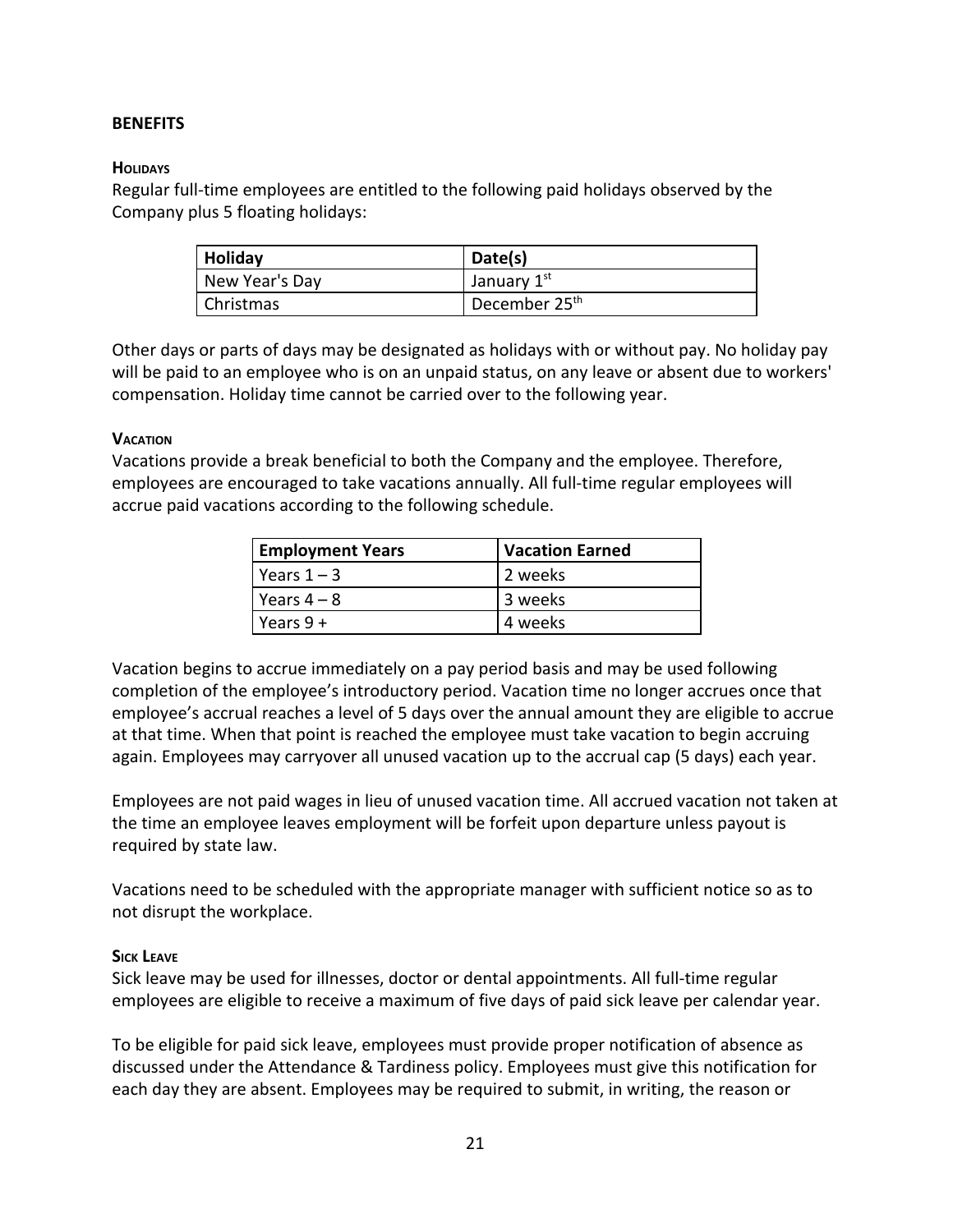reasons for their continued sick leave, the estimated date of return, and whether any supplemental income payments are being received or whether application for them is pending. In the case of certain absences in excess of three consecutive work days, the Company may request a note from the employee's doctor.

If an employee's absence extends beyond the period of accrued sick leave, the employee may submit a request for a leave of absence. In such cases a written statement from the treating doctor may be required stating the employee's ability to return to their regular duties before they are allowed to return to work.

Any unused sick days may be carried over to a maximum of five days each year. Unused sick days will be forfeit upon employment separation.

## <span id="page-21-0"></span>**HEALTH & WELFARE BENEFITS**

The Company complies with all applicable federal and state laws with regard to benefits administration. All regular employees scheduled and generally working 30 or more hours a week are entitled to health insurance and other company-sponsored benefits, as may be in effect from time to time. The Company reserves the right to change or terminate health plans or other benefits at any time.

New full-time employees joining the Company will be eligible for coverage 90 calendar days from the date of employment.

# <span id="page-21-1"></span>**CONTINUATION OF BENEFITS**

Under the federal Consolidated Omnibus Budget Reconciliation Act (COBRA), employees may be allowed to continue their health insurance benefits, at the employee's expense, for up to 18 months after experiencing a qualifying event as outlined below. Longer periods of coverage may be available dependent upon the qualifying event.

To qualify for COBRA continuation coverage, an employee must have a qualifying event that causes the employee to lose group health coverage. The following are qualifying events for:

# Employees

- Voluntary or involuntary termination of employment for reasons other than gross misconduct
- Reduction in numbers of hours worked

# Spouses

- Loss of coverage by the employee because of one of the qualifying events listed above
- Covered employee becomes eligible for Medicare
- Divorce or legal separation of the covered employee
- Death of the covered employee

# Dependent Children

● Loss of coverage because of any of the qualifying events listed for spouses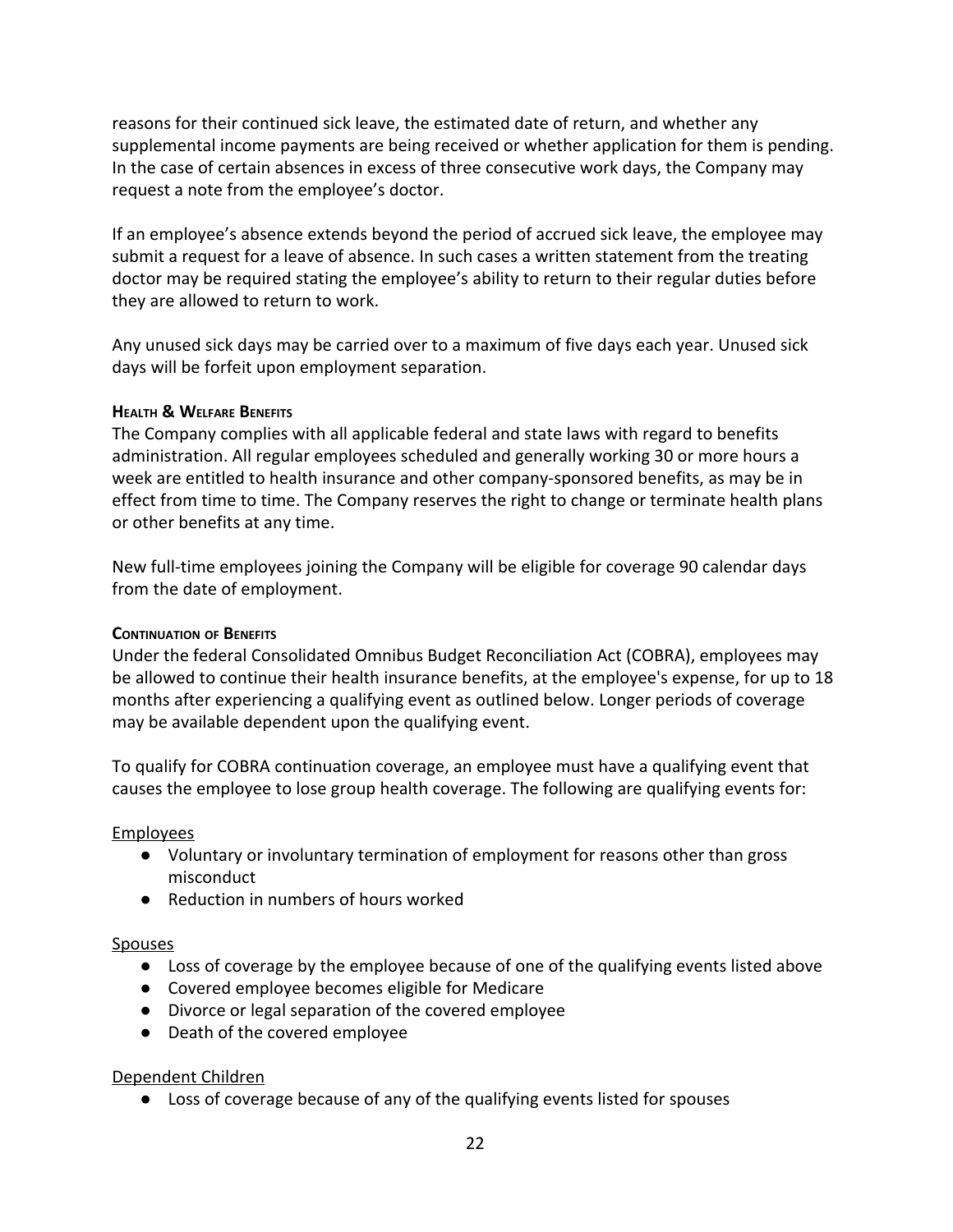● Loss of status as a dependent child under the plan rules

# <span id="page-22-0"></span>**FAMILY MEDICAL LEAVE**

The federal Family & Medical Leave Act provides eligible employees with unpaid leave under certain circumstances. The following provides a general overview of two types of leave available, including the basic 12-week leave entitlement (Basic FMLA Leave), as well as military family leave entitlements (Military Family Leave). Employees with any further questions about their eligibility for FMLA leave should contact Human Resources for more information.

Employees are eligible for FMLA leave if they:

- 1. Have worked for the Company for at least 12 months in the last seven years;
- 2. Have worked at least 1,250 hours for the Company during the 12 calendar months immediately preceding the request for leave; and
- 3. Are employed at a work site that has 50 or more employees within a 75-mile radius

## Basic FMLA Leave

Employees who meet the eligibility requirements described above are eligible to take up to 12 weeks of unpaid leave during any 12-month period for one of the following reasons:

- To care for the employee's son or daughter during the first 12 months following birth
- To care for a child during the first 12 months following placement with the employee for adoption or foster care
- To care for a spouse, son, daughter, or parent with a serious health condition
- For incapacity due to the employee's pregnancy, prenatal medical or childbirth
- Because of the employee's own serious health condition that renders the employee unable to perform an essential function of their position

## Military Family Leave

There are two types of Military Family Leave available:

*Qualifying exigency leave*. Employees meeting the eligibility requirements described above may be entitled to use up to 12 weeks of their Basic FMLA Leave entitlement to address certain qualifying exigencies. Leave may be used if the employee's spouse, son, or daughter is on active duty or called to active duty status in the National Guard or Reserves in support of a contingency operation or deployment overseas with the armed forces. Qualifying exigencies may include:

- Short-notice deployment (up to seven days of leave)
- Attending certain military events
- Arranging for alternative childcare
- Addressing certain financial and legal arrangements
- Periods of rest and recuperation for the service member (up to 15 days of leave)
- Parental care
- Attending certain counseling sessions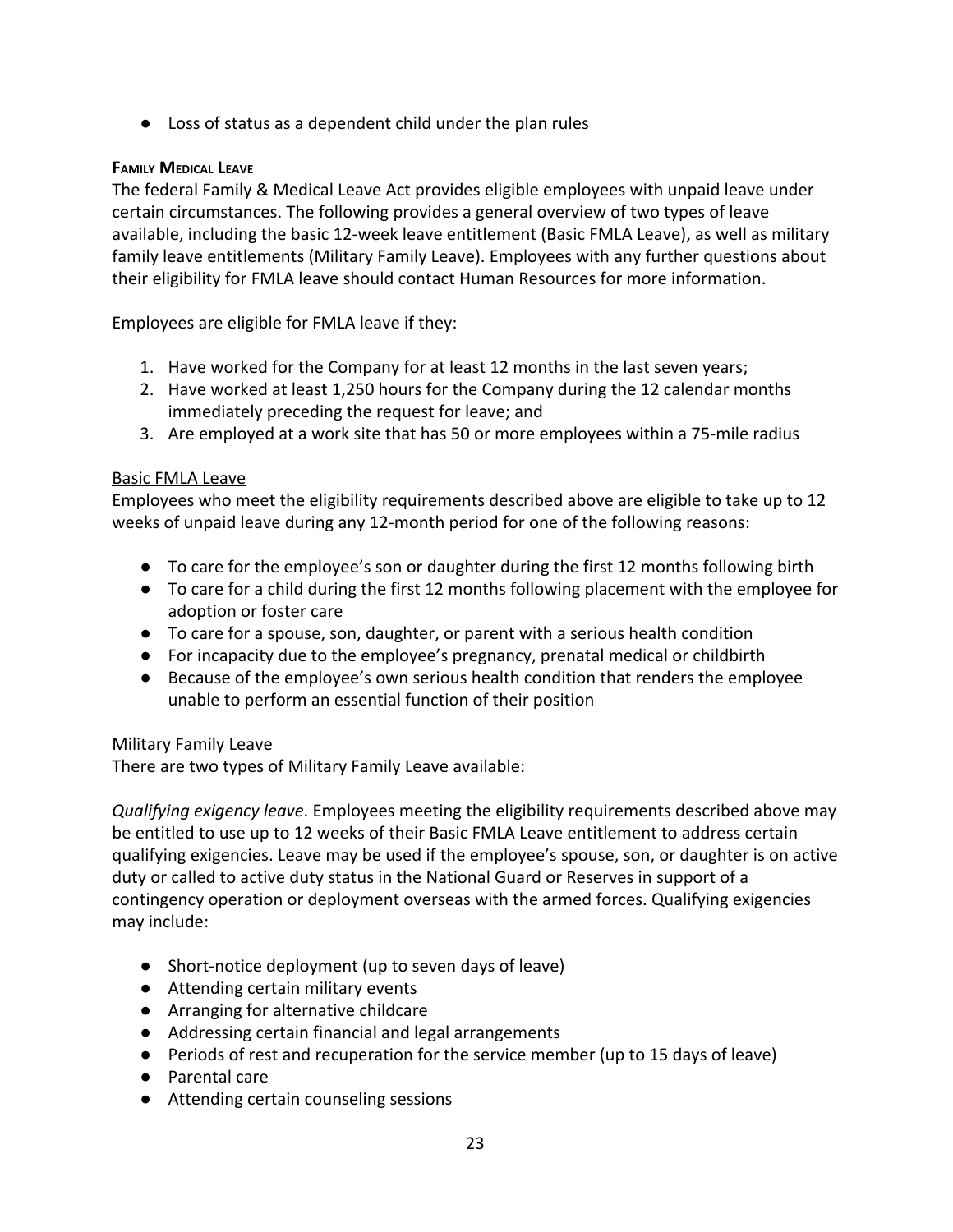- Attending post-deployment activities (available for up to 90 days after the termination of the covered service member's active duty status)
- Other activities arising out of the service member's active duty or call to active duty and agreed upon by the Company and the employee

*Leave to care for a covered service member*. There is also a special leave entitlement that permits employees who meet the eligibility requirements for FMLA leave to take up to 26 weeks of leave to care for a covered service member during a single 12-month period. A covered service member is a current member of the Armed Forces, including a member of the National Guard or Reserves, who has been rendered medically unfit to perform their duties due to a serious injury or illness incurred in the line of duty or while on active duty, and/or pre-existing injuries or illnesses that were aggravated in the line of duty, that may render the service member medically unfit to perform their duties for which the service member is undergoing medical treatment, recuperation, or therapy; or is in outpatient status; or is on the temporary disability retired list. In addition, leave will be provided to eligible family members of certain veterans receiving medical treatment, recuperation, or therapy if the veteran was a member of the Armed Forces at any time during the five year period preceding the date of the medical treatment, recuperation, or therapy.

## Notice

Employees taking FMLA should provide as much notice as practicable. When the need for leave is foreseeable, 30 days' advance notice is requested. Employees should make effort to schedule FMLA leave in the least disruptive manner so as not to affect operations. An employee who is taking FMLA leave may be required to report periodically to the Company regarding their status and intent to return to work. An employee who fails to return to work at the expiration of the leave without an approved extension will be considered to have resigned. After the leave, the employee must be restored to the same or essentially-same position held before the leave.

# Health Care Benefits

If applicable, health care benefits will be maintained during the leave. The employee is responsible for their portion of the medical insurance premium cost, if any. Failure to pay the employee portion of the health insurance premiums in advance may result in the termination of coverage. If eligible, the employee will receive notification of continuation of benefits.

The Company reserves the right to seek reimbursement from the employee for the medical insurance premiums paid by the Company on behalf of the employee while the employee was on FMLA leave if the employee fails to return from FMLA leave for reasons other than the continuation, recurrence or onset of a serious health condition of the employee or the employee's family member, which would otherwise entitle the employee to leave under the FMLA or other circumstances beyond the employee's control.

## <span id="page-23-0"></span>**TEMPORARY DISABILITY LEAVE**

The Company recognizes that a temporary disability may preclude an employee's attendance at work. In such cases, the Company does not have a predetermined specified period of time in which this unpaid leave is granted. Rather, the Company will attempt to reasonably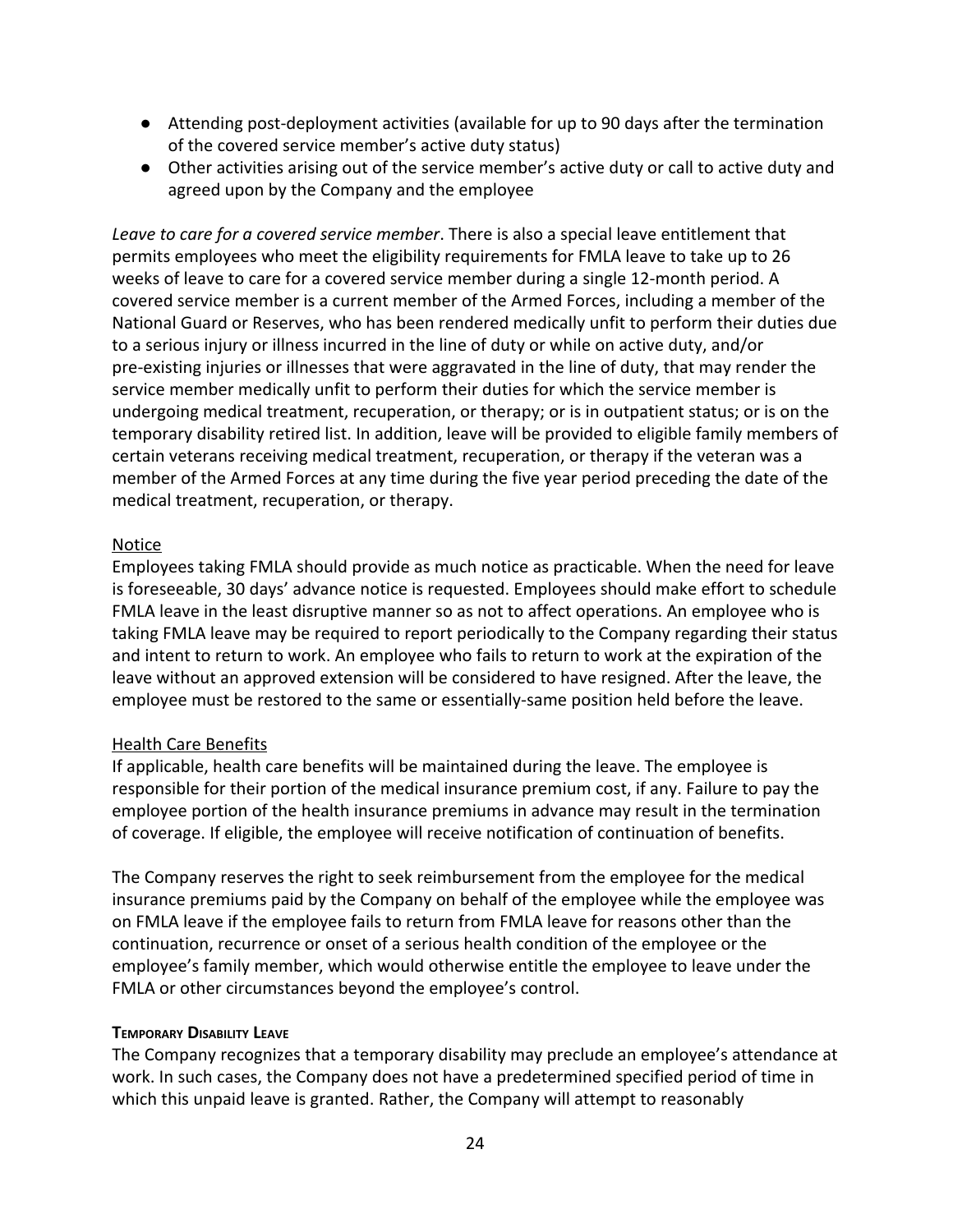accommodate the needs of the employee as well as the needs of the Company. If a leave is granted, any extensions will be subject to the same considerations.

Employees that request a temporary disability leave must do so in writing. That request should be accompanied by a doctor's statement identifying the temporary disability, the date and the estimated date of return and, where appropriate, diagnosis and prognosis. At any time during a temporary leave, the supervisor or manager may request that employees furnish a written statement of their health. Prior to returning to employment with the Company, employees will be required to submit written medical certification of their ability to work, including any restrictions. Upon returning to work, if employees qualify, they will be reinstated to their former position or one that is substantially the same, depending upon the availability of any position at that time.

The Company observes and complies with all federal and state medical leave regulations that pertain to our employees. This includes federal and any state leave provisions that might apply.

Any unused accrued sick leave must be used prior to the effective date of the temporary disability leave, except for pregnancy disability leave. Employees may request payment of any accrued but unused paid vacation time prior to the effective date of the temporary disability leave.

#### <span id="page-24-0"></span>**MILITARY LEAVE**

If employees are on an extended military leave of absence, they are entitled to be restored to their previously held position or similar position, if available, without loss of any rights, privileges or benefits provided the employee meets the requirements specified in the Uniformed Services Employment and Reemployment Rights Act (USERRA).

An employee who is a member of the reserve corps of the armed forces of the United States or of the National Guard or the Naval Militia will be granted temporary leave of absence without pay while engaged in military duty as required by state employment law. A letter from the employee's commanding officer is required to establish the dates of duty.

#### <span id="page-24-1"></span>**JURY SERVICE LEAVE**

If an employee is summoned to report for jury duty, they will be granted a leave of absence without pay when the employee notifies and submits a copy of the original summons for jury duty to their supervisor or manager. The Company reserves the right to request that they seek to be excused from or request postponement of jury service if the absence from work would create a hardship to the Company.

Employees are to report to work on any day, or portion thereof that is not actually spent in the performance of jury service. For each week of jury duty, a certificate of jury service must be certified by the Court and filed with the Company no later than Wednesday of the following week.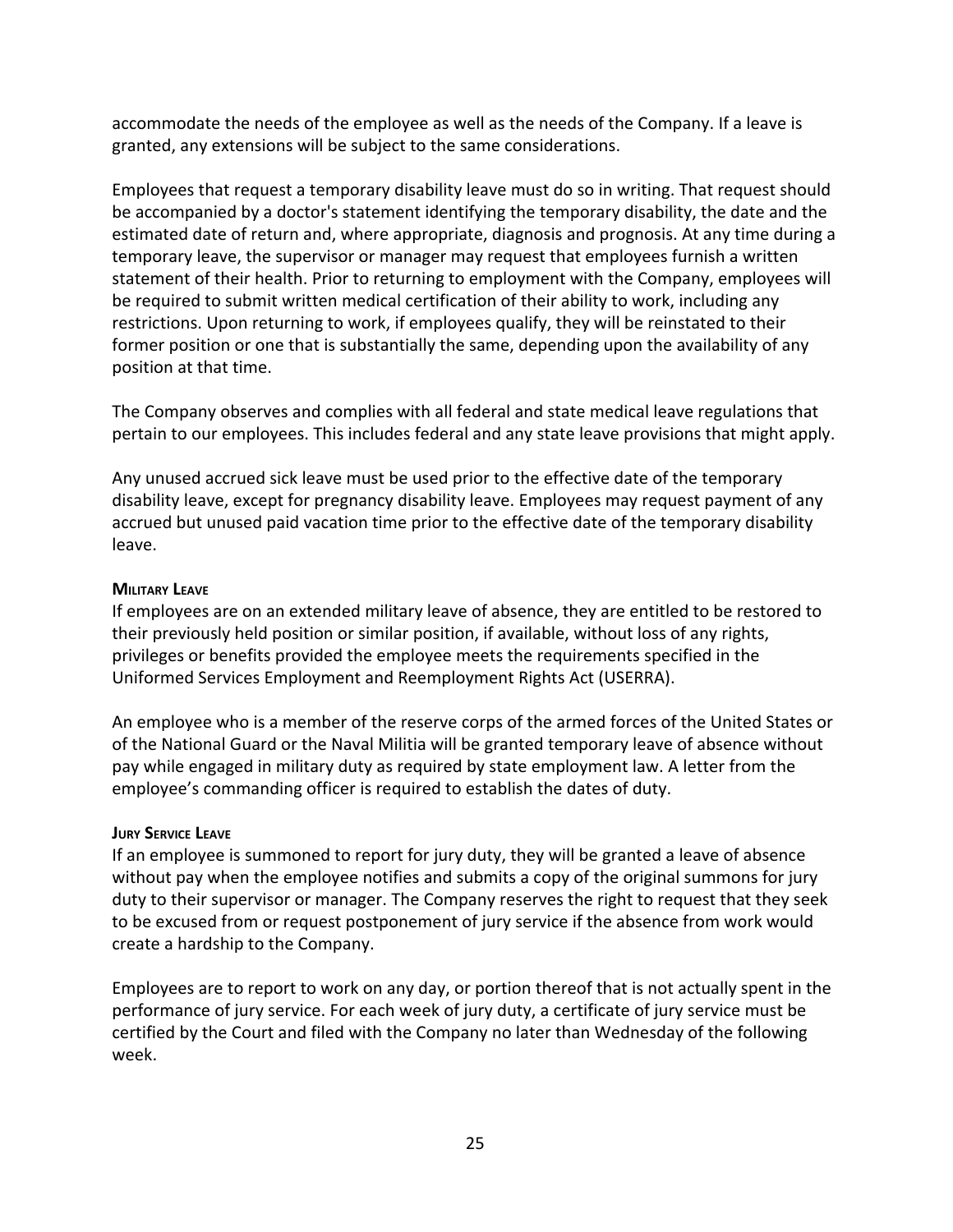Any fees received for jury duty, including travel fees, are to be retained by the employee. The leave is unpaid. Exempt employees will be paid in accordance with the Fair Labor Standards Act (FLSA) requirements.

#### <span id="page-25-0"></span>**WITNESS LEAVE**

If an employee is absent from work to serve as a witness or to appear as the victim in a criminal case, the employee will be granted leave without pay for such time as it is necessary to comply with the request. The Company may require proof of the need for leave.

#### <span id="page-25-1"></span>**PERSONAL LEAVE OF ABSENCE**

Once an employee has been employed as a full-time regular employee of the Company for 90 days they may request a personal leave of absence without pay. The employee must submit their request in writing and state the date the leave is to begin, the date of return to work, and the reasons for the leave. The employee will receive either written approval or denial of the request. If approved, employees must use their leave of absence for the approved reason or purpose. Sick leave, vacation time, seniority, and other benefits are not earned during an unpaid leave of absence. Any paid holidays that fall within the leave of absence are not paid. If an employee fails to return to work on the scheduled date of return, the employee will be considered to have abandoned their position and voluntarily terminated their employment.

#### <span id="page-25-2"></span>**BEREAVEMENT LEAVE**

<span id="page-25-3"></span>A full-time employee of the Company may request a leave of absence with pay for a maximum of three consecutive working days upon the death of a member of their immediate family. Members of the immediate family are defined as parents, spouse, domestic partner, child, sibling, grandparent, grandchild, parent-in-law, and corresponding step-relatives. Proof of death may be required.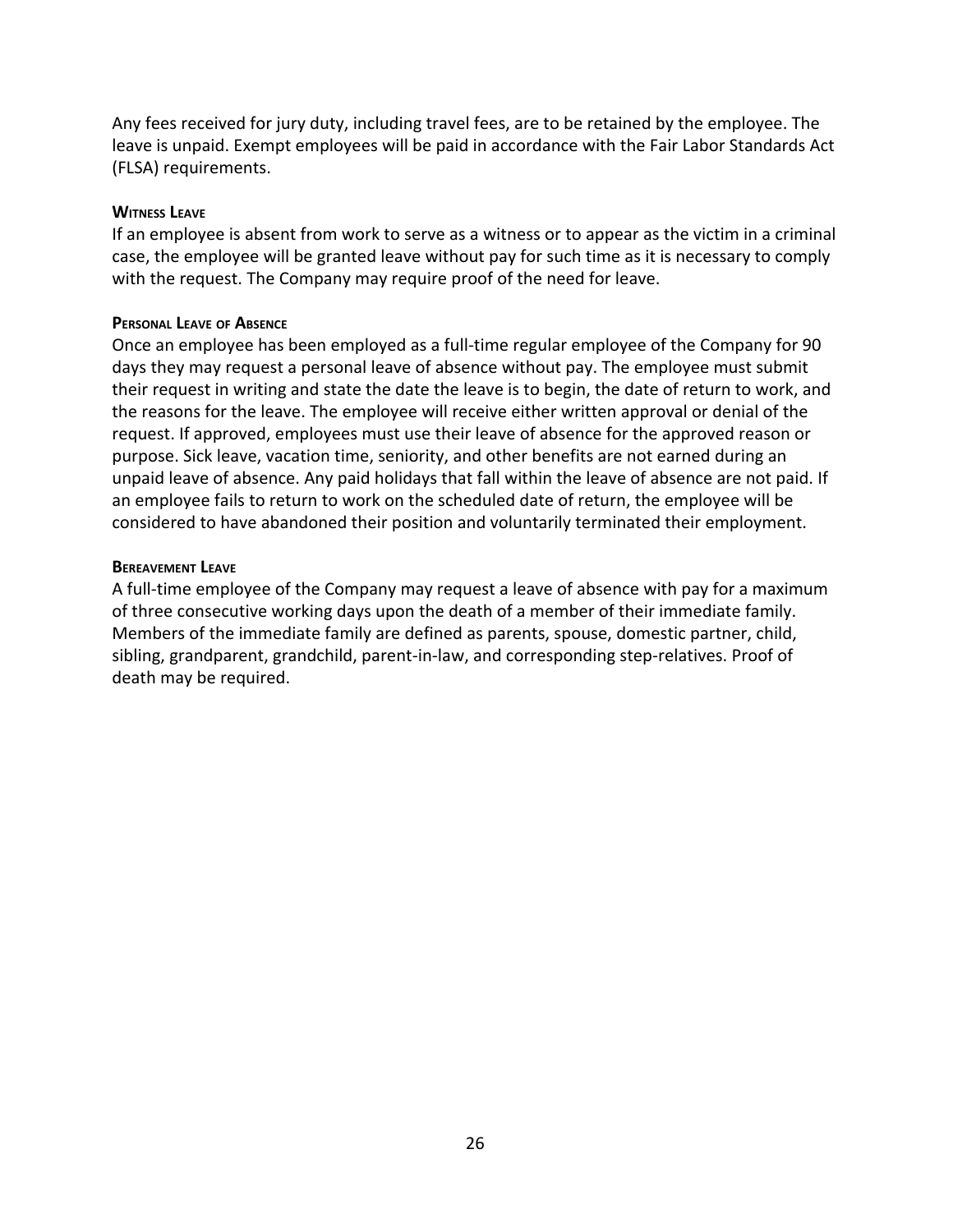## <span id="page-26-0"></span>**HEALTH, SAFETY, AND SECURITY**

#### **SMOKING**

Smoking is not permitted in any Company buildings, facilities, work sites, or vehicles. Employees wishing to smoke may do so during their break times, in designated areas, away from intake vents, and in accordance with local ordinances. Ask your manager about the location of the employee designated smoking area. Smoking areas can change to a location the company deems fit.

#### <span id="page-26-1"></span>**DRUGS & ALCOHOL**

The Company is dedicated to providing employees with a workplace that is free of drugs and alcohol. For the safety of our employees and clients, the Company reserves the right to test any employee for the use of illegal drugs, marijuana, or alcohol under state, federal, or local laws. This may be done in cases where the employee's job carries a risk of injury or accident due to such use, or if there is an apparent inability to perform the duties required of that position. Specific jobs may, at the Company's discretion, require regular drug testing. Drug or alcohol tests may be conducted after an accident or with reasonable suspicion of impairment while on the job. Under those circumstances the employee may be driven to a certified lab for the test at the Company's expense.

Any employee found to use, sell, possess or distribute drugs that are illegal under state, federal or local laws, including marijuana, or any unauthorized drugs (including excessive quantities of prescription or over-the-counter drugs) while on the Company premises, performing Company-related duties, or while operating any Company equipment is subject to disciplinary action, up to and including termination of employment. Any suspected illegal drugs confiscated will be turned over to the appropriate law enforcement agency.

Any employee taking medication should consult a medical professional to determine whether the drug may affect their personal safety or ability to perform the essential functions of the job and should advise their supervisor or manager of any job limitations. Upon notification of job limitations, the Company will make reasonable efforts to accommodate the limitation.

With the approval of management, the moderate use of alcohol at Company approved meetings, with business meals, travel, and entertainment or in an appropriate social setting is not prohibited by this policy.

To the extent any federal, state or local law, rule, or regulation limits or prohibits the application of any provision of this policy, then to the minimum extent necessary and only for that geographical area, this policy is deemed to be amended in compliance.

#### <span id="page-26-2"></span>**REASONABLE ACCOMMODATIONS**

It is the policy of the Company to comply with all the relevant and applicable provisions of the federal Americans with Disabilities Act (ADA) and Pregnancy Discrimination Act (PDA), as well as state and local laws concerning the hiring and employment of individuals with temporary and ongoing disabilities. Pregnant workers may also have impairments related to their pregnancies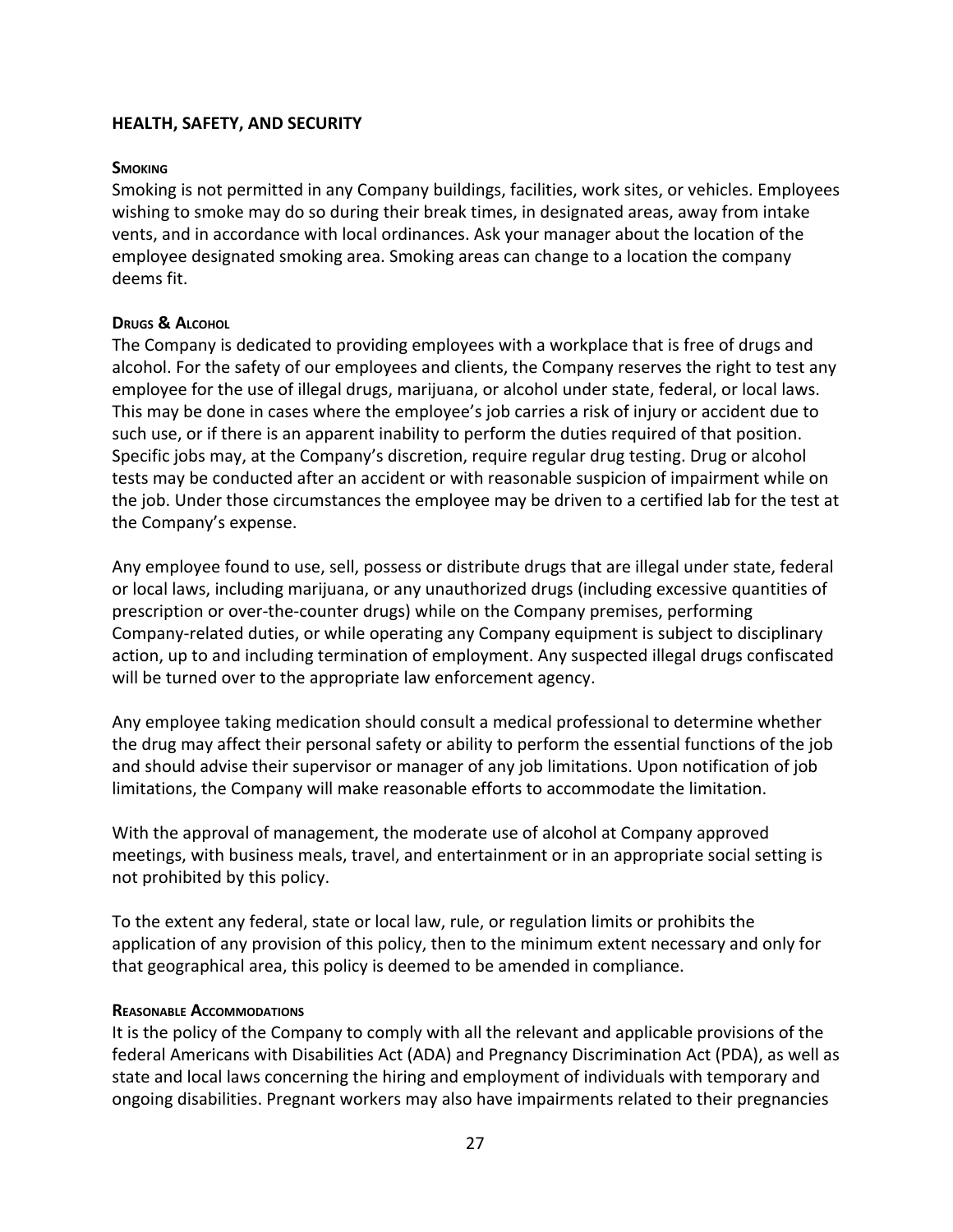that qualify under the ADA. The Company will not discriminate against any qualified employee or job applicant because of a person's physical or mental disability with respect to any terms, privileges or conditions of employment, including, but not limited to hiring, advancement, discharge, compensation and training.

Employees who become disabled should notify their supervisor or manager if the conditions of the disability impair their ability to perform the essential functions of their position. Where necessary and feasible, reasonable accommodations will be made for qualified disabled employees to perform the essential functions of the job in question, as long as the accommodation does not cause the Company undue hardship. The Company will also make reasonable accommodations for employees who have work-related limitations stemming from pregnancy, childbirth or a related medical condition. This may include temporary transfer to a less strenuous or less hazardous position, if an employee so requests upon the advice of their health care provider, as long as the accommodation does not cause the Company undue hardship.

All employees are required to comply with safety standards. Applicants who pose a direct threat to the health or safety of other individuals in the workplace, which cannot be eliminated by reasonable accommodation, will not be hired. Current employees who pose a direct threat to the health of safety of the other individuals in the workplace will be placed on appropriate leave until a decision has been made by management in regard to the employee's immediate employment situation.

## <span id="page-27-0"></span>**INJURY AND ACCIDENT RESPONSE AND REPORTING**

In the event that an employee becomes injured or witnesses an injury during working hours, they must report it immediately to the nearest available supervisor or manager. Employees are to render any assistance requested by supervisor, or manager. Questions asked by law enforcement or fire officials making an investigative report should be answered giving only factual information and avoiding speculation. Liability for personal injury or property damage should never be admitted in answering an investigatory question asked by law enforcement or fire officials.

When any accident, injury, or illness occurs while an employee is at work, regardless of the nature or severity, the employee must obtain an injury reporting form and complete and return the form to Human Resources as soon as possible. Ask your manager for the location of these forms. Reporting should not be allowed to delay necessary medical attention. Once the accident is reported, follow-up will be handled by Human Resources or the designated Safety Officer. The employee may not return to work without the permission of Human Resources or the Safety Officer.

In addition to compliance with safety measures imposed by federal Occupational Safety and Health Act (OSHA) and state law, the Company has an independent interest in making its facilities a safe and healthy place to work. The Company recognizes that employees may be in a position to notice dangerous conditions and practices and therefore encourages employees to report such conditions, as well as all non-functioning or hazardous equipment, to a supervisor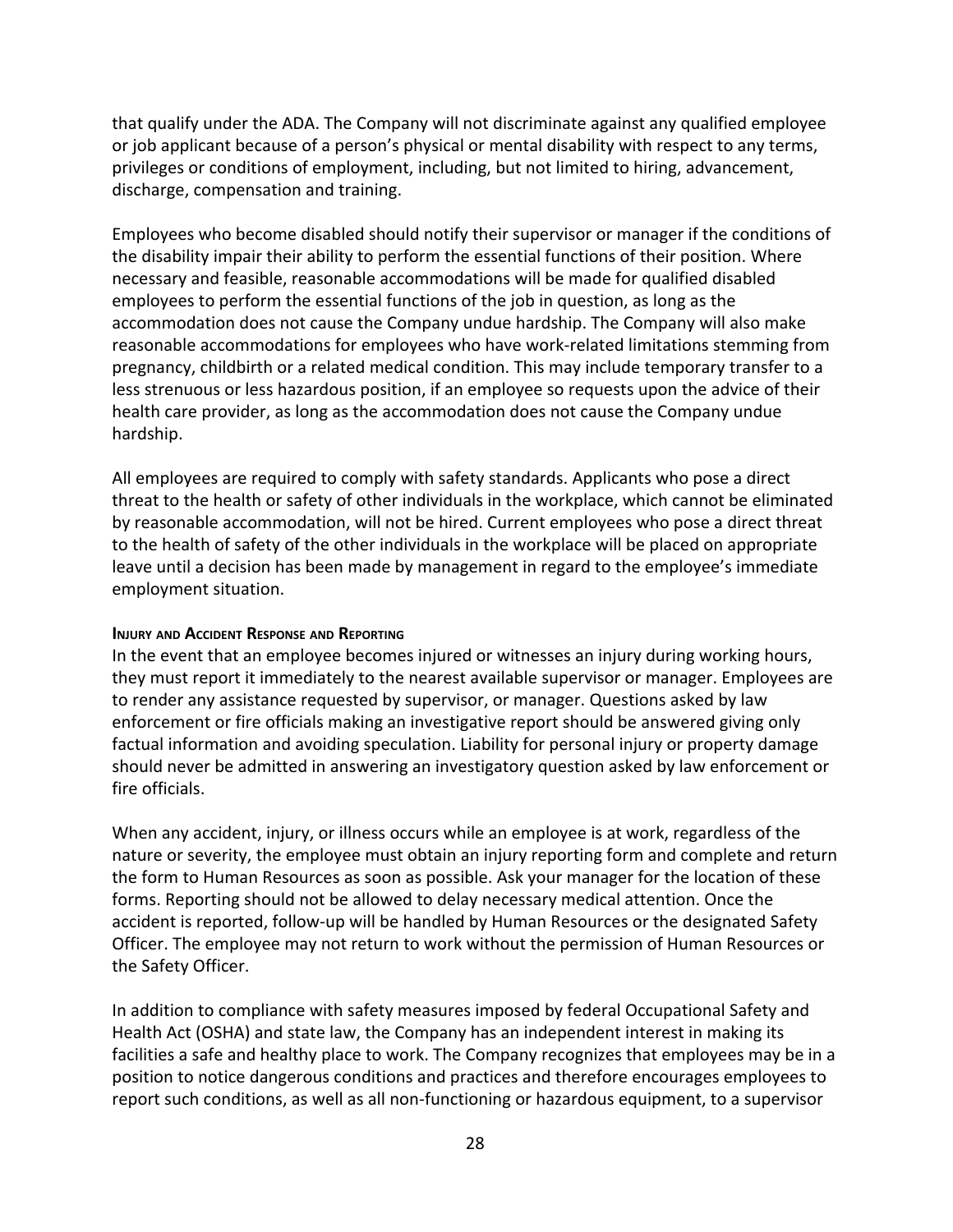or manager immediately. Appropriate remedial measures will be taken when possible and appropriate.

Employees will not be retaliated or discriminated against for reporting of accidents, injuries, or illnesses, filing of safety-related complaints, or requesting to see injury and illness logs.

## <span id="page-28-0"></span>**WORKERS' COMPENSATION**

The Company provides insurance for all work-related injuries or illness. The name of the Company's workers' compensation insurance carrier and other pertinent information is posted. The carrier governs all insurance benefits provided by the Company. These contracts may not be limited, expanded, or modified by any statements of Company personnel or Company documents. Any discrepancies will be determined by reference to the insuring contracts.

Workers' compensation benefits are defined by the laws of the state and administered by the insurance carrier. The entire cost of coverage is paid by the Company.

## <span id="page-28-1"></span>**WORKPLACE VIOLENCE & SECURITY**

It is the intent of the Company to provide a safe workplace for employees and to provide a comfortable and secure atmosphere for customers and others with whom the Company does business. The Company has zero tolerance for violent acts or threats of violence.

The Company expects all employees to conduct themselves in a non-threatening, non-abusive manner at all times. No direct, conditional, or veiled threat of harm to any employee or Company property will be considered acceptable behavior. Acts of violence or intimidation of others will not be tolerated. Any employee who commits, or threatens to commit a violent act against any person while on Company premises will be subject to immediate discharge.

Employees within the Company share the responsibility in identification and alleviation of threatening or violent behaviors. Any employee who is subjected to or threatened with violence, or who is aware of another individual who has been subjected to or threatened with violence, should immediately report this information to their supervisor, manager or designee. Any threat reported will be carefully investigated and employee confidentiality will be maintained to the fullest extent possible.

## <span id="page-28-2"></span>**DRIVING SAFETY**

The safety and well-being of our employees is of critical importance to the Company. We therefore each have a responsibility to not only protect ourselves when on the road but also should do our part to protect those around us. Employees that are required to drive on Company business will be expected to consistently follow all the safety procedures below.

- 1. All employees are expected to wear seat belts at all time while in a moving vehicle being used for Company business, whether they are the driver or a passenger.
- 2. Use of handheld devices, whether personal or Company-owned, while behind the wheel of a moving vehicle is strictly prohibited. This includes the use for making or receiving phone calls, sending or receiving text messages or e-mails, and downloading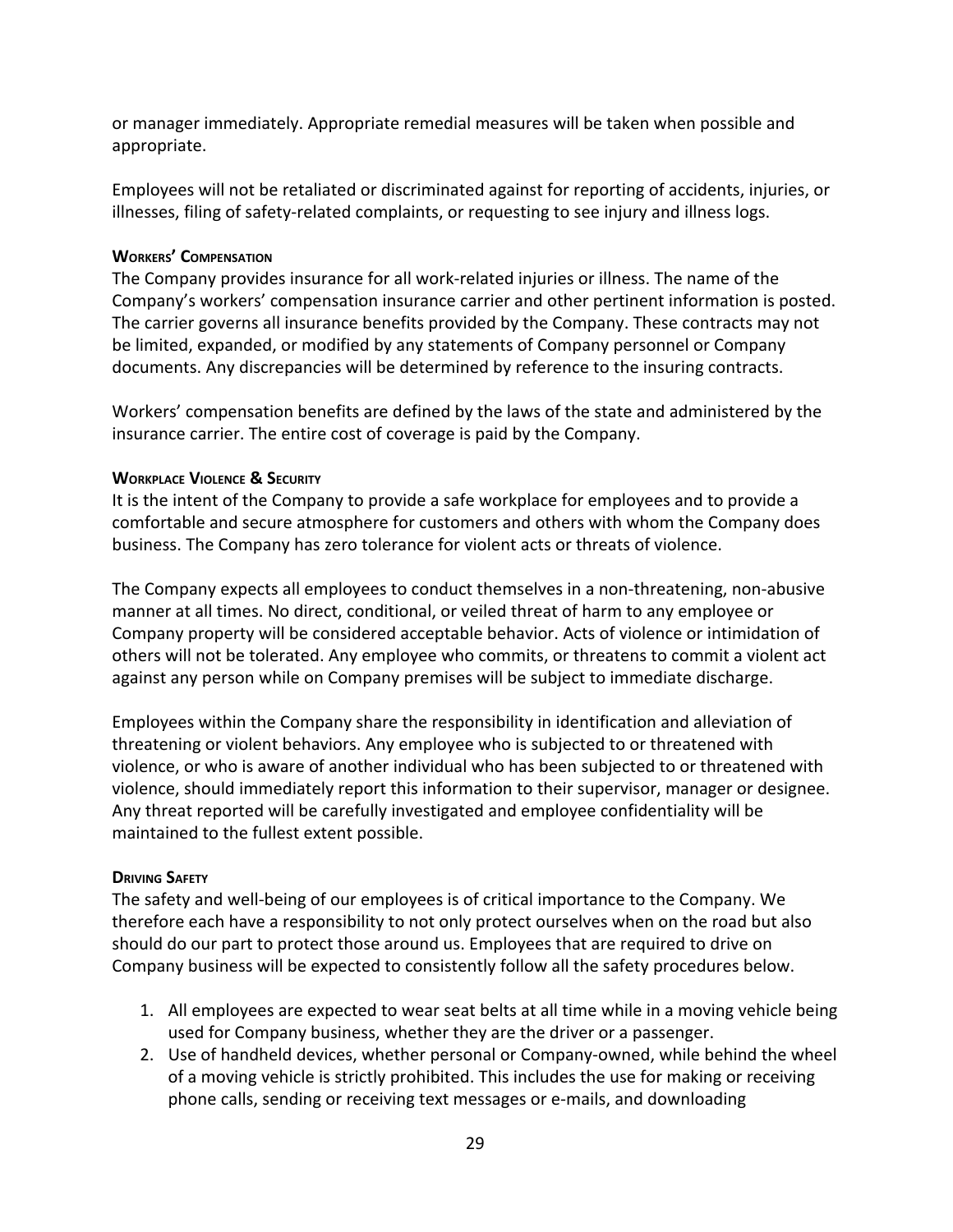information from the web. If an employee needs to engage in any of these activities while driving, they must pull over to safe location and stop the vehicle prior to using any device.

- 3. Employees are required to turn off cell phones or put them on vibrate before starting their car. Employees may consider changing their voicemail message to indicate that they are unavailable to talk, as they are driving. Employees are permitted and encouraged to communicate to clients, associates, and business partners of the policy as an explanation as to why calls may not be returned immediately.
- 4. Although use of cell phones under any circumstances is strongly discouraged while driving, the use of hands-free technology may be warranted in emergency circumstances only.
- 5. The use of other handheld electronic devices, such as iPads, iPods, laptops, electronic readers, and the like are strictly prohibited while driving a vehicle on Company business.
- 6. Engaging in other distracting activities including, but not limited to, eating, putting on makeup, reading, or changing radio stations or music is also strongly discouraged while driving, even when in slow-moving traffic.
- 7. The use of alcohol, drugs, or other substances including certain over-the-counter cold or allergy medications that in any way impair driving ability is prohibited.
- 8. All employees are expected to follow all driving laws and safety rules, such as adherence to posted speed limits and directional signs, use of turn signals, and avoidance of confrontational or offensive behavior while driving.
- 9. All passengers must be approved by management in advance of travel.
- 10. Employees should never allow anyone to ride in any part of the vehicle not specifically intended for passenger use and/or any seat that does not include a working seat belt.
- 11. Employees must promptly report any accidents to local law enforcement as well as to the Company in accordance with established procedures.
- 12. Employees are also required to report any moving or parking violations received while driving on Company business and/or in Company vehicles.
- 13. Insurance must be maintained current as a term and condition of continuing employment in positions that require driving.

Employees are not to drive a personal vehicle for Company business unless authorized to do so. If the job requires an employee to operate their personal vehicle, the employee will be required to submit proof of a current and valid state driver's license. If employees use their own vehicle, either by authorization or requirement to carry out the business of the Company, they must submit a photocopy of the cover page of their insurance policy covering that vehicle as proof of insurance.

## <span id="page-29-0"></span>**AUTOMOBILE ACCIDENT**

<span id="page-29-1"></span>If an employee is involved in an automobile accident while on Company business (in a personal or Company vehicle) they must report the accident to their supervisor or manager immediately. Employees should request and obtain a police report and police investigation at the scene of the accident. Employees should not admit liability or guilt and should not apologize or say they are sorry under any circumstances, even if they believe they are at fault.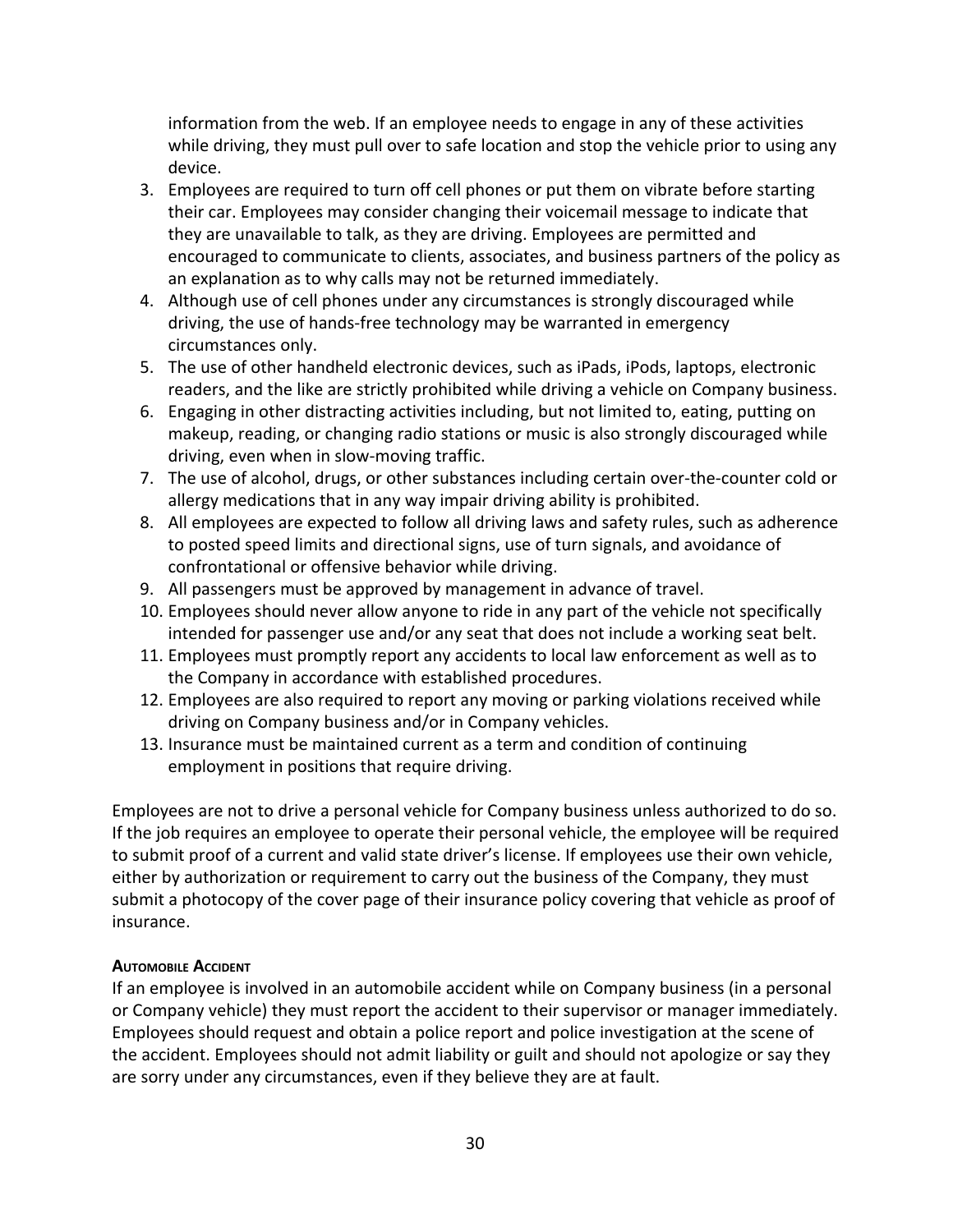## **INCLEMENT WEATHER AND OUTAGES**

This policy establishes guidelines for Company operations during periods of extreme weather and similar emergencies. The Company will remain open in all but the most extreme circumstances. Unless an emergency closing is announced, all employees are expected to report to work. However, the Company does not advise employees to take unwarranted risks when traveling to work in the event of inclement weather or other emergencies. Each employee should exercise their best judgment with regard to road conditions and other safety concerns.

## Designation of Emergency Closing

Only by the authorization of designated managers will the Company cease operations due to emergency circumstances. If severe weather conditions develop during working hours, it is at the discretion of Management to release employees. Employees will generally be expected to remain at work until the appointed closing time.

## Procedures during Closings

If weather or traveling conditions delay or prevent an employee's reporting to work, their immediate supervisor should be notified as soon as possible. Such notification should be made by a telephone conversation directly with the supervisor.

An employee who is unable to report to work may use any accrued time off or take the day off without pay.

## Pay and Leave Practices

When a partial or full-day closing is authorized by Management, the following pay and paid leave practices apply:

- Non-exempt hourly employees will be sent home for partial days with the option of using paid time off for the remainder of the day. If paid time off is not available, employees will be excused from work without pay and without disciplinary action.
- Exempt employees will be expected to continue work from home if their job duties allow. The Company will pay the exempt employee's regular salary regardless, as outlined in the Exempt Employee Payroll Deductions policy.
- Exempt and nonexempt employees already scheduled to be off during emergency closings are charged such leave as was scheduled.

## Other Work Options

<span id="page-30-0"></span>Supervisors may approve requests for employees to temporarily work from home, if doing so allows completion of work assignments.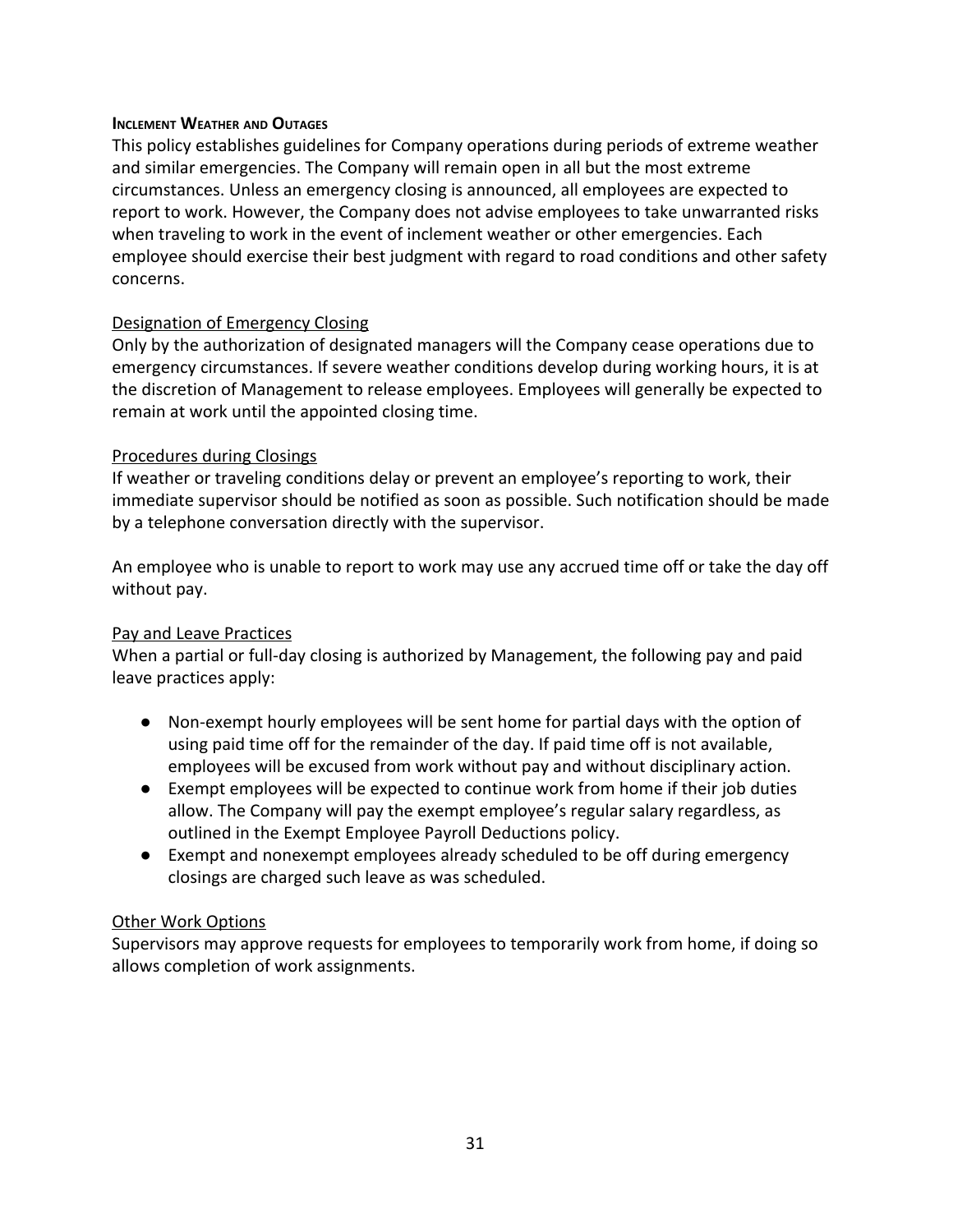## <span id="page-31-0"></span>**WORKPLACE GUIDELINES**

#### **HOURS OF WORK**

Employees are expected to be at their work area and ready to work at their scheduled time. Employees will be given their individual duty hours upon hire and at the time of any change in position. If the normal duty hours are changed or if the Company changes its operating hours, employees will be given written notice to facilitate any personal planning.

#### **OFF-THE-CLOCK WORK**

Non-exempt employees must accurately record all time worked, regardless of when and where the work is performed. Off-the-clock work (engaging in work assignments or duties that are not reported as time worked) is prohibited. No member of management may request, require, or authorize non-exempt employees to perform work without compensation. This includes checking email on personal devices after work hours.

#### <span id="page-31-1"></span>**MEAL PERIODS**

Employees may take a non-compensated meal period each workday of 30 minutes. There must be at least one employee working during this period. Any variation in the normal schedule must be approved in advance.

#### <span id="page-31-2"></span>**REST PERIODS**

<span id="page-31-3"></span>Employees may take a 10-minute rest period during each half of a full workday.

## **LACTATION ACCOMMODATION**

The Company provides a supportive environment to enable breastfeeding employees to express breast milk during work hours for up to one year following the birth of a child. Accommodations under this policy include a place, other than a bathroom, that is shielded from view and free from intrusion from co-workers and the public which may be used by an employee to express breast milk. Discrimination and harassment of breastfeeding mothers in any form is unacceptable and will not be tolerated.

#### <span id="page-31-4"></span>**ATTENDANCE & TARDINESS**

Employee attendance is a major concern of the Company. Unsatisfactory attendance including tardiness and leaving work early is unacceptable performance. Employees will be rated in their performance appraisal in the categories of attendance and punctuality.

If an employee is ill, injured, or an unexpected emergency arises which prevents them from coming to work, the employee must notify their supervisor or manager no later than 2 hours before the start of their scheduled work day. Leaving a message with a fellow staff employee or with the answering service is not considered proper notification. If notification is under 2 hours the absence will be reviewed by the company on a case by case scenario.

When an employee calls in absent they are to advise the Company of their expected date of return. Management reserves the right to require proof of illness, injury or accident, including a doctor's statement or notice for any temporary disability.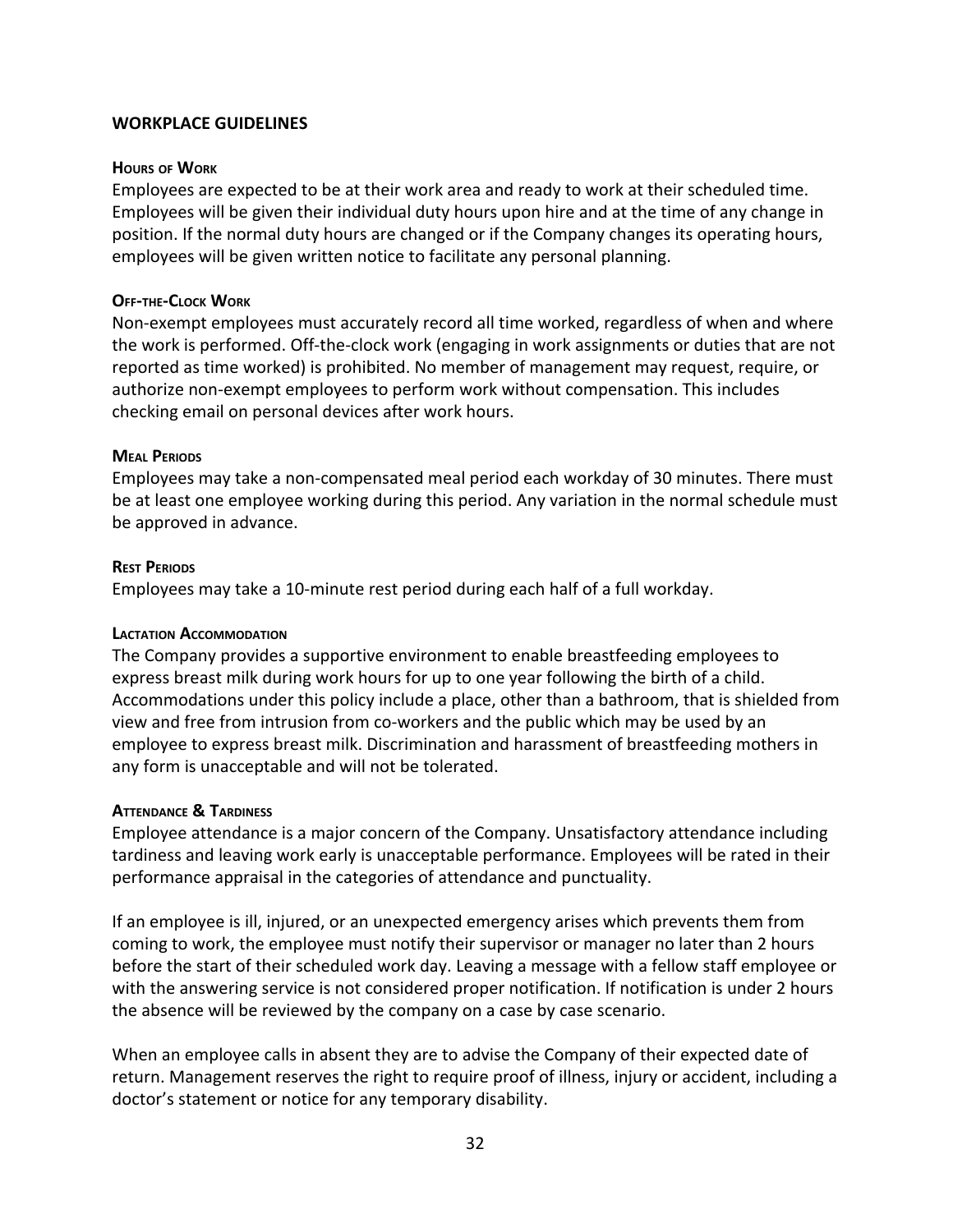Repeated absences, excessive absences (excused or unexcused) or a pattern of absences are unacceptable job performance. If an employee is absent for three consecutive days and has not provided proper notification, the Company will assume that the employee has abandoned their position and may be treated as having voluntarily terminated employment with the Company.

If an employee becomes ill at work they should notify their supervisor or manager immediately. If an employee is unable to perform their job tasks they may be sent home for the remainder of the day or until able to work again.

Employees will be at their workstation ready to begin work at the start of their scheduled work time or resumption of work duties. If employees are not prepared they will be considered tardy. Excessive tardiness, whether excused or unexcused, constitutes unacceptable work performance.

All absences are to be arranged as far in advance as possible. This includes vacations and time off for other reasons. If a doctor or dental appointment must be scheduled during the workday, it should be scheduled as early in the morning or as late in the afternoon as possible.

#### <span id="page-32-0"></span>**PERSONAL APPEARANCE & HYGIENE**

The Company requires all employees to present a professional image to the public and clients. Accordingly, employees must wear appropriate attire while at the office or conducting Company business. For a description of your departments dress code please see addendum A which may be in addition to the dress code listed below.

Expensive clothing is not necessary for a well-groomed appearance. Clothing should be clean and neat in appearance. Employees should consider their level of customer and public contact and the types of meetings they are scheduled to attend in determining what attire is appropriate.

The Company wishes to provide a work environment that is free of safety hazards, offensive behavior and harassment of any kind. Therefore, the following are generally not acceptable in all departments of the company:

- Spandex, sweats, or work out attire
- Bare feet or flip flops
- Pants, shorts, or skirts worn below the waistline
- Sexually provocative clothing or exposed undergarments
- Clothing with profanity, nude or semi-nude pictures
- Sexually suggestive slogans, cartoons, or drawings
- Clothing with offensive slogans or pictures
- Clothing showing excessive wear and tear
- Any clothing or accessories that would present a safety hazard
- Tattoos that are not appropriate in content
- Facial piercings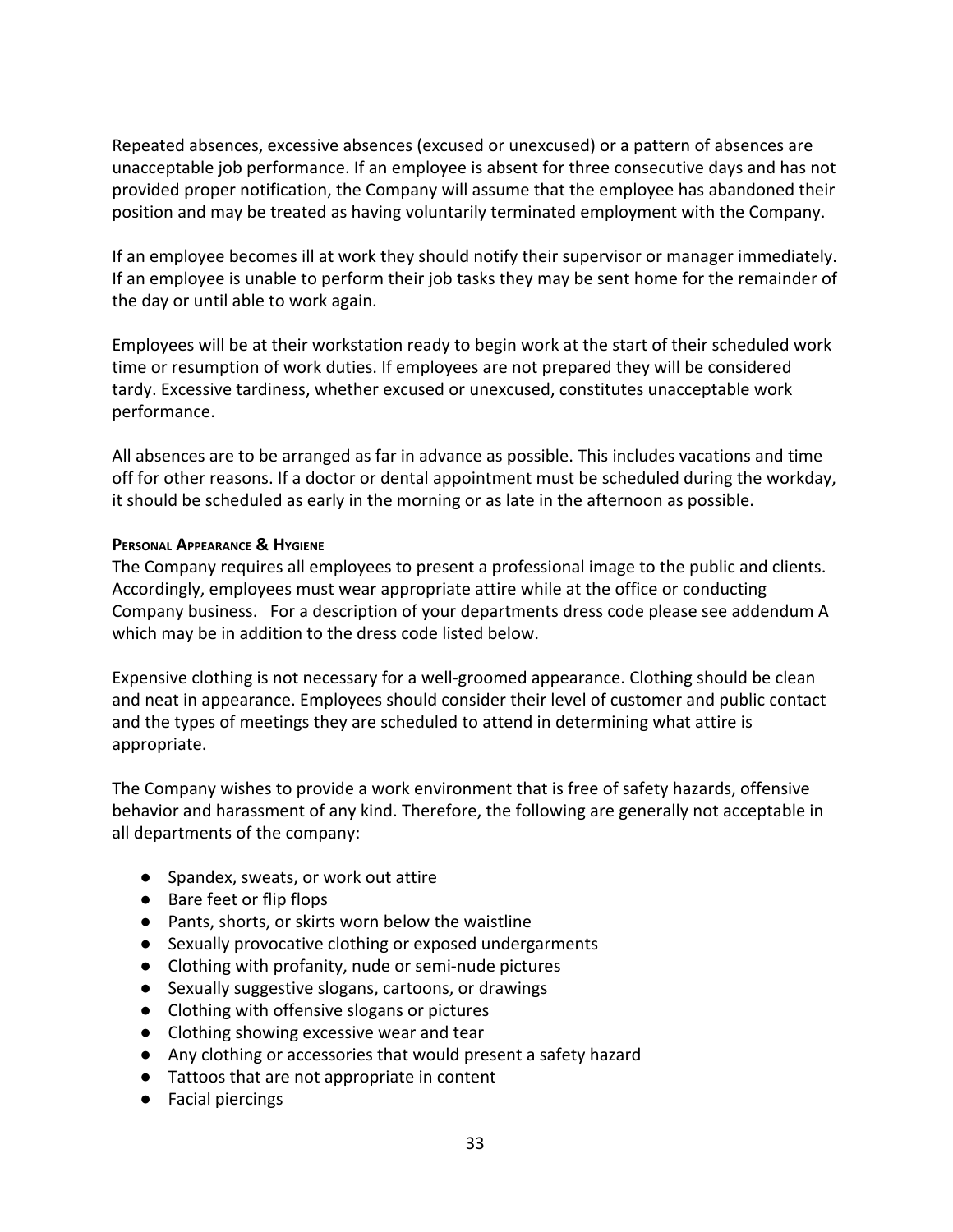All employees are expected to maintain clean and appropriate oral and bodily hygiene. Hair (including facial hair) should be clean and neat. Accessories should be moderate and businesslike and should not interfere with an employee's work. The excessive use of perfume or cologne is unacceptable, as are odors that are disruptive or offensive to others or may exacerbate allergies.

Managers are responsible for enforcing dress and grooming standards for their department. Any employee whose appearance does not meet these standards may be counseled. If the appearance is unduly distracting or the clothing is unsafe, the employee may be sent home to correct the situation.

Reasonable accommodation will be made for employees' sincerely held religious beliefs and disabilities whenever possible, consistent with the business necessity. If you would like to request an accommodation or have other questions about this policy, please contact Human Resources.

## <span id="page-33-0"></span>**CONFIDENTIALITY**

There must be no disclosure of any confidential information or trade secrets to anyone outside the Company without the appropriate authorization. Confidential information may include internal reports, policies, procedures, artist compensation, artist riders, register sales, ticket sales and other internal business-related communications. In addition, always respect financial disclosure laws and third party intellectual property.

It is an employee's duty and responsibility to safeguard all confidential information. This includes the dissemination of information by any available means, including but not limited to telephone, fax, and email.

When any inquiry is made regarding an employee or any former employee, the inquiry must be forwarded to a supervisor or manager without comment from the employee. When any inquiry is made regarding any client, the inquiry must be forwarded to a supervisor or manager.

Confidential information may be disclosed and/or discussed only on a "need to know" basis. Conversation of a confidential nature must never be held within earshot of the public or clients.

This policy is intended to alert employees to the need for discretion at all times and is not intended to inhibit normal business communications. In addition, nothing in this policy is intended to infringe upon employee rights under Section Seven of the National Labor Relations Act (NLRA).

## <span id="page-33-1"></span>**CONFLICT OF INTEREST**

The Company is judged by the collective and individual performance of its employees. The Company has a particular interest in preserving its reputation and the reputation of its employees for the utmost honesty and integrity. Thus, the Company holds itself and its employees to the highest standards of lawful and ethical conduct.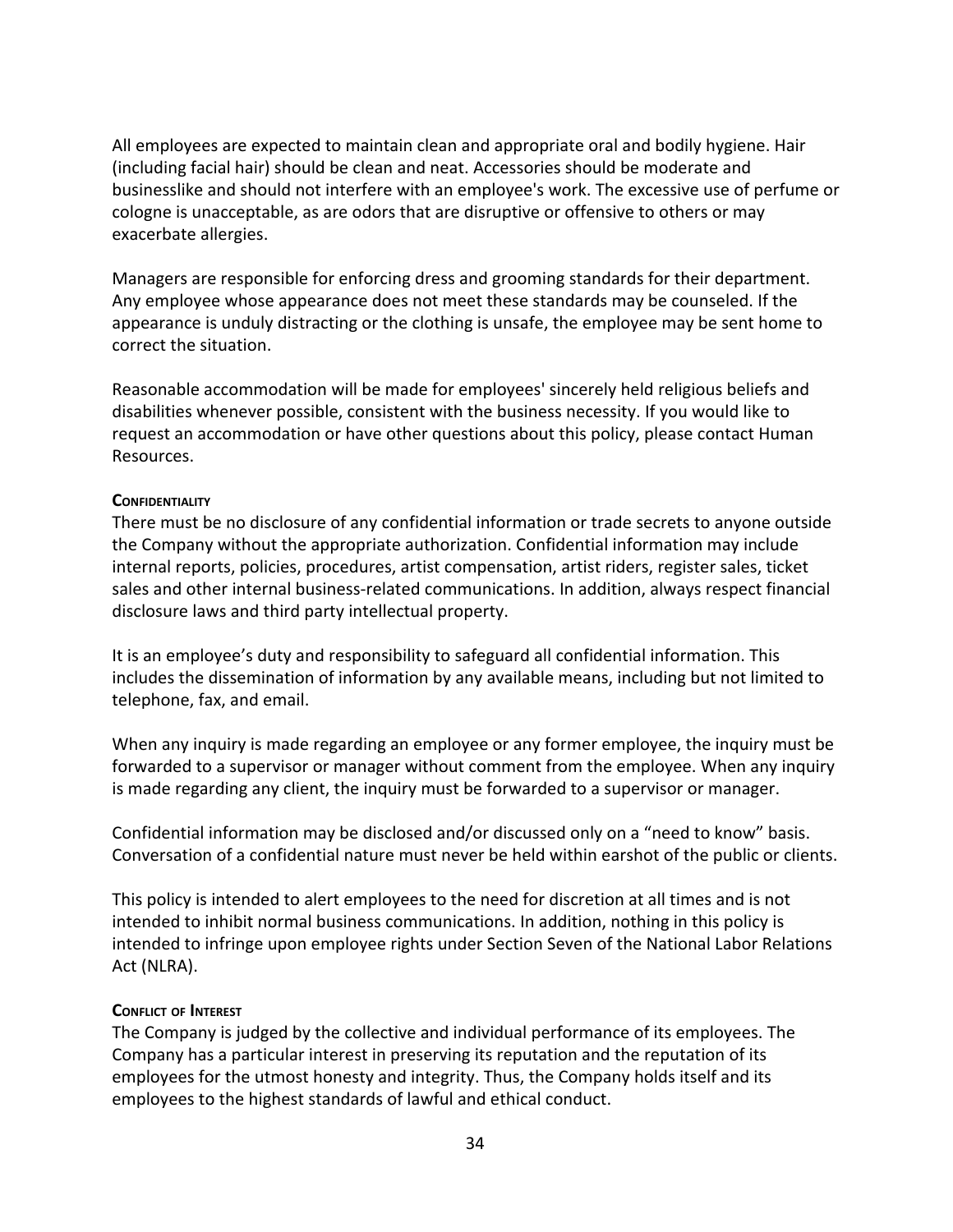Employees must be very careful that their relationship with clients, campers or vendors and other activities do not subject them or the Company to questions or undue criticism. Employees must refrain from engaging in any activity that could be in conflict with their status as a Company employee. This includes the use of an employee's position with the Company for personal profit, advantage, or entering into transactions or relationships where it may appear that an employee has a conflict of interest, are improperly benefiting from an affiliation with the Company, or are violating laws governing fiduciary relationships. Good judgment should supplement these provisions to avoid even the appearance of impropriety.

If an employee has questions about the propriety of a transaction or activity, they should seek guidance from their supervisor or manager. If necessary, employees should seek written approval before proceeding.

#### <span id="page-34-0"></span>**VISITING THE COMPANY DURING OFF WORK HOURS**

Employees may not stay on property after their shift. This includes the campground, boat, restaurant and concert venue. If you are not on schedule you may be on property as a customer/guest. At no time does this allow you access to restricted customer areas. For example going back stage, into meet and greet areas, access to the kitchen or behind the bar are off limits unless such a request or permission is made by your supervisor.

#### **BUSINESS GIFTS**

The Company wants at all times to avoid the appearance of impropriety in the acceptance of gifts from business contacts or clients. It is the policy of the Company that employees are prohibited from either directly or indirectly asking, demanding, exacting, soliciting, or seeking anything of value for themselves or for any other person or entity.

Employees are also prohibited from either directly or indirectly accepting, receiving, or agreeing to receive anything of value for themselves or for any other person or entity (other than employee paychecks from the Company) for, or in connection with any transaction or business of the Company that has a value of \$50 or more. If an employee is promised, offered, or given anything of value from any member, perspective member, customer, or prospective customer for, or in connection with any transaction or business of the Company, employees are to advise their supervisor or manager at once.

## <span id="page-34-1"></span>**OUTSIDE ACTIVITIES**

<span id="page-34-2"></span>Employees may engage in outside employment or personal educational activities during non-working hours, provided that such activities do not interfere with their job performance or constitute a conflict of interest. Prior to accepting outside employment, employees are to notify their supervisor or manager in writing. The notice must contain the name of the potential company, the title and nature of the position, the number of working hours per week, and the time of scheduled work hours. If the position constitutes a conflict of interest or interferes with the employee's job, at any time, employees may be required to terminate such activity.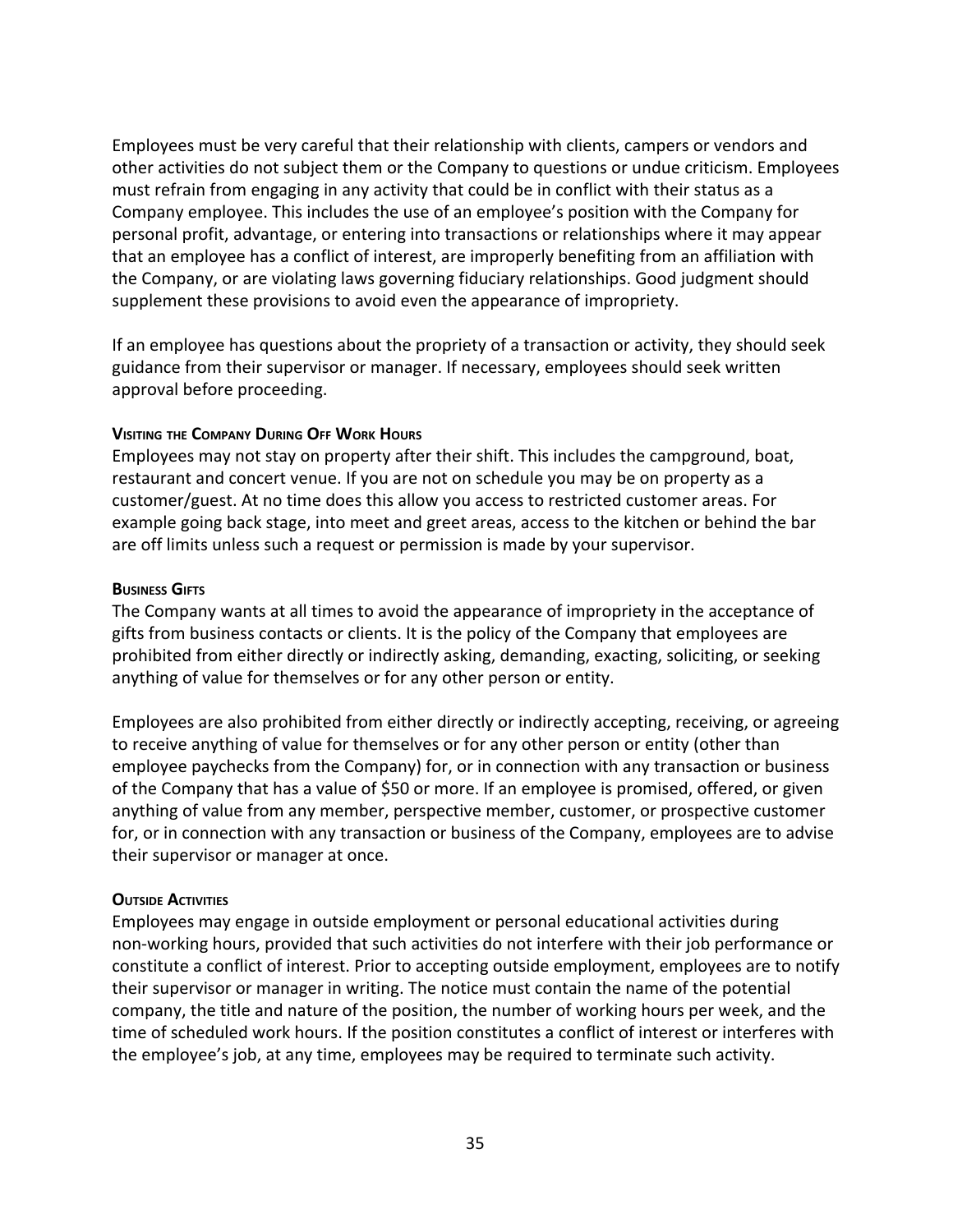#### **REPORTING IRREGULARITIES**

It is the responsibility of each employee of the Company to immediately report any and all irregularities indicating actual or suspected existence of loss, fraud, embezzlement, or similar impairment of Company funds or property and suspicious persons or activity.

If an employee's actual or constructive knowledge of any irregularity exists and the employee does not report it to their supervisor or manager, that employee has engaged in unacceptable job performance.

#### <span id="page-35-0"></span>**INSPECTIONS & SEARCHES**

Any items brought to or taken off of Company premises, whether property of the employee, the Company, or a third party, are subject to inspection or search unless prohibited by state law. Desks, lockers, workstations, work areas, computers, USB drives, files, emails, voice mails, etc. are also subject to inspection or search, as are all other assets owned or controlled by the Company. The Company may monitor any telephone conversation employees have on Company owned or controlled equipment, premises, or property. Any inspection or search conducted by the Company or its designees may occur at any time, with or without notice.

#### <span id="page-35-1"></span>**ELECTRONIC ASSETS USAGE**

The Company recognizes that use of the internet has many benefits for the Company and its employees. The internet and email make communication more efficient and effective. Therefore, employees are encouraged to use the internet appropriately if required by their job. Use of the internet for non-work purposes should be held to a reasonable limit; reasonableness will be determined by management. Non-work internet usage may be prohibited. If employees have questions about what constitutes reasonable usage they should not hesitate to contact their manager or supervisor.

The following guidelines have been established for using the internet and email in an appropriate, ethical, and professional manner:

- Employees are prohibited from placing any passwords or restrictors on any document, computer, or computer software without the prior permission of their supervisor or manager. Any password or restrictor must be revealed to and maintained by a second authorized source. Removing, changing, deleting, or erasing any Company information without the appropriate authorization is strictly prohibited.
- Company internet and email access may not be used for transmitting, retrieving, or storing of any communications of a defamatory, discriminatory or harassing nature, or materials that are obscene or X-rated. No messages with derogatory or inflammatory remarks about an individual's race, age, disability, religion, national origin, physical attributes, sexual preference, or any other federal or state protected status may be transmitted. Harassment of any kind is prohibited.
- Disparaging, abusive, profane, or offensive language (materials that would adversely or negatively reflect upon the Company or be contrary to the Company best interests) and any illegal activities including piracy, cracking, extortion, blackmail, copyright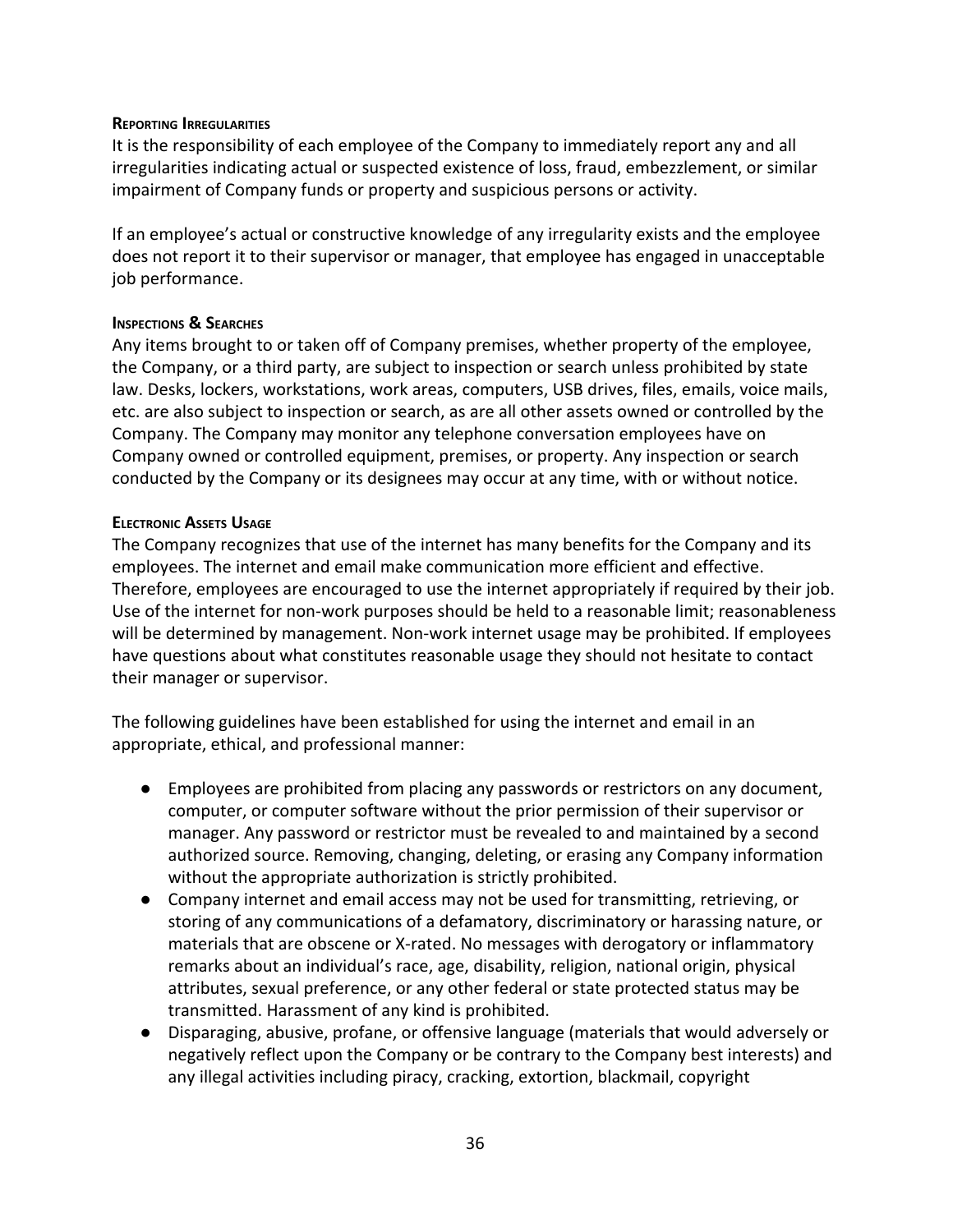infringement, and unauthorized access to any computers on the internet or email are forbidden.

- Copyrighted materials belonging to entities other than the Company may not be transmitted by employees on the Company's network. All employees obtaining access to another company's or individual's materials must respect all copyrights and may not copy, retrieve, modify, or forward copyrighted materials except with permission or as a single copy to reference only. If employees find something on the internet that may be interesting to others, they should not copy or download it. Instead, they can give the URL (uniform resource locator or "address") to the person who may be interested in the information and have that person look at it on their own.
- Employees should not use the system in a way that disrupts its use by others. This includes but is not limited to streaming of any video, unless work-related, streaming of music unless approved by management, sending or receiving many large files, and sending email messages to an excessive number of users or sending emails that are not work-related in content.
- The internet is full of useful programs that can be downloaded, but some of them may contain computer viruses or spyware that can extensively damage our computers and compromise security of Company information. Be sure to virus-check downloaded files immediately. Also, many browser add-on packages (called "plug-ins") are available to download. There is no guarantee that such will be compatible with other programs on the network and such may cause problems; therefore, please refrain from downloading such plug-ins.
- Each employee is responsible for the content of all text, audio, or images that they place on Company drives or send over the Company's internet and email system. No email or other electronic communications may be sent which hides the identity of the sender or represents the sender as someone else. Also, be aware that the Company's name is attached to all messages so use discretion in formulating messages.
- Email is not guaranteed to be private or confidential. All electronic communications are Company property. Therefore, the Company reserves the right to examine, monitor and regulate email messages, directories and files, as well as internet usage. Also, the internet is not secure so don't assume that others cannot read or possibly alter messages.
- Internal and external email messages are considered business records and may be subject to discovery in the event of litigation. Be aware of this possibility when sending email within and outside the Company.

All Company-supplied technology including computer systems and Company-related work records belong to the Company and not the employee. The Company routinely monitors usage patterns for its email and internet communications. Although encouraged to explore the resources available on the internet, employees should use discretion in the sites that are accessed. Unacceptable usage of the internet can place the Company and others at risk.

Since all the computer systems and software, as well as the email and internet connection are Company-owned, all Company policies are in effect at all times. Any employee who abuses the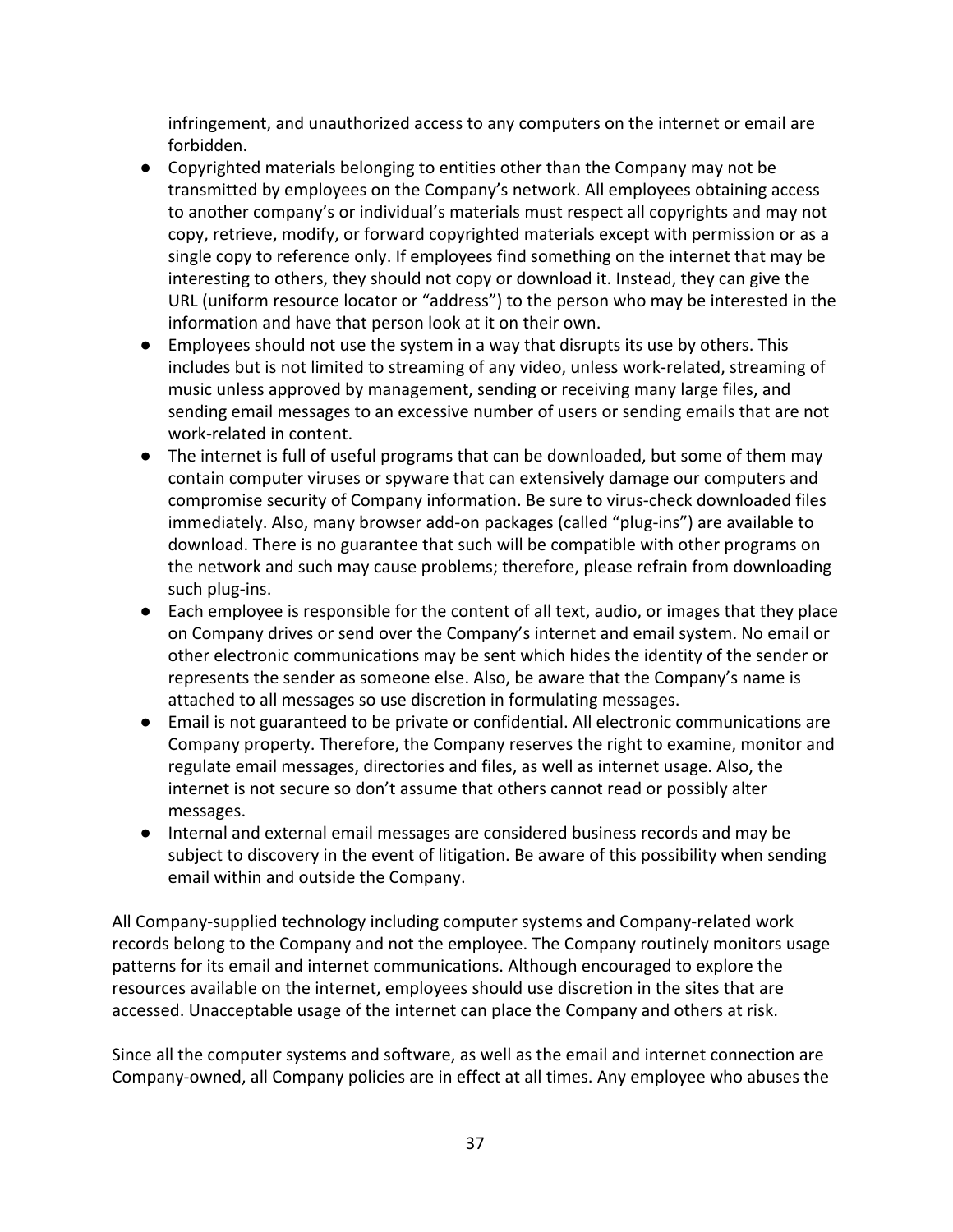privilege of Company-facilitated access to email or the internet may be denied access to the internet.

## <span id="page-37-0"></span>**BRING YOUR OWN DEVICE**

Use of personal electronic devices for work purposes, including but not limited to smartphones, tablets, laptops and computers is allowed only when management has provided written authorization and may be limited to certain employees or departments. Please see Addendum A for specific rules of personal electronic devices for your position with the company that may be above and beyond the rules and regulations listed below.

During working hours and while conducting Company business, employees must exercise the same discretion in using their personal devices as is expected for the use of Company devices. All Company policies in effect pertaining to harassment, discrimination, retaliation, proprietary information, trade secrets, confidential information, and ethics apply to the use of personal devices for and during work-related activities.

Non-exempt employees are not authorized to use their personal devices for work purposes unless they receive authorization in advance from management. This includes but is not limited to reading, sending, or responding to work related e-mails, sending text messages, and answering or initiating phone calls.

Employees may not use their personal devices for work purposes during periods of unpaid leave without prior management authorization. The Company reserves the right to deactivate the Company's information and access on the employee's personal device during periods of unpaid leave.

To ensure the security of proprietary Company information and technology, employees who have been authorized by management to use personal devices are required to comply with Company requirements regarding the installation of antivirus software, additional encryption software, and "remote-wipe" software. All Company-related information and applications must be stored in a way that is password-protected and secure. Cloud-based applications or backup software programs may not be used unless authorized specifically by management as these programs may allow Company-related information to be transferred to unsecure parties. Additionally, employees may not use unsecure internet connections.

When personal devices are being used for work purposes, employees should not expect any privacy except that which is governed by law. The Company has the right, at any time, to monitor any communications that utilize the Company's networks in any way, including data, voicemail, telephone logs, internet use, network traffic, etc. to determine proper use. The Company reserves the right to review, retain, monitor or release personal and/or Company-related data on personal devices to government agencies or third parties during an investigation or litigation. The Company may review the activity and analyze usage patterns and may choose to publicize these data to assure that the Company's resources in these areas are being utilized according to this policy. Finally, no employee may knowingly disable, tamper with, alter, or destroy any network software or system identified as a monitoring application.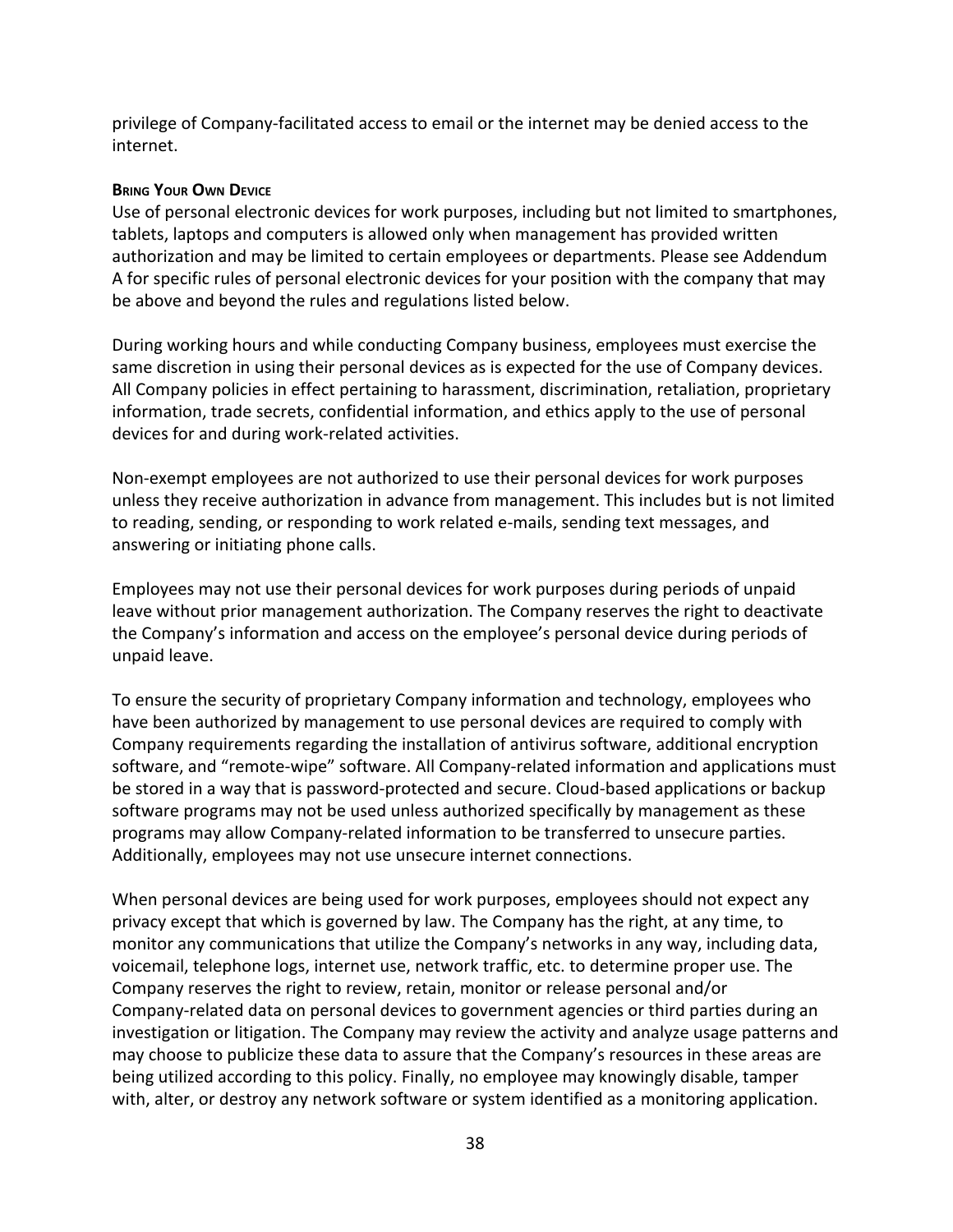Employees are expected to reasonably protect personal devices used for work-related purposes from loss, damage, and theft. If a personal device is lost or stolen the employee must notify the Company immediately. The Company may choose to remotely wipe Company-related data. The Company is not responsible for the loss or damage of other data and applications on the device when it is remotely wiped. The Company bears no responsibility for replacing or repairing personal devices that are damaged, even if that damage occurs on Company property and/or during working hours.

The employee may be asked to produce any personal device used for work purposes at any time for inspection or review of compliance with policy. When an employee resigns or is terminated, the employee must cooperate in allowing access to the personal device so that the Company can remove all Company data.

## **SOCIAL MEDIA**

The Company understands that social media can be a fun and rewarding way to share an employee's life and opinions with family, friends, and co-workers around the world. However, use of social media also presents certain risks and carries with it certain responsibilities. To assist employees in making responsible decisions about their use of social media, we have established these guidelines for appropriate use of social media. This policy applies to all employees of the Company.

## **Guidelines**

In the rapidly expanding world of electronic communication, social media can mean many things. Social media includes all means of communicating or posting information or content of any sort on the internet, including to an employee's own or someone else's web log or blog, journal or diary, personal web site, social networking or affinity web site, web bulletin board, or a chat room, whether or not associated or affiliated with the Company, as well as any other form of electronic communication.

The same principles and guidelines found in Company policies apply to employee activities online. Ultimately, employees are solely responsible for what they post online. Before creating online content, employees should consider some of the risks and rewards that are involved. Employees should keep in mind that any conduct that adversely affects an employee's job performance, the performance of fellow employees, or otherwise adversely affects members, customers, suppliers, people who work on behalf of the Company, or the Company's legitimate business interests may result in disciplinary action up to and including termination.

## Know and Follow the Rules

Carefully read these guidelines, the General Conduct Guidelines, the Sexual and Other Unlawful Harassment and Abusive Conduct policies, and ensure your postings are consistent with these. Inappropriate postings that may include discriminatory remarks, harassment, and threats of violence or similar inappropriate or unlawful conduct will not be tolerated.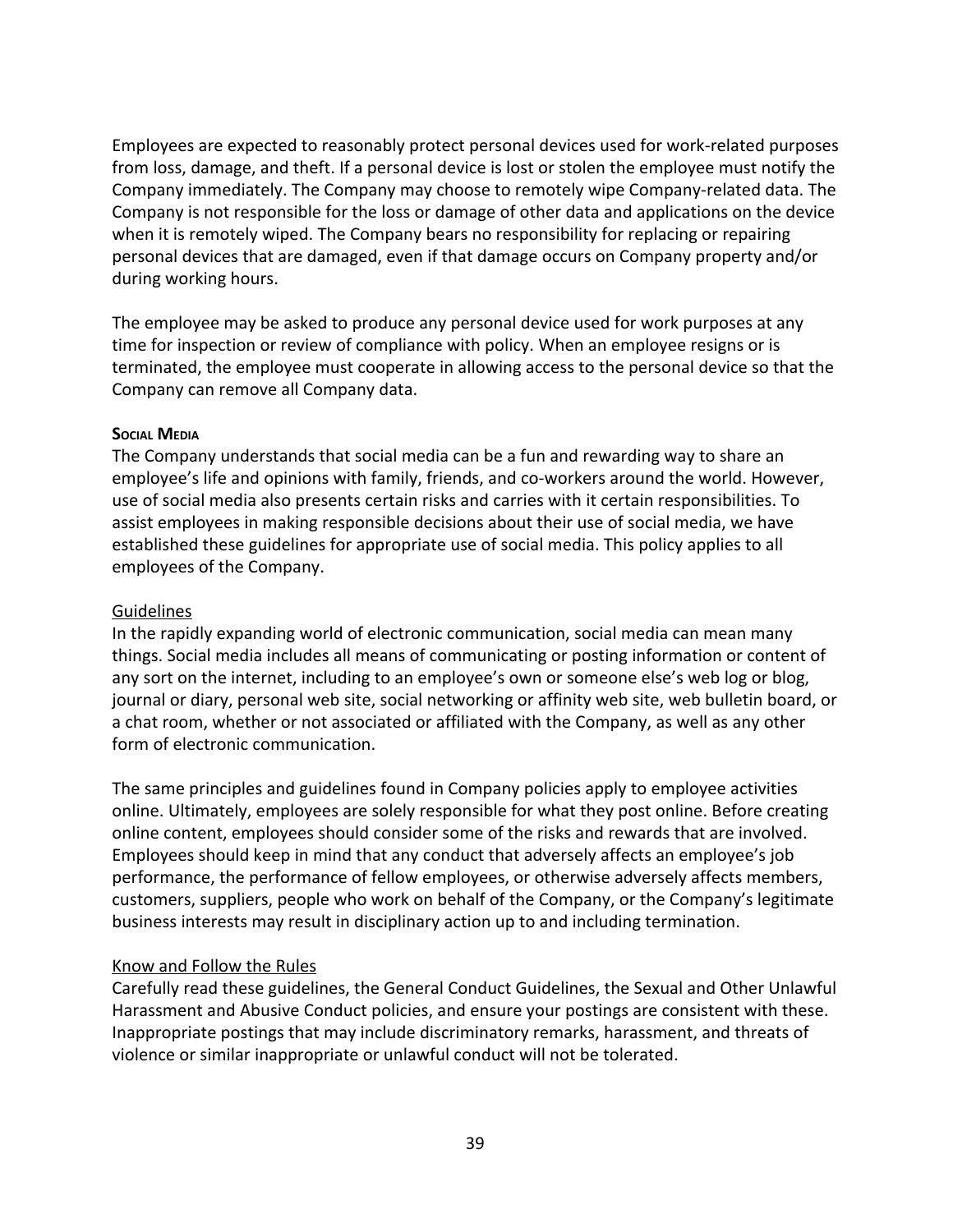# Be Respectful

Employees should always be fair and courteous to fellow employees, customers, members, suppliers, or people who work on behalf of the Company. Also, employees should keep in mind that they are more likely to resolve work-related complaints by speaking directly with their co-workers or by utilizing our Complaint Procedure than by posting complaints to a social media outlet. Nevertheless, if an employee decides to post complaints or criticism, they should avoid using statements, photographs, video, or audio that reasonably could be viewed as malicious, obscene, threatening, or intimidating; that disparage customers, members, employees, or suppliers; or that might constitute harassment or abusive conduct. Examples of such conduct might include offensive posts meant to intentionally harm someone's reputation or posts that could contribute to a hostile work environment on the basis of race, sex, disability, religion or any other status protected by law or Company policy.

## Be Honest and Accurate

Employees should make sure they are always honest and accurate when posting information or news and if they make a mistake, it should be corrected quickly and they should be open about any previous posts they have altered. The internet archives almost everything; therefore, even deleted postings can be searched. Employees should never post any information or rumors that they know to be false about the Company, fellow employees, members, customers, suppliers, and people working on behalf of the Company or competitors.

## Post Only Appropriate and Respectful Content

- Employees should maintain the confidentiality of Company trade secrets and private or confidential information. Trades secrets may include information regarding the development of systems, processes, products, know-how and technology. Employees should not post internal reports, policies, procedures or other internal business-related confidential communications.
- Any negative comment about an artist, artist representative and or member of the artists band or road crew.
- Financial disclosure laws must always be respected. It is illegal to communicate or give a "tip" on inside information to others so that they may buy or sell stocks or securities.
- Employees should not create a link from their blog, website or other social networking site to a Company website without identifying themselves as a Company employee.
- Only personal opinions should be expressed. Employees should never represent themselves as a spokesperson for the Company. If the Company is a subject of the content they are creating, they should be clear and open about the fact that they are an employee and make it clear that their views do not represent those of the Company, fellow employees, members, customers, suppliers or people working on behalf of the Company. If an employee does publish a blog or post online related to the work they do or subjects associated with the Company, they should make it clear that they are not speaking on behalf of the Company. It is best to include a disclaimer such as "The postings on this site are my own and do not necessarily reflect the views of the Company."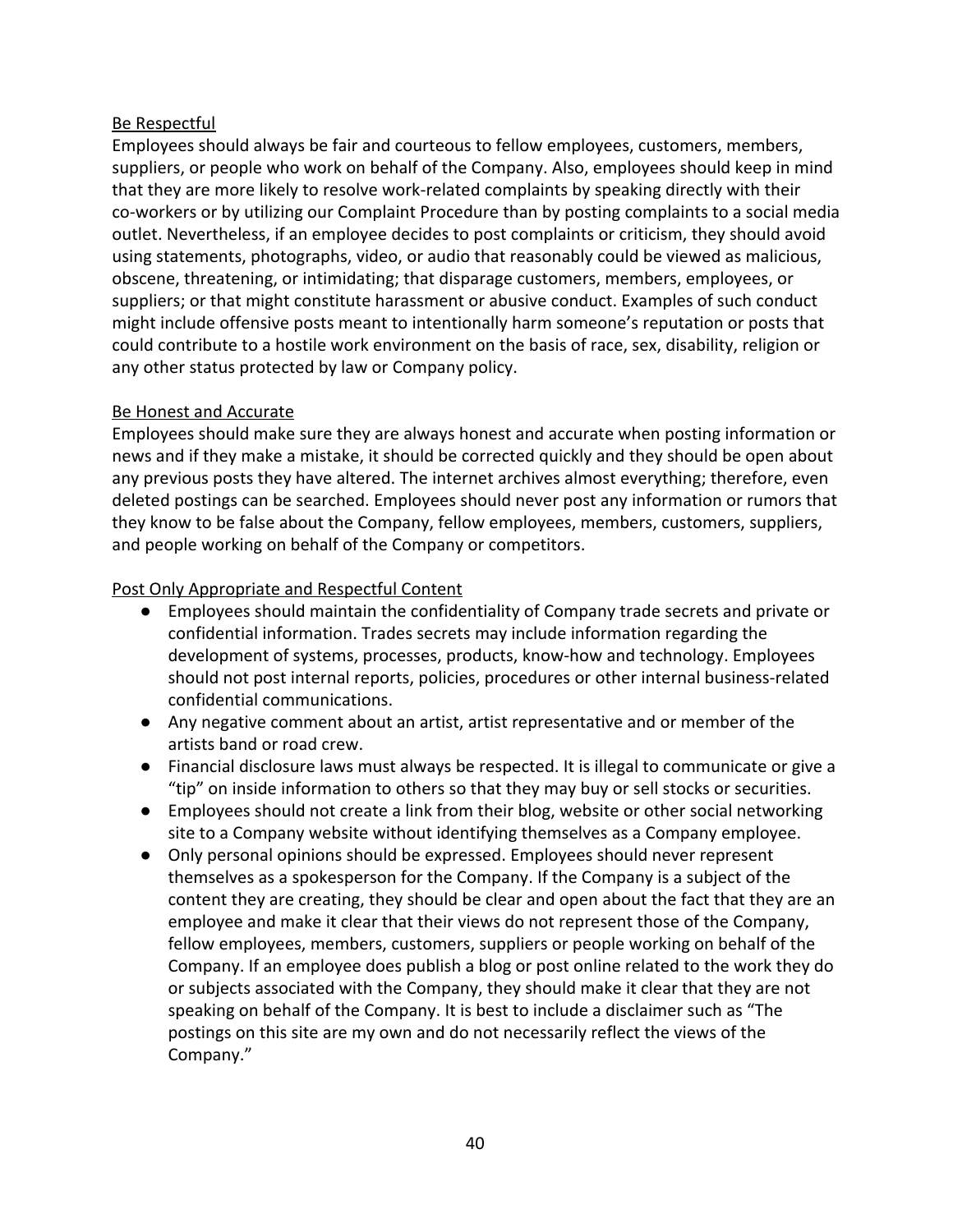## Using Social Media at Work

Employees must refrain from using social media while on work time or on Company equipment, unless it is work-related as authorized by a manager or consistent with the Electronics Assets Usage policy. Employees may not use Company email addresses to register on social networks, blogs, or other online tools utilized for personal use.

#### Retaliation is Prohibited

The Company prohibits taking negative action against any employee for reporting a possible deviation from this policy or for cooperating in an investigation.

#### Media Contacts

Employees should not speak to the media on the Company's behalf without contacting Human Resources. All media inquiries should be directed to them.

#### For More Information

<span id="page-40-0"></span>If an employee has questions or needs further guidance, they should contact Human Resources.

#### **COMPANY PHONE USAGE & PERSONAL CELL PHONES**

The telephones of the Company are to be restricted to business calls for Company business. All employees are required to be professional and conscientious at all times when using Company phones. The use of personal cell phones or other devices during working hours should be held to a reasonable limit. Reasonableness of cell phone usage will be determined by management. See addendum A for specific cell phone usage related to your position.

#### <span id="page-40-1"></span>**PERSONAL PROPERTY**

The Company is not liable for lost, misplaced, or stolen personal property. Employees should take all precautions necessary to safeguard their personal possessions. While the Company does not prohibit personal items in the office, desks and office areas are to be kept as neat and organized as possible. Employees should refrain from having their personal mail sent to the Company because mail may be automatically opened.

#### <span id="page-40-2"></span>**PARKING**

<span id="page-40-3"></span>All parking is at an employee's own risk. It is recommended that employees and visitors lock their vehicle and take other appropriate safeguards. Employees are not to park in areas reserved for visitors. Your manager will inform you of where to park and if there are any changes due to events.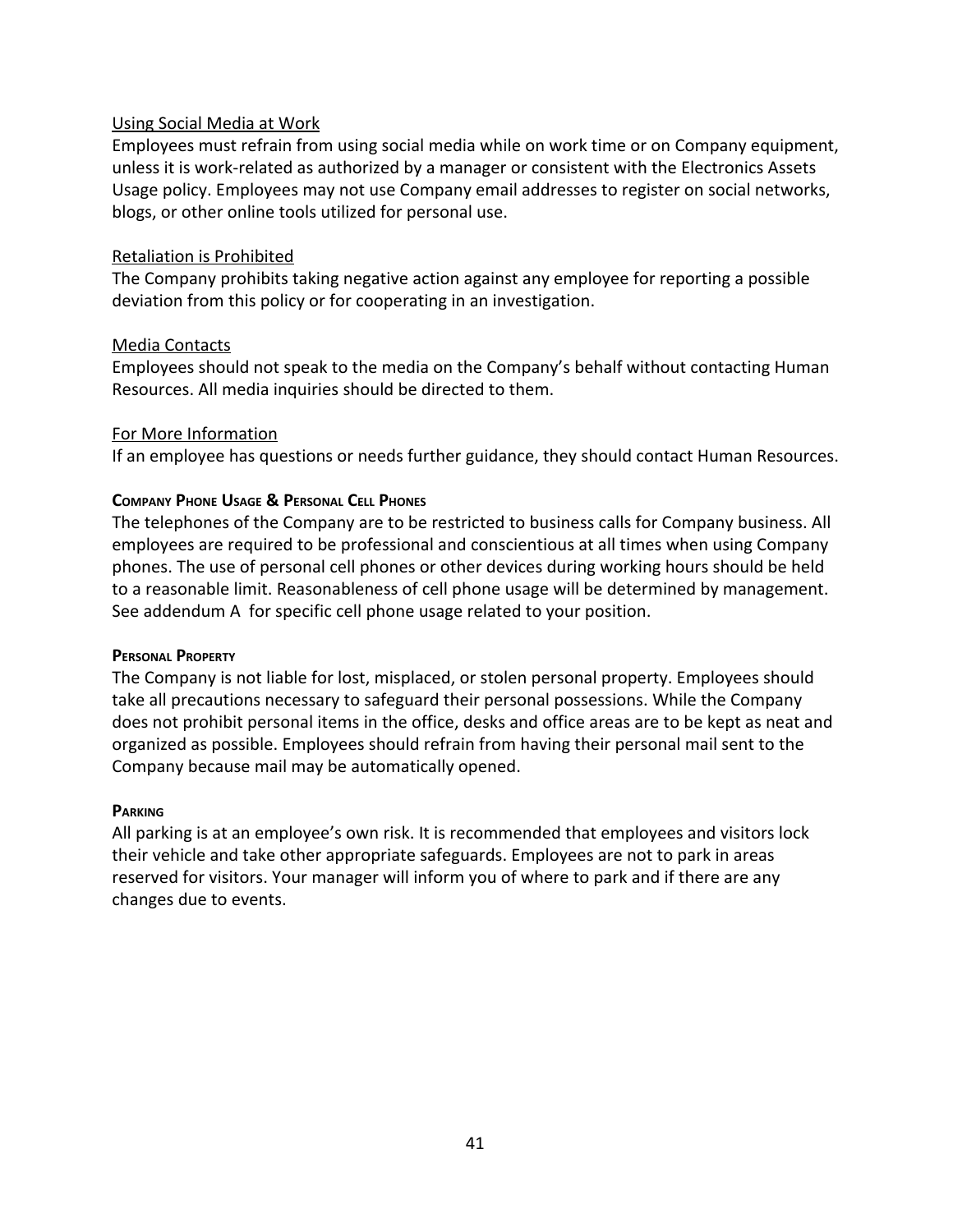#### <span id="page-41-0"></span>**EMPLOYMENT SEPARATION**

#### **RESIGNATION**

Employees are requested to provide a minimum of two weeks' written notice of their intent to resign. An employee's notice of resignation to voluntarily terminate employment with the Company should be submitted to their supervisor or manager. An exit interview may be requested.

#### <span id="page-41-1"></span>**TERMINATION**

All employment with the Company is "at will" employment. This means that the employee has not been hired for a specified duration, but that they can terminate their employment with the Company or the Company can terminate the employment relationship at any time, with or without cause, and with or without prior notice. An employee's at-will employment status cannot be changed by any oral modifications.

#### <span id="page-41-2"></span>**PERSONAL POSSESSIONS & RETURN OF COMPANY PROPERTY**

Any Company property issued to employees, such as computer equipment, keys, tools, parking passes or Company credit cards must be returned to the Company at the time of employment separation. Employees may be responsible for any lost or damaged items. Upon separation of employment employees are to remove their personal possessions from all Company property.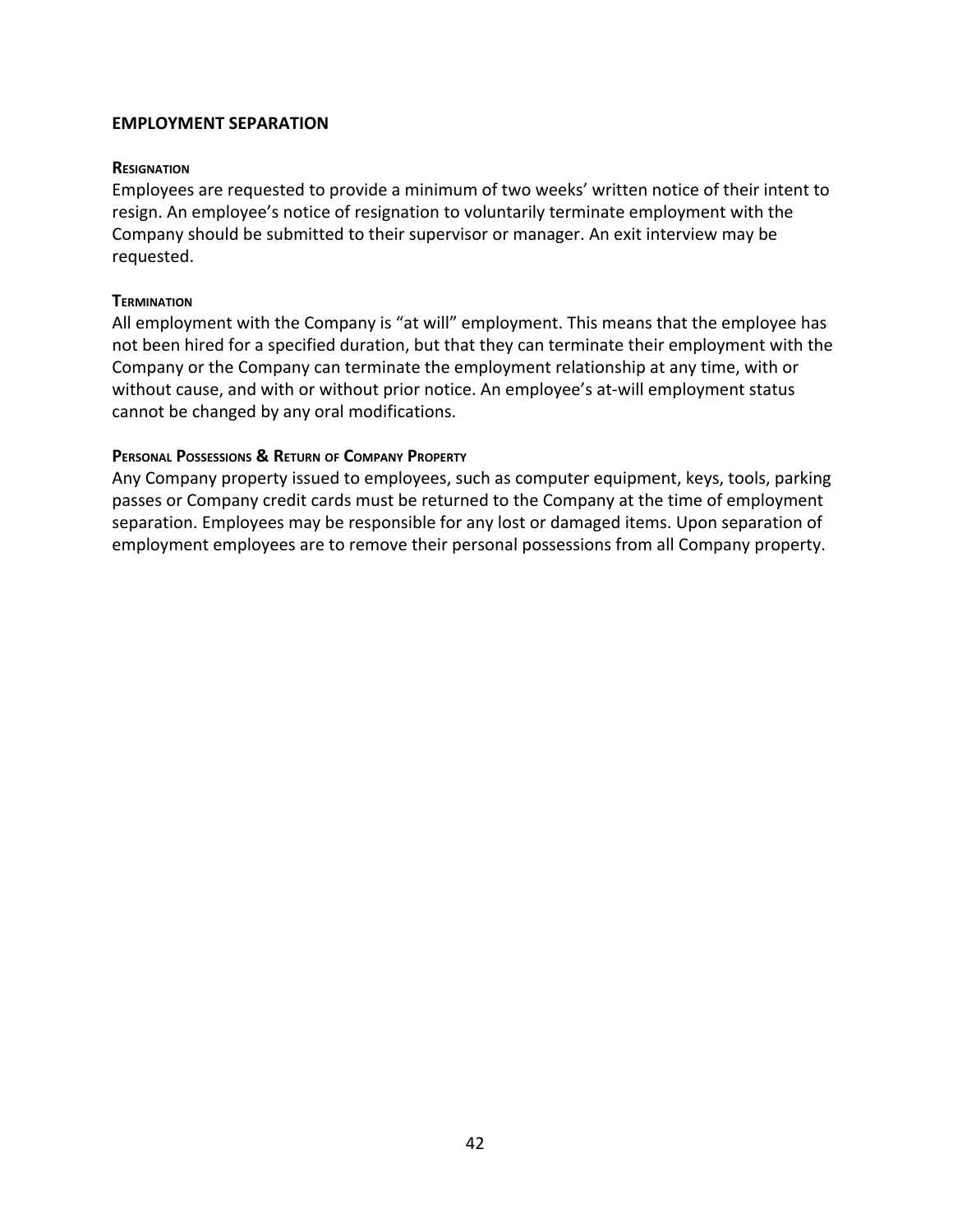# **FRONT OFFICE / GIFT SHOPS**

- 1. Schedule will be listed on the Google calendar. If you need to switch days please notify your supervisor.
- 2. Please clock in and out every shift.
- 3. There is to be no cell phone or social media access during work hours.
- 4. Dress Code ... Solid colored pants or shorts, concert T shirts will be provided from Indian Ranch.

( There be an option for a polo shirt , but it will be at a cost to the employee)

- 5. All cash bags and registers should be counted every shift.
- 6. End of day paperwork should be filled out completely.
- 7. Cable boxes should be handed out with correct paperwork, and when returned a note put in camper database.
- 8. Filing should be done daily, and papers organized on desk in proper place.
- 9. Proper notes of daily actions should be shared in log, and camper notes should be entered into the database.
- 10. Gift shop during the week is everyone responsibility and should be kept neat and dusted time permitting.
- 11. Smoking allowed in designated smoking areas only.
- 12. There is no fraternizing with campers after work.
- 13. Use the database instead of creating another folder. Capture all transactions. Leave good notes.
- 14. Redesign the filing system, KISS
- 15. Handle our customers with dignity and respect. They pay our salaries.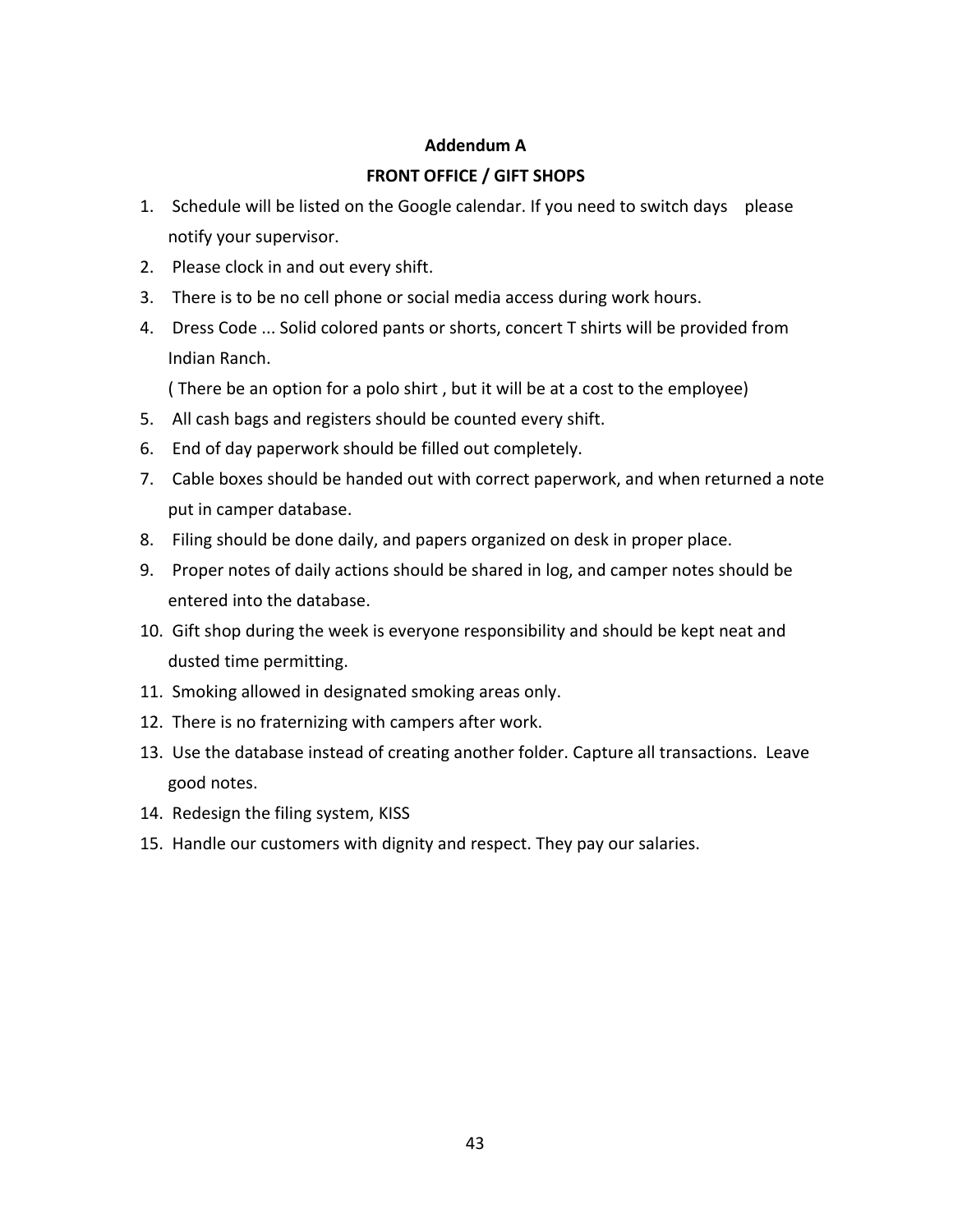#### **Concert Security**

- 1. 1. No call No show, will be terminated.
- 2. 2. Being tardy will NOT be tolerated.
- 3. 3. If you are calling in sick, contact your manager asap...find coverage. Calling in sick will NOT be tolerated, if it is happening often.
- 4. 4. Absolutely NO cell phone use while on the clock. You can give your direct managers number for emergencies. Managers are allowed cell use for work purpose.
- 5. 5. No smoking allowed, except in designated area. Which is located at the back kitchen door. Please ask your manager to go for a smoke or bathroom break.
- 6. 6. Dress code...Khaki colored pants or finger length shorts (when arms are by your side). Concert t-shirt provided from Indian Ranch. You may wear a different shirt while setting up, but you must be in the required uniform before concert venue doors open.
- 7. 7. If you need to use the radio, please speak professionally.
- 8. 8. Foul language and horse play will not be allowed. In doing so, will end in termination. Please respect your co-workers and patrons. If you have an issue with any co-workers, please speak with your manager privately.
- 9. 9. Staff is not allowed to use the golf carts unless you get the approval from your manager.
- 10. 10. Wristbands will all be accounted for. If you need more wristbands, contact Kim, Koko and Jayne. Remaining wristbands at the end of the events will be collected by Kim or Koko. Please save all ripped or mistake wristbands.
- 11. 11. No security (once inside the concert venue) can wristband someone, even if they show their I.D. (they could have been black banded, and removed the band) Contact Kim or Koko.
- 12. 12. If you feel any patron needs to be shut off please contact Kim or Koko immediately? Stay with the patron until Kim and KoKo arrive.
- 13. 13.No staff is allowed to go to a campers site before or after a shift they have worked that day.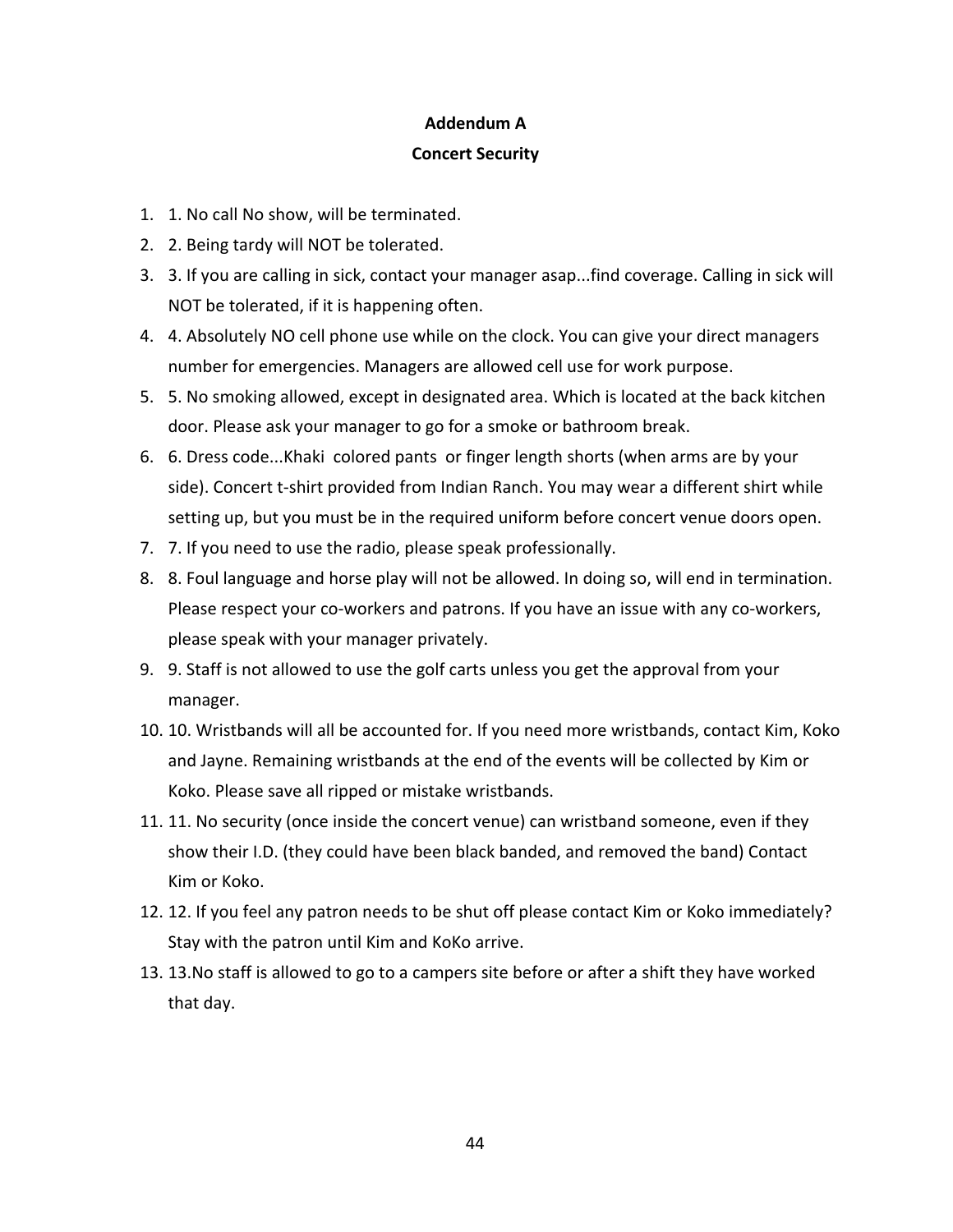## **MAINTENANCE/CAMPGROUND PERSONNEL**

- 1. Use of Drugs and/or alcohol is strictly prohibited during employment.
- 2. Work hours will be dictated by group preference.
- 3. Tools must be maintained in good working condition IE: chainsaw, blades sharpened, etc.
- 4. Use monthly maintenance schedule to maintain all company vehicles including golf carts and trucks.
- 5. Check and replace all A/C filters monthly.
- 6. Safety first on all work functions. Use of gloves highly recommended.
- 7. Cut grass before weeds start. Cut when grass is 2.5 3.0 inches high. Fertilize all grassed campground areas every 6 weeks.
- 8. Schedule pool maintenance required by Board of Health.
- 9. When using golf cart, please respect the speed limit of 5 MPH.
- 10. Notify your supervisor if you will not make it to work.
- 11. Notify your supervisor of any tool that may be needed or broken.
- 12. There will be no fraternizing with campers after work.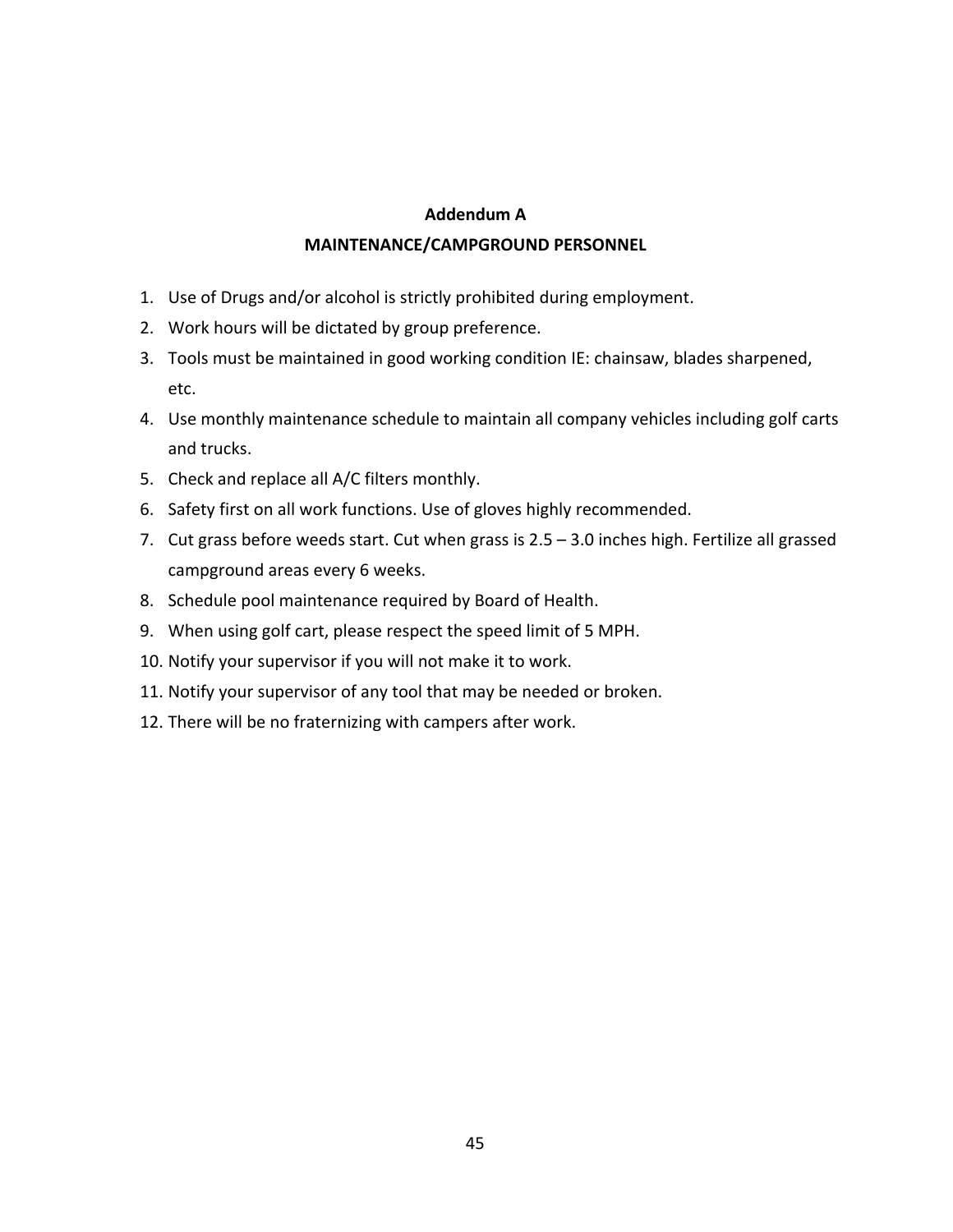## **Concessions**

- 1. Closed toe non clip shoes must be worn at all times.
- 2. Cooks must wear long pants when working in kitchen (no cotton or yoga pants).
- 3. Ice Cream/Drinks/register may wear finger length shorts (when arms are by your side).
- 4. All employees must wear staff shirts (T-shirts supplied by Indian Ranch).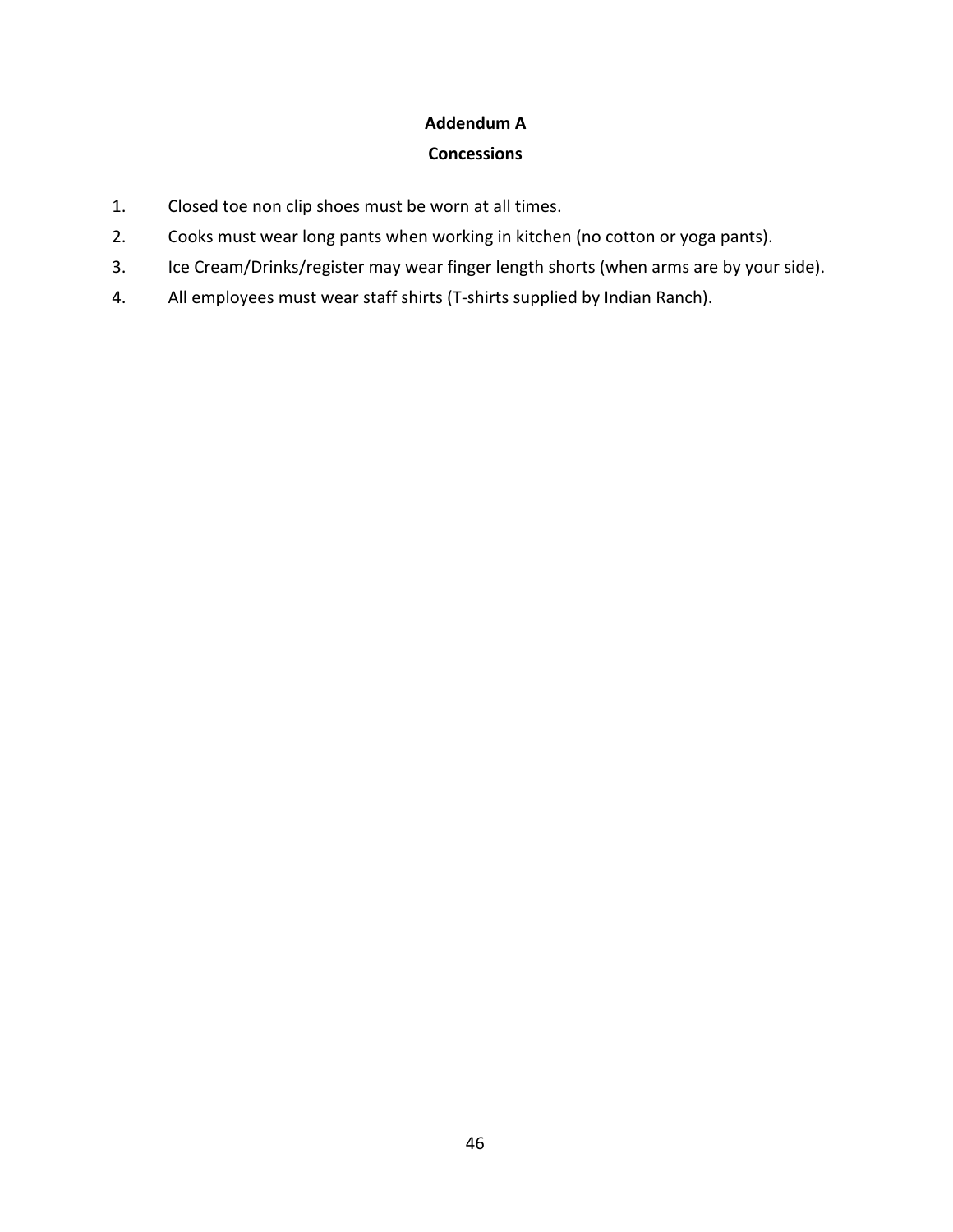## **Concert Bartenders**

- 1. 1. No call No show, will be terminated.
- 2. 2. Being tardy will NOT be tolerated.
- 3. 3. Time/Day off AFTER schedule has been emailed, YOU must find your own coverage, then approve through Kim.
- 4. 4. If you are calling in sick, contact Kim asap...find coverage. Calling in sick will NOT be tolerated, if it is happening often.
- 5. 5. Absolutely NO cell phone use while on the clock. You can give your direct manager Kim's number for emergencies.
- 6. 6. No smoking allowed, except in designated area. This is located at the back kitchen door. Please ask your manager to go for a smoke or bathroom break.
- 7. 7. Dress code, Black pants or black shorts, finger length shorts, when arms are by your side. Concert t-shirt that was provided from Indian Ranch. You may wear a different shirt while setting up bars, but you must be in the required uniform before concert venue doors open.
- 8. 8. Radio's are to stay in each bar and cannot be worn by bar staff. If you need to use the radio, please speak professionally.
- 9. 9. Foul language and horse play will not be allowed. In doing so will end in termination. Please respect your co-workers and patrons. If you have an issue with any co-workers, please speak with your manager privately.
- 10. 10. Hair must be pulled back and off shoulders.
- 11. 11. Bartenders/bar backs are not allowed to use the golf carts unless you get the approval from your manager.
- 12. 12. No staff is allowed to go to a camper's site before or after a shift they have worked that day